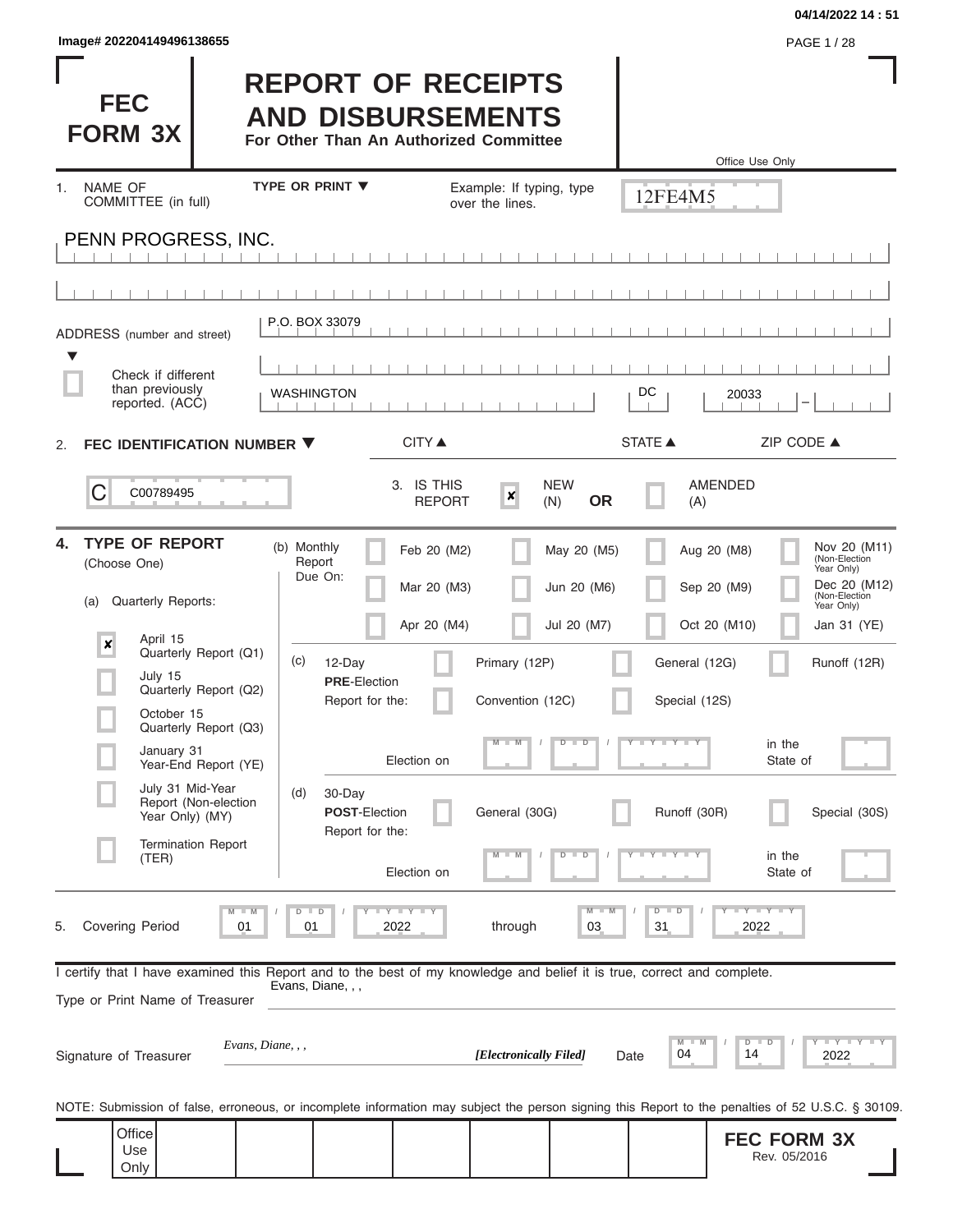| Image# 202204149496138656                                                                             |                                                        |                                                 |
|-------------------------------------------------------------------------------------------------------|--------------------------------------------------------|-------------------------------------------------|
| FEC Form 3X (Rev. 05/2016)                                                                            | <b>SUMMARY PAGE</b><br>OF RECEIPTS AND DISBURSEMENTS   | Page 2                                          |
| Write or Type Committee Name                                                                          |                                                        |                                                 |
| PENN PROGRESS, INC.                                                                                   |                                                        |                                                 |
| Report Covering the Period:<br>From:                                                                  | <b>LEYELEYELE</b><br>D<br>D<br>01<br>01<br>2022<br>To: | $Y - Y$<br>$\overline{D}$<br>03<br>31<br>2022   |
|                                                                                                       | <b>COLUMN A</b><br><b>This Period</b>                  | <b>COLUMN B</b><br><b>Calendar Year-to-Date</b> |
| Cash on Hand<br>6.<br>(a)<br>$-Y - IY$<br>$\overline{\mathbf{y}}$<br>January 1,<br>2022               |                                                        | 35000.00                                        |
| Cash on Hand at<br>(b)<br>Beginning of Reporting Period                                               | 35000.00                                               |                                                 |
| Total Receipts (from Line 19)<br>(c)                                                                  | 1846115.00                                             | 1846115.00                                      |
| Subtotal (add Lines 6(b) and<br>(d)<br>6(c) for Column A and Lines<br>6(a) and 6(c) for Column B)     | 1881115.00                                             | 1881115.00                                      |
| Total Disbursements (from Line 31)<br>7.                                                              | 1051980.10                                             | 1051980.10                                      |
| Cash on Hand at Close of<br>8.<br><b>Reporting Period</b><br>(subtract Line $7$ from Line $6(d)$ )    | 829134.90                                              | 829134.90                                       |
| Debts and Obligations Owed TO<br>9.<br>the Committee (Itemize all on<br>Schedule C and/or Schedule D) | 0.00                                                   |                                                 |
| 10. Debts and Obligations Owed BY<br>the Committee (Itemize all on<br>Schedule C and/or Schedule D)   | 0.00                                                   |                                                 |

This committee has qualified as a multicandidate committee. (see FEC FORM 1M)

## **For further information contact:**

Federal Election Commission 999 E Street, NW Washington, DC 20463

Toll Free 800-424-9530 Local 202-694-1100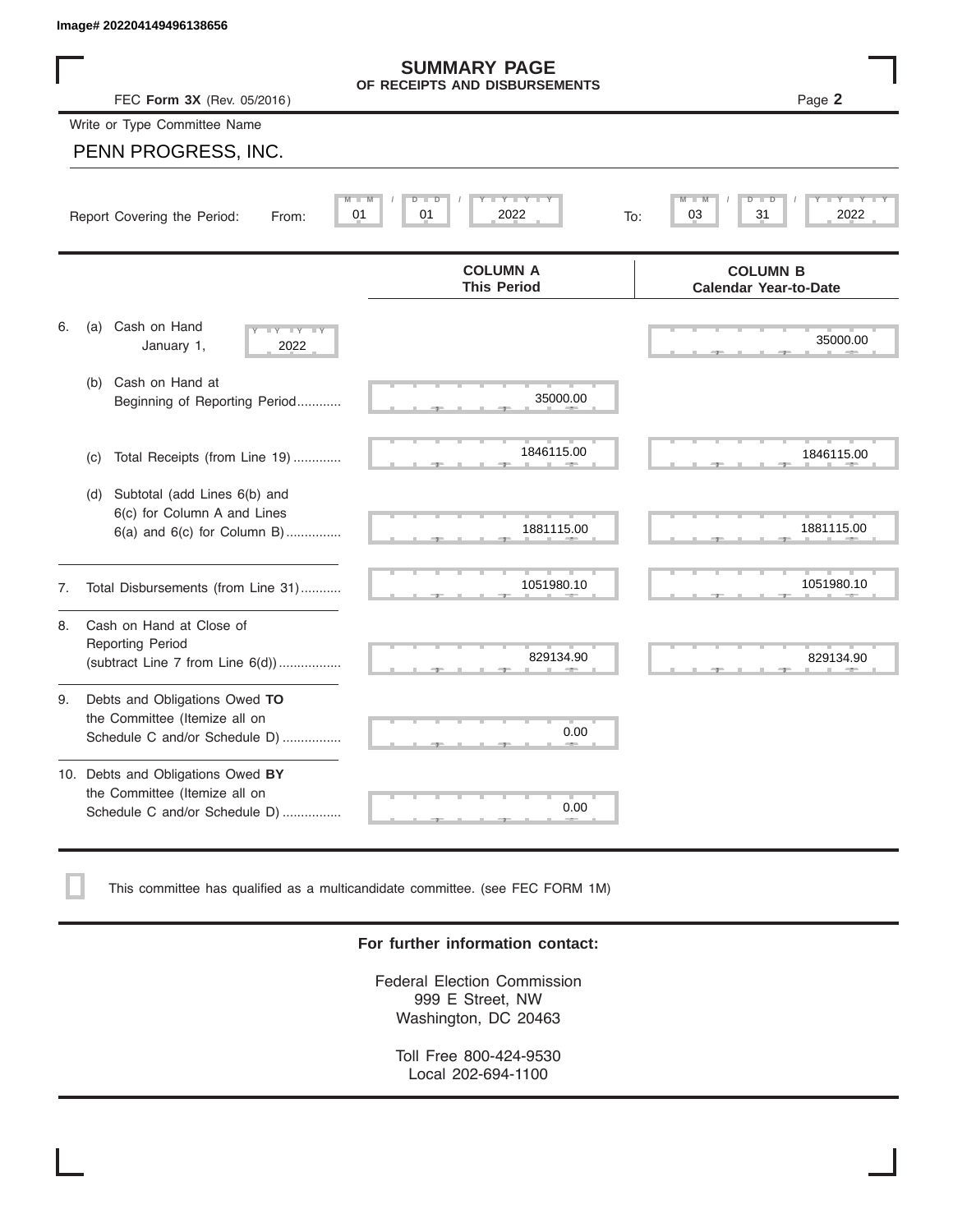# **DETAILED SUMMARY PAGE**

# PENN PROGRESS, INC.

|                                                                               | <b>DETAILED SUMMARY PAGE</b>                                                                                          |                                                      |
|-------------------------------------------------------------------------------|-----------------------------------------------------------------------------------------------------------------------|------------------------------------------------------|
| FEC Form 3X (Rev. 05/2016)                                                    | of Receipts                                                                                                           | Page 3                                               |
| Write or Type Committee Name                                                  |                                                                                                                       |                                                      |
| PENN PROGRESS, INC.                                                           |                                                                                                                       |                                                      |
|                                                                               |                                                                                                                       |                                                      |
| $M - M$<br>01<br>Report Covering the Period:<br>From:                         | $\mathbf{I}$ $\mathbf{Y}$ $\mathbf{I}$ $\mathbf{Y}$ $\mathbf{I}$ $\mathbf{Y}$<br>$D$ $\Box$<br>D<br>2022<br>01<br>To: | Y I Y I<br>$M$ $-$<br>$D$ $\Box$<br>03<br>31<br>2022 |
| I. Receipts                                                                   | <b>COLUMN A</b><br><b>Total This Period</b>                                                                           | <b>COLUMN B</b><br><b>Calendar Year-to-Date</b>      |
| 11. Contributions (other than loans) From:                                    |                                                                                                                       |                                                      |
| Individuals/Persons Other<br>(a)                                              |                                                                                                                       |                                                      |
| <b>Than Political Committees</b>                                              | 1845700.00                                                                                                            | 1845700.00                                           |
| (i) Itemized (use Schedule A)                                                 |                                                                                                                       |                                                      |
|                                                                               | 415.00                                                                                                                | 415.00                                               |
| (iii) TOTAL (add                                                              |                                                                                                                       |                                                      |
| Lines $11(a)(i)$ and $(ii)$                                                   | 1846115.00                                                                                                            | 1846115.00                                           |
|                                                                               | 0.00                                                                                                                  | 0.00                                                 |
| Political Party Committees<br>(b)<br><b>Other Political Committees</b><br>(C) |                                                                                                                       |                                                      |
|                                                                               | 0.00                                                                                                                  | 0.00                                                 |
| Total Contributions (add Lines<br>(d)                                         |                                                                                                                       |                                                      |
| $11(a)(iii)$ , (b), and (c)) (Carry                                           |                                                                                                                       | 1846115.00                                           |
| Totals to Line 33, page 5) ▶                                                  | 1846115.00                                                                                                            |                                                      |
| 12. Transfers From Affiliated/Other                                           | 0.00                                                                                                                  | 0.00                                                 |
|                                                                               |                                                                                                                       |                                                      |
|                                                                               | 0.00                                                                                                                  | 0.00                                                 |
|                                                                               |                                                                                                                       |                                                      |
| 14. Loan Repayments Received                                                  | 0.00                                                                                                                  | 0.00                                                 |
| 15. Offsets To Operating Expenditures                                         |                                                                                                                       |                                                      |
| (Refunds, Rebates, etc.)                                                      |                                                                                                                       |                                                      |
| (Carry Totals to Line 37, page 5)                                             | 0.00                                                                                                                  | 0.00                                                 |
| 16. Refunds of Contributions Made<br>to Federal Candidates and Other          |                                                                                                                       |                                                      |
| Political Committees                                                          | 0.00                                                                                                                  | 0.00                                                 |
| 17. Other Federal Receipts                                                    |                                                                                                                       |                                                      |
|                                                                               | 0.00                                                                                                                  | 0.00                                                 |
| 18. Transfers from Non-Federal and Levin Funds                                |                                                                                                                       |                                                      |
| (a) Non-Federal Account                                                       |                                                                                                                       |                                                      |
|                                                                               | 0.00                                                                                                                  | 0.00                                                 |
|                                                                               | 0.00                                                                                                                  | 0.00                                                 |
| (b) Levin Funds (from Schedule H5)                                            |                                                                                                                       |                                                      |
| (c) Total Transfers (add $18(a)$ and $18(b)$ )                                | 0.00                                                                                                                  | 0.00                                                 |
|                                                                               |                                                                                                                       |                                                      |
| 19. Total Receipts (add Lines 11(d),                                          |                                                                                                                       |                                                      |
| 12, 13, 14, 15, 16, 17, and 18(c))▶                                           | 1846115.00                                                                                                            | 1846115.00                                           |
| 20. Total Federal Receipts                                                    |                                                                                                                       |                                                      |
| (subtract Line 18(c) from Line 19)▶                                           | 1846115.00                                                                                                            | 1846115.00                                           |

 ▲ ▲ ▲ , , . ▲ ▲ ▲ , , . 1846115.00 1846115.00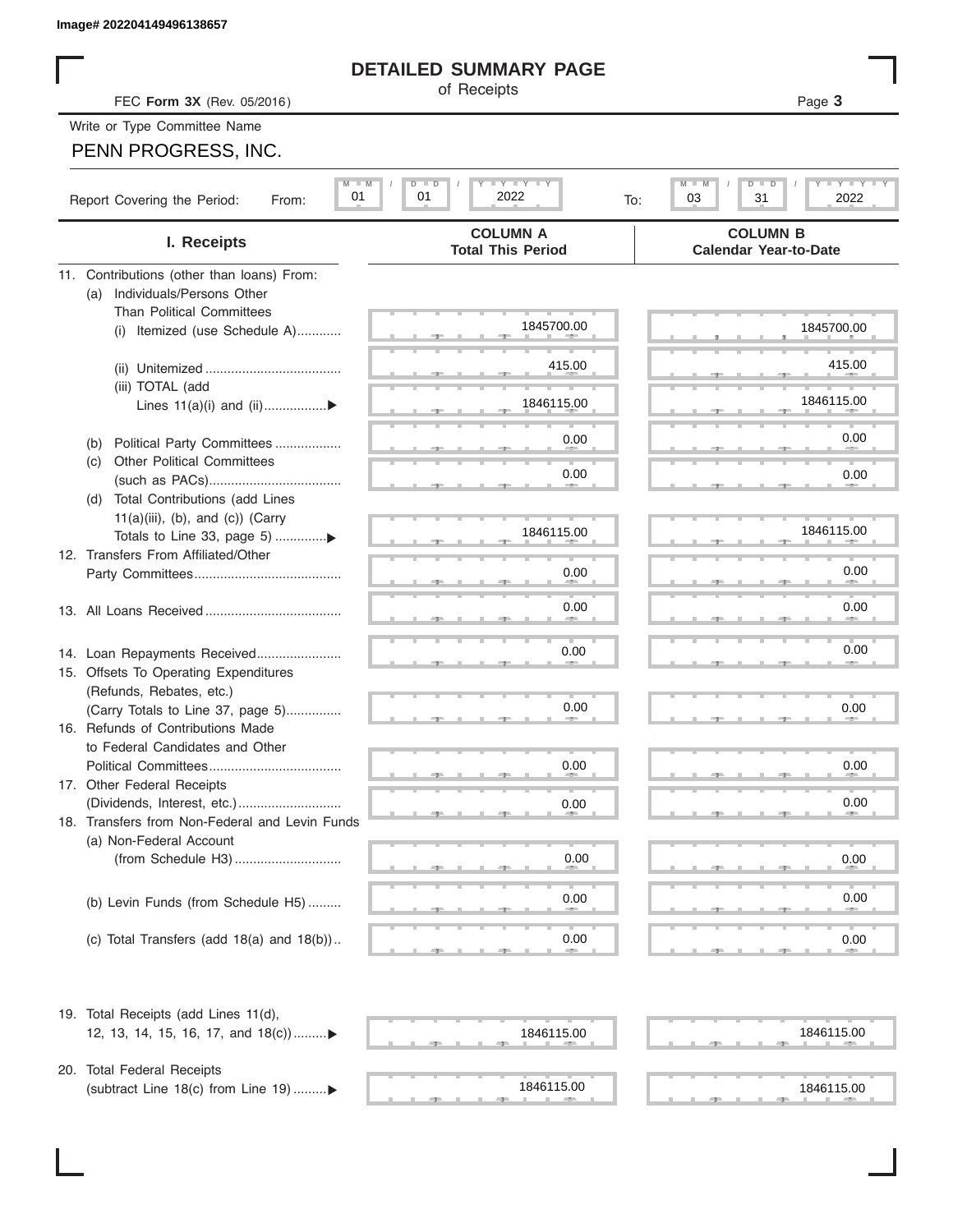# **DETAILED SUMMARY PAGE**

of Disbursements

| <b>II. Disbursements</b>                                                                        | <b>COLUMN A</b>                                                                                                                                                                                                                                                                                                                                                                                                                                                                                                                                                                                                                                      |                                                                                    |
|-------------------------------------------------------------------------------------------------|------------------------------------------------------------------------------------------------------------------------------------------------------------------------------------------------------------------------------------------------------------------------------------------------------------------------------------------------------------------------------------------------------------------------------------------------------------------------------------------------------------------------------------------------------------------------------------------------------------------------------------------------------|------------------------------------------------------------------------------------|
|                                                                                                 | <b>Total This Period</b>                                                                                                                                                                                                                                                                                                                                                                                                                                                                                                                                                                                                                             | <b>COLUMN B</b><br><b>Calendar Year-to-Date</b>                                    |
| 21. Operating Expenditures:<br>(a) Allocated Federal/Non-Federal<br>Activity (from Schedule H4) |                                                                                                                                                                                                                                                                                                                                                                                                                                                                                                                                                                                                                                                      |                                                                                    |
| (i)                                                                                             | 0.00                                                                                                                                                                                                                                                                                                                                                                                                                                                                                                                                                                                                                                                 | 0.00                                                                               |
| Non-Federal Share<br>(ii)                                                                       | 0.00                                                                                                                                                                                                                                                                                                                                                                                                                                                                                                                                                                                                                                                 | 0.00                                                                               |
| (b) Other Federal Operating                                                                     | 219292.20                                                                                                                                                                                                                                                                                                                                                                                                                                                                                                                                                                                                                                            | 219292.20                                                                          |
| (c) Total Operating Expenditures                                                                |                                                                                                                                                                                                                                                                                                                                                                                                                                                                                                                                                                                                                                                      |                                                                                    |
| (add 21(a)(i), (a)(ii), and (b))  ▶                                                             | 219292.20                                                                                                                                                                                                                                                                                                                                                                                                                                                                                                                                                                                                                                            | 219292.20                                                                          |
|                                                                                                 | 0.00                                                                                                                                                                                                                                                                                                                                                                                                                                                                                                                                                                                                                                                 | 0.00                                                                               |
| Federal Candidates/Committees<br>and Other Political Committees                                 | 0.00                                                                                                                                                                                                                                                                                                                                                                                                                                                                                                                                                                                                                                                 | 0.00<br>$\sim$                                                                     |
|                                                                                                 |                                                                                                                                                                                                                                                                                                                                                                                                                                                                                                                                                                                                                                                      | 832687.90                                                                          |
|                                                                                                 |                                                                                                                                                                                                                                                                                                                                                                                                                                                                                                                                                                                                                                                      |                                                                                    |
|                                                                                                 | 0.00<br><b>Allen</b>                                                                                                                                                                                                                                                                                                                                                                                                                                                                                                                                                                                                                                 | 0.00                                                                               |
|                                                                                                 | 0.00                                                                                                                                                                                                                                                                                                                                                                                                                                                                                                                                                                                                                                                 | 0.00                                                                               |
|                                                                                                 | 0.00                                                                                                                                                                                                                                                                                                                                                                                                                                                                                                                                                                                                                                                 | 0.00                                                                               |
| (a) Individuals/Persons Other<br>Than Political Committees                                      | 0.00                                                                                                                                                                                                                                                                                                                                                                                                                                                                                                                                                                                                                                                 | 0.00                                                                               |
| Political Party Committees<br>(b)                                                               | 0.00                                                                                                                                                                                                                                                                                                                                                                                                                                                                                                                                                                                                                                                 | 0.00                                                                               |
|                                                                                                 | 0.00                                                                                                                                                                                                                                                                                                                                                                                                                                                                                                                                                                                                                                                 | 0.00                                                                               |
| (d)<br>(add Lines 28(a), (b), and (c))                                                          | 0.00                                                                                                                                                                                                                                                                                                                                                                                                                                                                                                                                                                                                                                                 | 0.00                                                                               |
|                                                                                                 |                                                                                                                                                                                                                                                                                                                                                                                                                                                                                                                                                                                                                                                      | 0.00                                                                               |
|                                                                                                 |                                                                                                                                                                                                                                                                                                                                                                                                                                                                                                                                                                                                                                                      |                                                                                    |
| (a) Allocated Federal Election Activity                                                         |                                                                                                                                                                                                                                                                                                                                                                                                                                                                                                                                                                                                                                                      |                                                                                    |
| (i) Federal Share                                                                               | 0.00                                                                                                                                                                                                                                                                                                                                                                                                                                                                                                                                                                                                                                                 | 0.00                                                                               |
|                                                                                                 | 0.00                                                                                                                                                                                                                                                                                                                                                                                                                                                                                                                                                                                                                                                 | 0.00                                                                               |
| Federal Election Activity Paid<br>(b)                                                           |                                                                                                                                                                                                                                                                                                                                                                                                                                                                                                                                                                                                                                                      |                                                                                    |
| Total Federal Election Activity (add<br>(C)                                                     |                                                                                                                                                                                                                                                                                                                                                                                                                                                                                                                                                                                                                                                      | 0.00                                                                               |
|                                                                                                 | 0.00                                                                                                                                                                                                                                                                                                                                                                                                                                                                                                                                                                                                                                                 | 0.00                                                                               |
|                                                                                                 |                                                                                                                                                                                                                                                                                                                                                                                                                                                                                                                                                                                                                                                      |                                                                                    |
|                                                                                                 | 1051980.10                                                                                                                                                                                                                                                                                                                                                                                                                                                                                                                                                                                                                                           | 1051980.10                                                                         |
|                                                                                                 |                                                                                                                                                                                                                                                                                                                                                                                                                                                                                                                                                                                                                                                      |                                                                                    |
|                                                                                                 | 1051980.10                                                                                                                                                                                                                                                                                                                                                                                                                                                                                                                                                                                                                                           | 1051980.10                                                                         |
|                                                                                                 | 22. Transfers to Affiliated/Other Party<br>23. Contributions to<br>24. Independent Expenditures<br>25. Coordinated Party Expenditures<br>$(52 \text{ U.S.C. }$ § 30116(d))<br>26. Loan Repayments Made<br>28. Refunds of Contributions To:<br><b>Other Political Committees</b><br>(c)<br><b>Total Contribution Refunds</b><br>29. Other Disbursements (Including<br>(from Schedule H6)<br>Entirely With Federal Funds<br>Lines $30(a)(i)$ , $30(a)(ii)$ and $30(b))$<br>31. Total Disbursements (add Lines 21(c), 22,<br>23, 24, 25, 26, 27, 28(d), 29 and 30(c))<br>32. Total Federal Disbursements<br>(subtract Line 21(a)(ii) and Line 30(a)(ii) | 832687.90<br>0.00<br>30. Federal Election Activity (52 U.S.C. § 30101(20))<br>0.00 |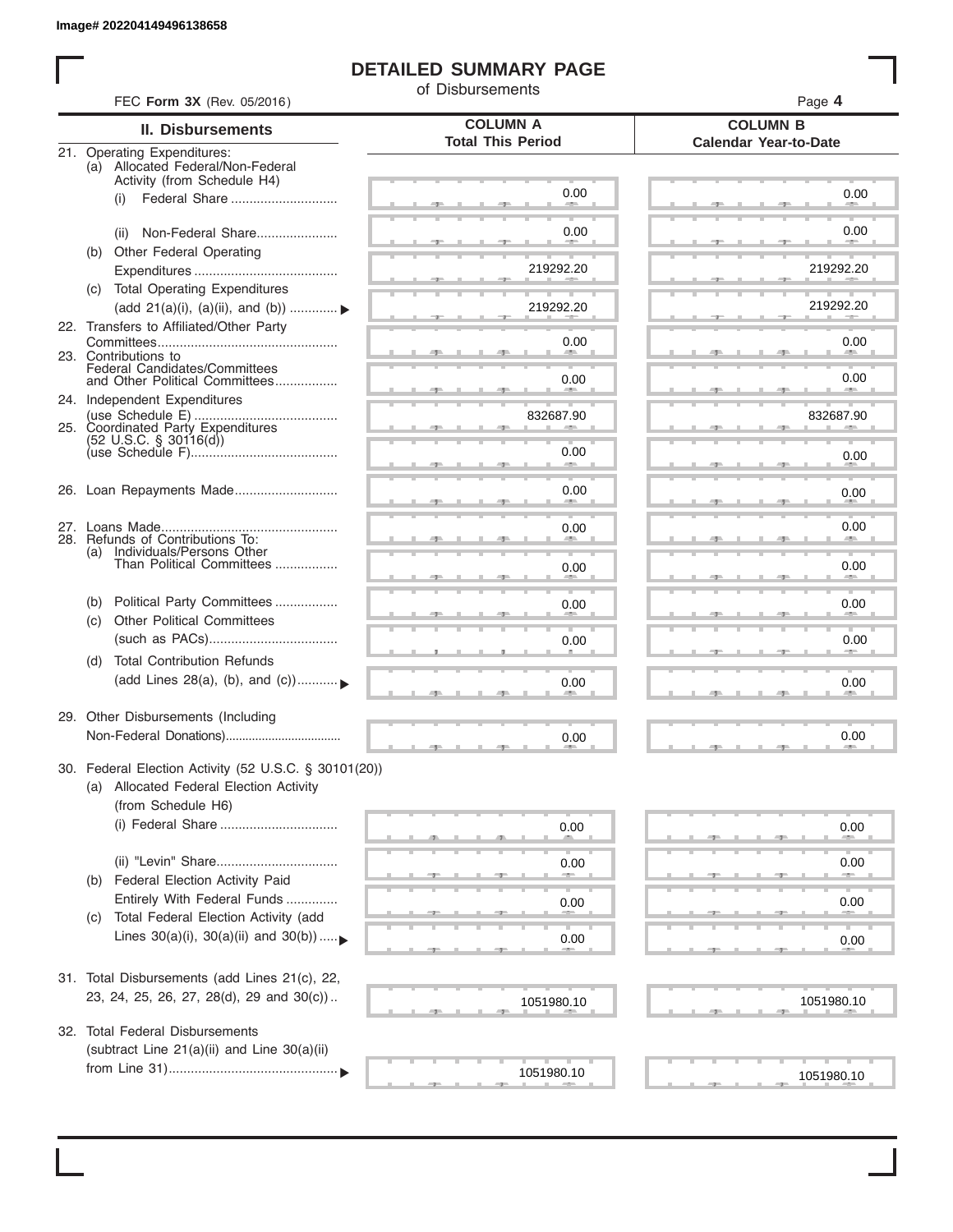## **DETAILED SUMMARY PAGE**

of Disbursements

FEC **Form 3X** (Rev. 05/2016) Page **5**

|  | III. Net Contributions/       |
|--|-------------------------------|
|  | <b>Operating Expenditures</b> |

**COLUMN A Total This Period**

### **COLUMN B Calendar Year-to-Date**

| 33. Total Contributions (other than loans) |
|--------------------------------------------|
| 34. Total Contribution Refunds             |
|                                            |
| 35. Net Contributions (other than loans)   |
| (subtract Line 34 from Line 33)            |
| 36. Total Federal Operating Expenditures   |
| (add Line 21(a)(i) and Line 21(b))         |
| 37. Offsets to Operating Expenditures      |
|                                            |
| 38. Net Operating Expenditures             |
|                                            |

| 1846115.00<br>--          | 1846115.0         |
|---------------------------|-------------------|
| 0.00<br><b>All Street</b> | 0.0               |
| 1846115.00<br>-90         | 1846115.0<br>-9   |
| 219292.20                 | 219292.2          |
| 0.00                      | 0. <sub>C</sub>   |
| 219292.20<br>$-7-$        | 219292.2<br>$-7-$ |

|  | 1846115.00                |    | 1846115.00          |
|--|---------------------------|----|---------------------|
|  | 0.00<br><b>All Street</b> |    | 0.00<br><b>CELL</b> |
|  | 1846115.00                |    | 1846115.00          |
|  | 219292.20                 | а. | 219292.20           |
|  | 0.00                      |    | 0.00                |
|  | 219292.20                 |    | 219292.20           |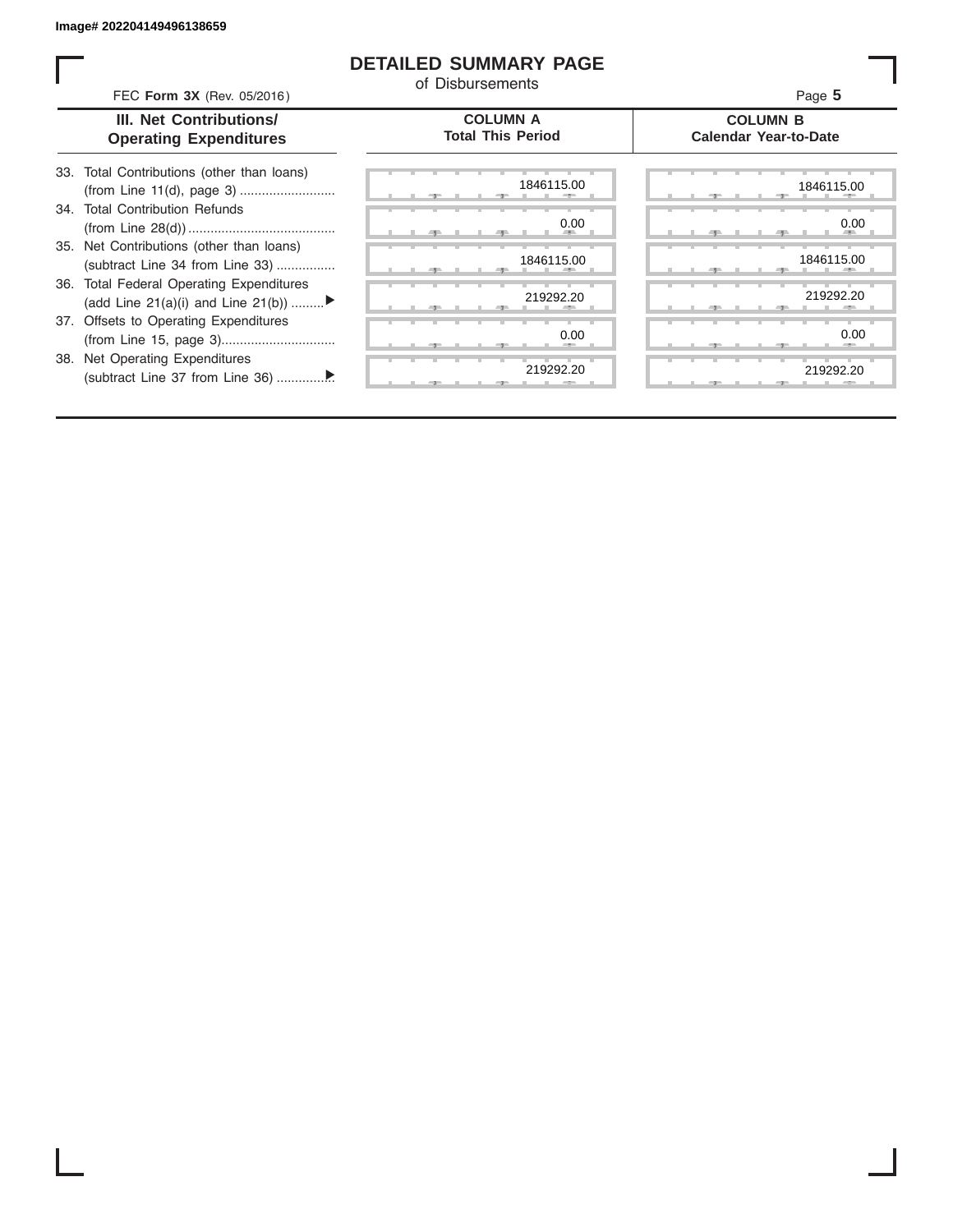|                          | SCHEDULE A (FEC Form 3X) |
|--------------------------|--------------------------|
| <b>ITEMIZED RECEIPTS</b> |                          |

| SCHEDULE A (FEC Form 3X)<br><b>ITEMIZED RECEIPTS</b>                                                                                                                                                                                                                                                                                                                                |                         | Use separate schedule(s)<br>for each category of the<br>Detailed Summary Page                           | 28<br>FOR LINE NUMBER:<br>PAGE<br>OF<br>6<br>(check only one)<br>$\boldsymbol{x}$<br>11a<br>11 <sub>b</sub><br>11c<br>12                                                      |
|-------------------------------------------------------------------------------------------------------------------------------------------------------------------------------------------------------------------------------------------------------------------------------------------------------------------------------------------------------------------------------------|-------------------------|---------------------------------------------------------------------------------------------------------|-------------------------------------------------------------------------------------------------------------------------------------------------------------------------------|
|                                                                                                                                                                                                                                                                                                                                                                                     |                         |                                                                                                         | 13<br>14<br>15<br>16<br>17                                                                                                                                                    |
| Any information copied from such Reports and Statements may not be sold or used by any person for the purpose of soliciting contributions<br>or for commercial purposes, other than using the name and address of any political committee to solicit contributions from such committee.                                                                                             |                         |                                                                                                         |                                                                                                                                                                               |
| NAME OF COMMITTEE (In Full)<br>PENN PROGRESS, INC.                                                                                                                                                                                                                                                                                                                                  |                         |                                                                                                         |                                                                                                                                                                               |
| Full Name of Individual (Last, First, Middle Initial) or Full Organization Name<br>Abowitz, Andy, , ,<br>А.<br>Mailing Address 202 Oceano Drive<br>City<br>State<br>CA<br>Los Angeles                                                                                                                                                                                               |                         | Zip Code<br>90049                                                                                       | Date of Receipt<br>$M - M$ /<br>$D$ $D$<br>$- Y$<br>03<br>20<br>2022<br>Transaction ID: SA11AI.4259                                                                           |
| FEC ID number of contributing<br>federal political committee.                                                                                                                                                                                                                                                                                                                       | С                       |                                                                                                         | Amount of Each Receipt this Period<br>5000.00<br><b>AND IN</b>                                                                                                                |
| Name of Employer (for Individual)<br>N/A<br>Receipt For:<br>Primary<br>General<br>Other (specify) $\blacktriangledown$                                                                                                                                                                                                                                                              |                         | Occupation (for Individual)<br>Not Employed<br>Aggregate Year-to-Date ▼<br>5000.00                      | Memo Item                                                                                                                                                                     |
| Full Name of Individual (Last, First, Middle Initial) or Full Organization Name<br>B. Allen, Herb, , ,<br>Mailing Address 711 5th Ave<br>FI <sub>9</sub><br>City<br>New York<br>FEC ID number of contributing<br>federal political committee.<br>Name of Employer (for Individual)<br>Allen & Company<br>Receipt For:<br>Primary<br>General<br>Other (specify) $\blacktriangledown$ | State<br><b>NY</b><br>С | Zip Code<br>10022<br>Occupation (for Individual)<br>Executive<br>Aggregate Year-to-Date ▼<br>10000.00   | Date of Receipt<br>$M - M$<br>$D$ $D$<br>Y Y<br>03<br>2022<br>07<br>Transaction ID: SA11AI.4139<br>Amount of Each Receipt this Period<br>10000.00<br>Memo Item                |
| Full Name of Individual (Last, First, Middle Initial) or Full Organization Name<br><b>C.</b> Barsamian, Sue, , ,<br>Mailing Address PO Box 683682<br>City<br>Park City<br>FEC ID number of contributing<br>federal political committee.<br>Name of Employer (for Individual)<br>N/A<br>Receipt For:<br>General<br>Primary<br>Other (specify)                                        | State<br>UT<br>С        | Zip Code<br>84060<br>Occupation (for Individual)<br>Not Employed<br>Aggregate Year-to-Date ▼<br>4000.00 | Date of Receipt<br>$M - M$<br>$D$ $D$<br>$T - Y = T - Y = T$<br>03<br>20<br>2022<br>Transaction ID: SA11AI.4267<br>Amount of Each Receipt this Period<br>4000.00<br>Memo Item |
|                                                                                                                                                                                                                                                                                                                                                                                     |                         |                                                                                                         | 19000.00                                                                                                                                                                      |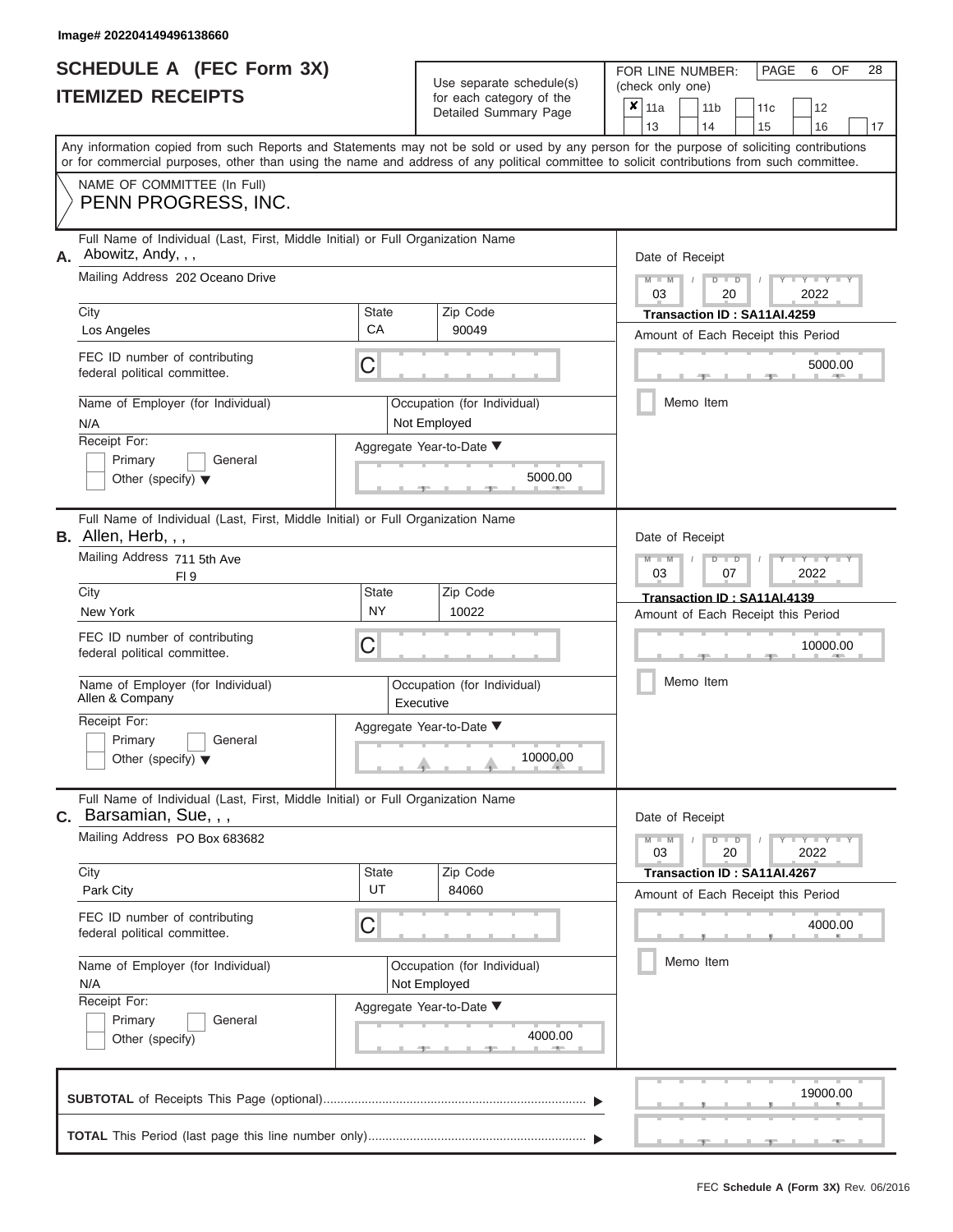|                          | <b>SCHEDULE A (FEC Form 3X)</b> |
|--------------------------|---------------------------------|
| <b>ITEMIZED RECEIPTS</b> |                                 |

| SCHEDULE A (FEC Form 3X)<br><b>ITEMIZED RECEIPTS</b>                                                                                                                                                                                                                                    |                           | Use separate schedule(s)<br>for each category of the | 28<br>FOR LINE NUMBER:<br>PAGE<br>OF<br>7<br>(check only one)<br>$\boldsymbol{x}$     |
|-----------------------------------------------------------------------------------------------------------------------------------------------------------------------------------------------------------------------------------------------------------------------------------------|---------------------------|------------------------------------------------------|---------------------------------------------------------------------------------------|
|                                                                                                                                                                                                                                                                                         |                           | Detailed Summary Page                                | 11a<br>11 <sub>b</sub><br>11c<br>12<br>13<br>14<br>15<br>16<br>17                     |
| Any information copied from such Reports and Statements may not be sold or used by any person for the purpose of soliciting contributions<br>or for commercial purposes, other than using the name and address of any political committee to solicit contributions from such committee. |                           |                                                      |                                                                                       |
| NAME OF COMMITTEE (In Full)<br>PENN PROGRESS, INC.                                                                                                                                                                                                                                      |                           |                                                      |                                                                                       |
| Full Name of Individual (Last, First, Middle Initial) or Full Organization Name<br>Bekenstein, Joshua, , ,<br>Mailing Address 52 High Rock Rd                                                                                                                                           |                           |                                                      | Date of Receipt<br>$M - M$<br>$D$ $D$<br>$-Y$                                         |
| City<br>Wayland                                                                                                                                                                                                                                                                         | <b>State</b><br>МA        | Zip Code<br>01778                                    | 03<br>29<br>2022<br>Transaction ID: SA11AI.4185<br>Amount of Each Receipt this Period |
| FEC ID number of contributing<br>federal political committee.                                                                                                                                                                                                                           | С                         |                                                      | 250000.00                                                                             |
| Name of Employer (for Individual)<br><b>Bain Capital</b>                                                                                                                                                                                                                                |                           | Occupation (for Individual)<br>Investor              | Memo Item                                                                             |
| Receipt For:<br>Primary<br>General<br>Other (specify) $\blacktriangledown$                                                                                                                                                                                                              |                           | Aggregate Year-to-Date ▼<br>250000.00                |                                                                                       |
| Full Name of Individual (Last, First, Middle Initial) or Full Organization Name<br><b>B.</b> Boerio, Bibiana, , ,                                                                                                                                                                       |                           |                                                      | Date of Receipt                                                                       |
| Mailing Address 210 Glacier Dr                                                                                                                                                                                                                                                          |                           |                                                      | $M - M$<br>$D$ $D$<br>Y I Y<br>03<br>2022<br>20                                       |
| City<br>Latrobe                                                                                                                                                                                                                                                                         | <b>State</b><br><b>PA</b> | Zip Code<br>15650                                    | Transaction ID: SA11AI.4256<br>Amount of Each Receipt this Period                     |
| FEC ID number of contributing<br>federal political committee.                                                                                                                                                                                                                           | С                         |                                                      | 1000.00                                                                               |
| Name of Employer (for Individual)<br>N/A                                                                                                                                                                                                                                                |                           | Occupation (for Individual)<br>Not Employed          | Memo Item                                                                             |
| Receipt For:<br>Primary<br>General<br>Other (specify) $\blacktriangledown$                                                                                                                                                                                                              |                           | Aggregate Year-to-Date ▼<br>1000.00                  |                                                                                       |
| Full Name of Individual (Last, First, Middle Initial) or Full Organization Name<br>C. Bognar, Edwin, J,, Jr                                                                                                                                                                             |                           |                                                      | Date of Receipt                                                                       |
| Mailing Address 9021 Sherwood Ct.                                                                                                                                                                                                                                                       |                           |                                                      | $M - M$<br>$D$ $D$<br>$\cdots$ Y $\cdots$ Y $\cdots$<br>03<br>18<br>2022              |
| City<br>Presto                                                                                                                                                                                                                                                                          | <b>State</b><br><b>PA</b> | Zip Code<br>15142-1077                               | Transaction ID: SA11AI.4172<br>Amount of Each Receipt this Period                     |
| FEC ID number of contributing<br>federal political committee.                                                                                                                                                                                                                           | С                         |                                                      | 1100.00                                                                               |
| Name of Employer (for Individual)<br>Bognar & Co<br>Receipt For:                                                                                                                                                                                                                        |                           | Occupation (for Individual)<br>Executive             | Memo Item                                                                             |
| Primary<br>General<br>Other (specify)                                                                                                                                                                                                                                                   |                           | Aggregate Year-to-Date ▼<br>1100.00                  |                                                                                       |
|                                                                                                                                                                                                                                                                                         |                           |                                                      | 252100.00                                                                             |
|                                                                                                                                                                                                                                                                                         |                           |                                                      |                                                                                       |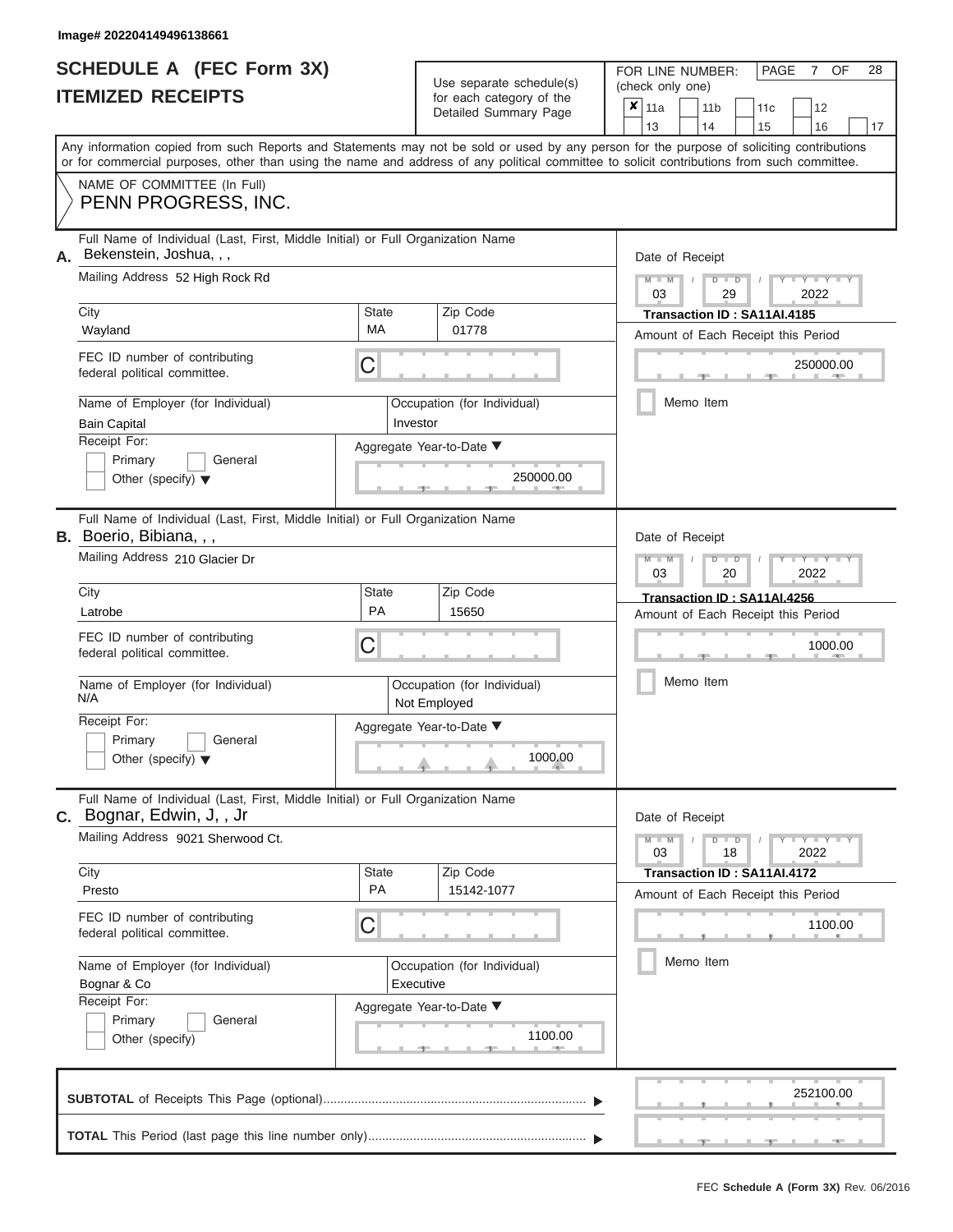| <b>SCHEDULE A (FEC Form 3X)</b> |  |
|---------------------------------|--|
| <b>ITEMIZED RECEIPTS</b>        |  |

| SCHEDULE A (FEC Form 3X)<br><b>ITEMIZED RECEIPTS</b>                                                                                                                                                                                                                                                                                                                                |                                     | Use separate schedule(s)<br>for each category of the<br>Detailed Summary Page                              | 28<br>FOR LINE NUMBER:<br>PAGE<br>OF<br>8<br>(check only one)<br>$\boldsymbol{x}$<br>11a<br>11 <sub>b</sub><br>11c<br>12<br>13<br>14<br>15<br>16<br>17                                           |
|-------------------------------------------------------------------------------------------------------------------------------------------------------------------------------------------------------------------------------------------------------------------------------------------------------------------------------------------------------------------------------------|-------------------------------------|------------------------------------------------------------------------------------------------------------|--------------------------------------------------------------------------------------------------------------------------------------------------------------------------------------------------|
| Any information copied from such Reports and Statements may not be sold or used by any person for the purpose of soliciting contributions<br>or for commercial purposes, other than using the name and address of any political committee to solicit contributions from such committee.<br>NAME OF COMMITTEE (In Full)<br>PENN PROGRESS, INC.                                       |                                     |                                                                                                            |                                                                                                                                                                                                  |
| Full Name of Individual (Last, First, Middle Initial) or Full Organization Name<br>Bognar, Mitchell, J,,<br>А.<br>Mailing Address 9021 Sherwood Ct.<br>City<br>Presto<br>FEC ID number of contributing<br>federal political committee.<br>Name of Employer (for Individual)<br>Bain & Company<br>Receipt For:<br>Primary<br>General<br>Other (specify) $\blacktriangledown$         | State<br><b>PA</b><br>С             | Zip Code<br>15142-1077<br>Occupation (for Individual)<br>Consultant<br>Aggregate Year-to-Date ▼<br>1100.00 | Date of Receipt<br>$M - M$<br>$D$ $D$<br>$Y - Y$<br>$\sqrt{ }$<br>03<br>2022<br>18<br>Transaction ID: SA11AI.4174<br>Amount of Each Receipt this Period<br>1100.00<br><b>AND IN</b><br>Memo Item |
| Full Name of Individual (Last, First, Middle Initial) or Full Organization Name<br><b>B.</b> Booker, Daniel, , ,<br>Mailing Address 429 Dennston Avenue<br>City<br>Pittsburgh<br>FEC ID number of contributing<br>federal political committee.<br>Name of Employer (for Individual)<br>Reed Smith LLP<br>Receipt For:<br>Primary<br>General<br>Other (specify) $\blacktriangledown$ | State<br>PA<br>С<br>Attorney        | Zip Code<br>15206<br>Occupation (for Individual)<br>Aggregate Year-to-Date ▼<br>5000.00                    | Date of Receipt<br>$M - M$<br>$D$ $\Box$ $D$<br>Y TY<br>03<br>2022<br>30<br>Transaction ID: SA11AI.4187<br>Amount of Each Receipt this Period<br>5000.00<br>Memo Item                            |
| Full Name of Individual (Last, First, Middle Initial) or Full Organization Name<br>C. Clearman, Stephen, , ,<br>Mailing Address 52 Garner Rd<br>City<br>Valatie<br>FEC ID number of contributing<br>federal political committee.<br>Name of Employer (for Individual)<br><b>Kinderhook Partners</b><br>Receipt For:<br>Primary<br>General<br>Other (specify)                        | State<br><b>NY</b><br>С<br>Investor | Zip Code<br>12184<br>Occupation (for Individual)<br>Aggregate Year-to-Date ▼<br>50000.00                   | Date of Receipt<br>$M - M$<br>$D$ $D$<br>$T-T$ $T$ $T$ $T$ $T$ $T$<br>21<br>03<br>2022<br>Transaction ID: SA11AI.4179<br>Amount of Each Receipt this Period<br>50000.00<br>Memo Item             |
|                                                                                                                                                                                                                                                                                                                                                                                     |                                     |                                                                                                            | 56100.00                                                                                                                                                                                         |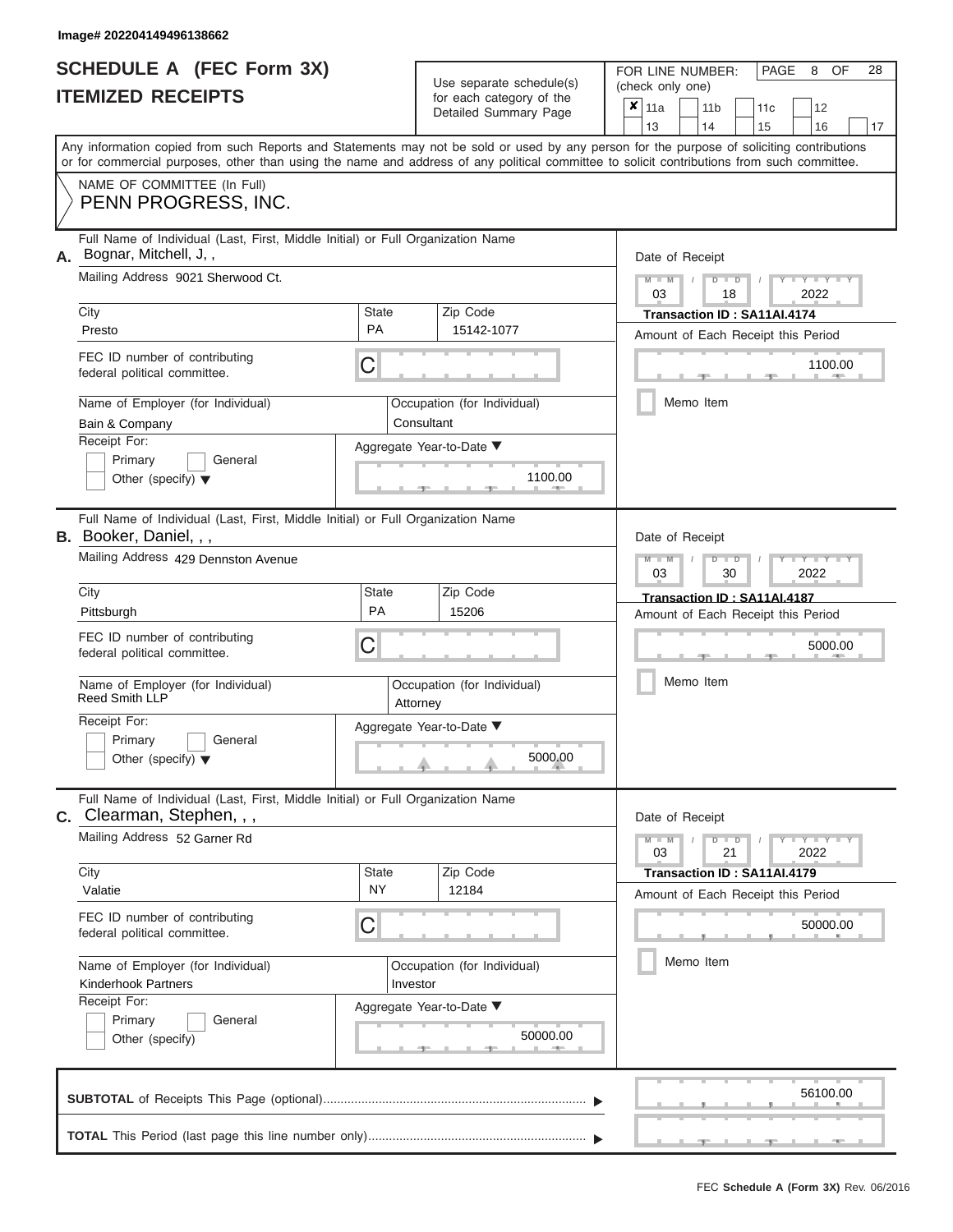|                          | SCHEDULE A (FEC Form 3X) |
|--------------------------|--------------------------|
| <b>ITEMIZED RECEIPTS</b> |                          |

|    | SCHEDULE A (FEC Form 3X)<br><b>ITEMIZED RECEIPTS</b>                                                                                                                                                                                                                                                                                          |                    | Use separate schedule(s)<br>for each category of the<br>Detailed Summary Page | 28<br>FOR LINE NUMBER:<br>PAGE<br>OF<br>9<br>(check only one)<br>$\boldsymbol{x}$  <br>11a<br>11 <sub>b</sub><br>12<br>11c |
|----|-----------------------------------------------------------------------------------------------------------------------------------------------------------------------------------------------------------------------------------------------------------------------------------------------------------------------------------------------|--------------------|-------------------------------------------------------------------------------|----------------------------------------------------------------------------------------------------------------------------|
|    | Any information copied from such Reports and Statements may not be sold or used by any person for the purpose of soliciting contributions<br>or for commercial purposes, other than using the name and address of any political committee to solicit contributions from such committee.<br>NAME OF COMMITTEE (In Full)<br>PENN PROGRESS, INC. |                    |                                                                               | 16<br>13<br>14<br>15<br>17                                                                                                 |
|    | Full Name of Individual (Last, First, Middle Initial) or Full Organization Name                                                                                                                                                                                                                                                               |                    |                                                                               |                                                                                                                            |
| А. | Corns, Evan, , ,<br>Mailing Address 1431 Duncan Street<br>City                                                                                                                                                                                                                                                                                | <b>State</b>       | Zip Code                                                                      | Date of Receipt<br>$M - M$<br>$D$ $D$<br>$\sqrt{ }$<br>03<br>27<br>2022<br>Transaction ID: SA11AI.4271                     |
|    | <b>Key West</b>                                                                                                                                                                                                                                                                                                                               | <b>PA</b>          | 33040                                                                         | Amount of Each Receipt this Period                                                                                         |
|    | FEC ID number of contributing<br>federal political committee.                                                                                                                                                                                                                                                                                 | С                  |                                                                               | 1000.00                                                                                                                    |
|    | Name of Employer (for Individual)<br>N/A                                                                                                                                                                                                                                                                                                      |                    | Occupation (for Individual)<br>Not Employed                                   | Memo Item                                                                                                                  |
|    | Receipt For:<br>Primary<br>General<br>Other (specify) $\blacktriangledown$                                                                                                                                                                                                                                                                    |                    | Aggregate Year-to-Date ▼<br>1000.00                                           |                                                                                                                            |
|    | Full Name of Individual (Last, First, Middle Initial) or Full Organization Name<br><b>B.</b> Coye, Molly, $,$ ,<br>Mailing Address 88 King Street Apt 1317                                                                                                                                                                                    |                    |                                                                               | Date of Receipt<br>$M - M$<br>$D$ $D$<br>Y Y                                                                               |
|    | City<br>San Francisco                                                                                                                                                                                                                                                                                                                         | <b>State</b><br>CA | Zip Code<br>94107                                                             | 03<br>20<br>2022<br>Transaction ID: SA11AI.4263<br>Amount of Each Receipt this Period                                      |
|    | FEC ID number of contributing<br>federal political committee.                                                                                                                                                                                                                                                                                 | С                  |                                                                               | 1000.00                                                                                                                    |
|    | Name of Employer (for Individual)<br>AVIA                                                                                                                                                                                                                                                                                                     |                    | Occupation (for Individual)<br>Physician                                      | Memo Item                                                                                                                  |
|    | Receipt For:<br>Primary<br>General<br>Other (specify) $\blacktriangledown$                                                                                                                                                                                                                                                                    |                    | Aggregate Year-to-Date ▼<br>1000.00                                           |                                                                                                                            |
|    | Full Name of Individual (Last, First, Middle Initial) or Full Organization Name<br>C. Duckworth, Ralph, , ,                                                                                                                                                                                                                                   |                    |                                                                               | Date of Receipt                                                                                                            |
|    | Mailing Address 134 Kaitlin Pl<br>City                                                                                                                                                                                                                                                                                                        | <b>State</b>       | Zip Code                                                                      | $M - M$<br>$D$ $D$<br>$\cdots$ Y $\cdots$ Y $\cdots$<br>02<br>27<br>2022                                                   |
|    | Freedom                                                                                                                                                                                                                                                                                                                                       | <b>PA</b>          | 15042                                                                         | Transaction ID: SA11AI.4291<br>Amount of Each Receipt this Period                                                          |
|    | FEC ID number of contributing<br>federal political committee.                                                                                                                                                                                                                                                                                 | С                  |                                                                               | 10000.00                                                                                                                   |
|    | Name of Employer (for Individual)<br>Self-Employed/ATI Financial Services                                                                                                                                                                                                                                                                     |                    | Occupation (for Individual)<br><b>Financial Advisor</b>                       | Memo Item                                                                                                                  |
|    | Receipt For:<br>Primary<br>General<br>Other (specify)                                                                                                                                                                                                                                                                                         |                    | Aggregate Year-to-Date ▼<br>10000.00                                          |                                                                                                                            |
|    |                                                                                                                                                                                                                                                                                                                                               |                    |                                                                               | 12000.00                                                                                                                   |
|    |                                                                                                                                                                                                                                                                                                                                               |                    |                                                                               |                                                                                                                            |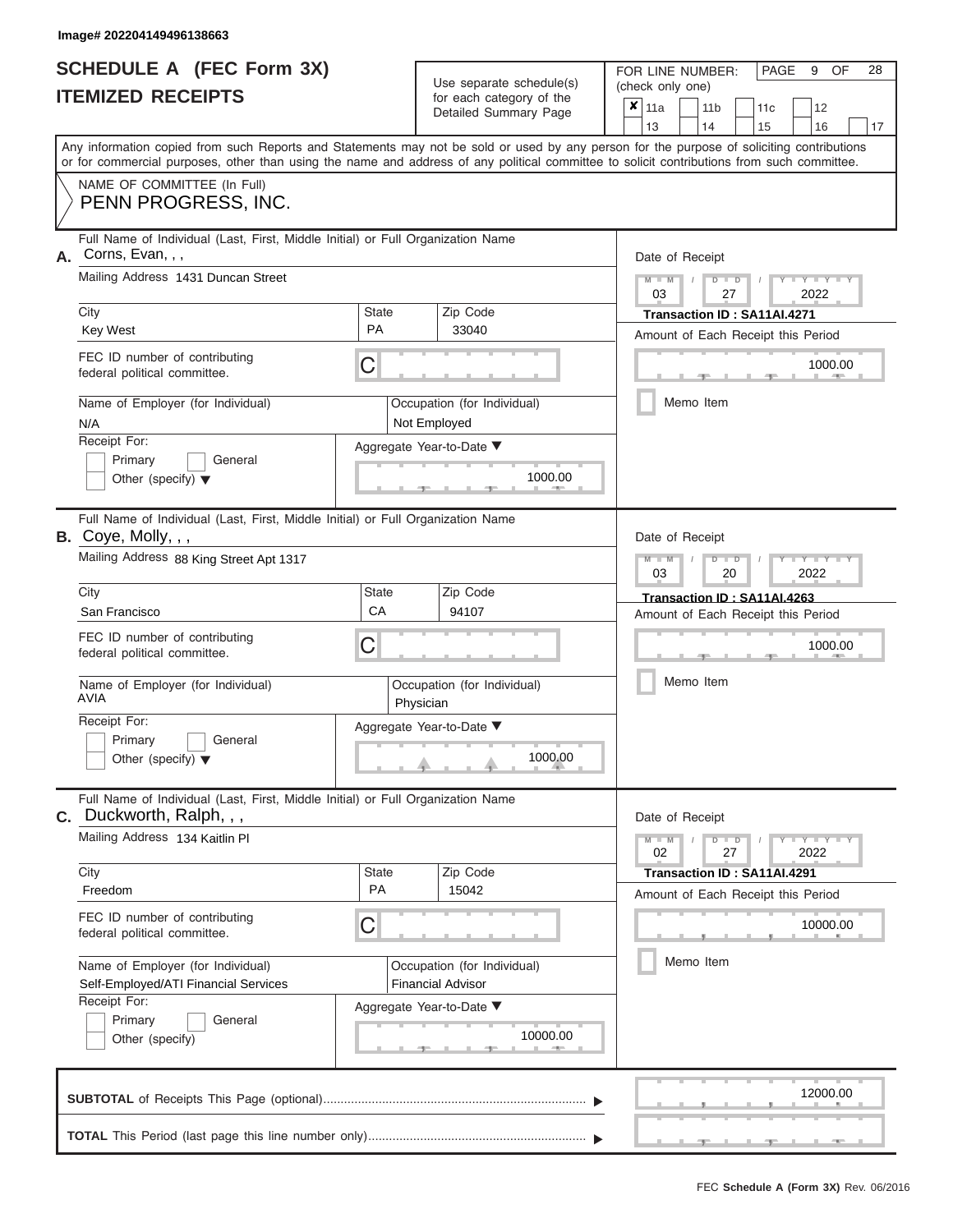| <b>SCHEDULE A (FEC Form 3X)</b> |  |
|---------------------------------|--|
| <b>ITEMIZED RECEIPTS</b>        |  |

| SCHEDULE A (FEC Form 3X)<br><b>ITEMIZED RECEIPTS</b>                                                                                       |             | Use separate schedule(s)<br>for each category of the<br>Detailed Summary Page | 28<br>FOR LINE NUMBER:<br>PAGE<br>10 OF<br>(check only one)<br>$\boldsymbol{x}$<br>11a<br>11 <sub>b</sub><br>12<br>11c |
|--------------------------------------------------------------------------------------------------------------------------------------------|-------------|-------------------------------------------------------------------------------|------------------------------------------------------------------------------------------------------------------------|
| Any information copied from such Reports and Statements may not be sold or used by any person for the purpose of soliciting contributions  |             |                                                                               | 13<br>14<br>15<br>16<br>17                                                                                             |
| or for commercial purposes, other than using the name and address of any political committee to solicit contributions from such committee. |             |                                                                               |                                                                                                                        |
| NAME OF COMMITTEE (In Full)<br>PENN PROGRESS, INC.                                                                                         |             |                                                                               |                                                                                                                        |
| Full Name of Individual (Last, First, Middle Initial) or Full Organization Name<br>Elderkin, Dianne, , ,<br>А.                             |             |                                                                               | Date of Receipt                                                                                                        |
| Mailing Address PO Box 200                                                                                                                 |             |                                                                               | $M - M$<br>$D$ $D$<br>$Y - Y$<br>$\sqrt{ }$<br>03<br>13<br>2022                                                        |
| City                                                                                                                                       | State       | Zip Code                                                                      | Transaction ID: SA11AI.4235                                                                                            |
| Wynnewood                                                                                                                                  | <b>PA</b>   | 19096                                                                         | Amount of Each Receipt this Period                                                                                     |
| FEC ID number of contributing<br>federal political committee.                                                                              | С           |                                                                               | 10000.00                                                                                                               |
| Name of Employer (for Individual)<br>Akin Gump                                                                                             |             | Occupation (for Individual)<br>Attorney                                       | Memo Item                                                                                                              |
| Receipt For:                                                                                                                               |             | Aggregate Year-to-Date ▼                                                      |                                                                                                                        |
| Primary<br>General<br>Other (specify) $\blacktriangledown$                                                                                 |             | 10000.00                                                                      |                                                                                                                        |
| Full Name of Individual (Last, First, Middle Initial) or Full Organization Name<br><b>B.</b> Friends of Rich Fitzgerald                    |             |                                                                               | Date of Receipt                                                                                                        |
| Mailing Address 1314 Denniston St.                                                                                                         |             |                                                                               | $M - M$<br>$D$ $\Box$ $D$<br>$Y - Y$<br>03<br>21<br>2022                                                               |
| City                                                                                                                                       | State       | Zip Code                                                                      | Transaction ID: SA11AI.4177                                                                                            |
| Pittsburgh                                                                                                                                 | PA          | 15217                                                                         | Amount of Each Receipt this Period                                                                                     |
| FEC ID number of contributing<br>federal political committee.                                                                              | С           |                                                                               | 50000.00                                                                                                               |
| Name of Employer (for Individual)                                                                                                          |             | Occupation (for Individual)                                                   | Memo Item                                                                                                              |
| Receipt For:                                                                                                                               |             | Aggregate Year-to-Date ▼                                                      |                                                                                                                        |
| Primary<br>General<br>Other (specify) $\blacktriangledown$                                                                                 |             | 50000.00                                                                      |                                                                                                                        |
| Full Name of Individual (Last, First, Middle Initial) or Full Organization Name<br>$c.$ Galli, Joseph, , ,                                 |             |                                                                               | Date of Receipt                                                                                                        |
| Mailing Address 3299 K Street NW Suite 700                                                                                                 |             |                                                                               | $M - M$<br>$D$ $D$<br>$T-T$ $T$ $T$ $T$ $T$ $T$<br>01<br>2022<br>03                                                    |
| City<br>WASHINGTON                                                                                                                         | State<br>DC | Zip Code<br>20007                                                             | Transaction ID: SA11AI.4226<br>Amount of Each Receipt this Period                                                      |
| FEC ID number of contributing<br>federal political committee.                                                                              | С           |                                                                               | 5000.00                                                                                                                |
| Name of Employer (for Individual)<br>The Bernstein Companies                                                                               |             | Occupation (for Individual)<br><b>Real Estate</b>                             | Memo Item                                                                                                              |
| Receipt For:<br>Aggregate Year-to-Date ▼                                                                                                   |             |                                                                               |                                                                                                                        |
| Primary<br>General<br>Other (specify)                                                                                                      |             | 5000.00                                                                       |                                                                                                                        |
|                                                                                                                                            |             |                                                                               | 65000.00                                                                                                               |
|                                                                                                                                            |             |                                                                               |                                                                                                                        |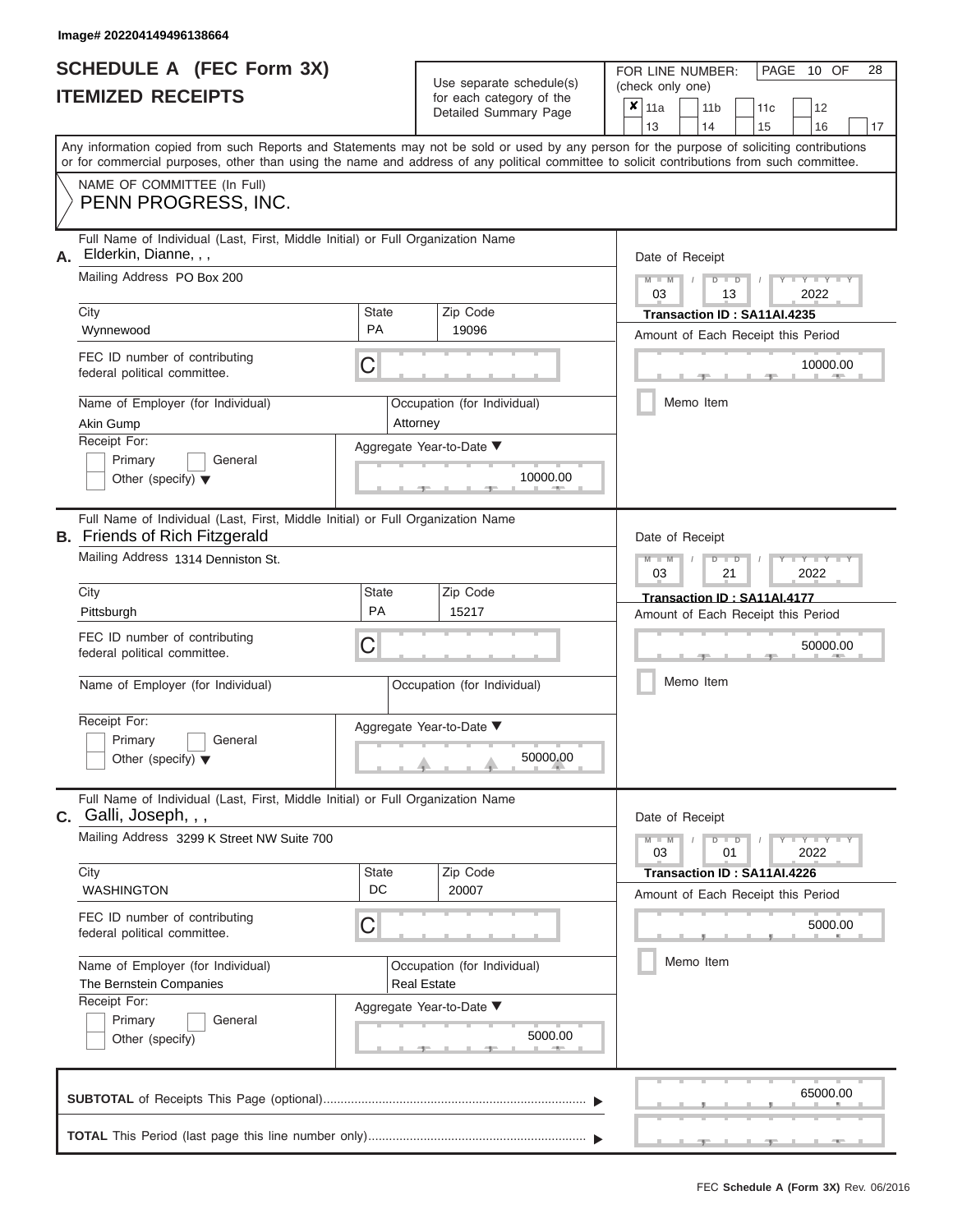| <b>SCHEDULE A (FEC Form 3X)</b> |  |
|---------------------------------|--|
| <b>ITEMIZED RECEIPTS</b>        |  |

|    | SCHEDULE A (FEC Form 3X)<br><b>ITEMIZED RECEIPTS</b>                                                                                                                                                                                                                                    |                    | Use separate schedule(s)<br>for each category of the | 28<br>FOR LINE NUMBER:<br>PAGE<br>11 OF<br>(check only one)                           |
|----|-----------------------------------------------------------------------------------------------------------------------------------------------------------------------------------------------------------------------------------------------------------------------------------------|--------------------|------------------------------------------------------|---------------------------------------------------------------------------------------|
|    |                                                                                                                                                                                                                                                                                         |                    | Detailed Summary Page                                | $\boldsymbol{x}$<br>11a<br>11 <sub>b</sub><br>12<br>11c<br>13<br>14<br>15<br>16<br>17 |
|    | Any information copied from such Reports and Statements may not be sold or used by any person for the purpose of soliciting contributions<br>or for commercial purposes, other than using the name and address of any political committee to solicit contributions from such committee. |                    |                                                      |                                                                                       |
|    | NAME OF COMMITTEE (In Full)<br>PENN PROGRESS, INC.                                                                                                                                                                                                                                      |                    |                                                      |                                                                                       |
| А. | Full Name of Individual (Last, First, Middle Initial) or Full Organization Name<br>Hagen, Thomas, B.,,                                                                                                                                                                                  |                    |                                                      | Date of Receipt                                                                       |
|    | Mailing Address 5770 Luna Ln                                                                                                                                                                                                                                                            |                    |                                                      | $M - M$<br>$D$ $D$<br>$Y - Y$<br>01<br>28<br>2022                                     |
|    | City<br>Erie                                                                                                                                                                                                                                                                            | State<br><b>PA</b> | Zip Code<br>16506                                    | Transaction ID: SA11AI.4128<br>Amount of Each Receipt this Period                     |
|    | FEC ID number of contributing<br>federal political committee.                                                                                                                                                                                                                           | С                  |                                                      | 250000.00                                                                             |
|    | Name of Employer (for Individual)<br>Erie Insurance                                                                                                                                                                                                                                     |                    | Occupation (for Individual)<br>Executive             | Memo Item                                                                             |
|    | Receipt For:<br>Primary<br>General<br>Other (specify) $\blacktriangledown$                                                                                                                                                                                                              |                    | Aggregate Year-to-Date ▼<br>250000.00                |                                                                                       |
|    | Full Name of Individual (Last, First, Middle Initial) or Full Organization Name<br>B. Harris, William, , , Sr.<br>Mailing Address 1010 Waltham St apt 8 Fairfield                                                                                                                       |                    |                                                      | Date of Receipt<br>$M - M$                                                            |
|    | City                                                                                                                                                                                                                                                                                    | State              | Zip Code                                             | $D$ $\Box$ $D$<br>Y I Y<br>03<br>2022<br>27                                           |
|    | Lexington                                                                                                                                                                                                                                                                               | PA                 | 02421                                                | Transaction ID: SA11AI.4274<br>Amount of Each Receipt this Period                     |
|    | FEC ID number of contributing<br>federal political committee.                                                                                                                                                                                                                           | С                  |                                                      | 25000.00                                                                              |
|    | Name of Employer (for Individual)<br>Mass General Hospital                                                                                                                                                                                                                              |                    | Occupation (for Individual)<br>Physician             | Memo Item                                                                             |
|    | Receipt For:<br>Primary<br>General                                                                                                                                                                                                                                                      |                    | Aggregate Year-to-Date ▼                             |                                                                                       |
|    | Other (specify) $\blacktriangledown$                                                                                                                                                                                                                                                    |                    | 25000.00                                             |                                                                                       |
| Ć. | Full Name of Individual (Last, First, Middle Initial) or Full Organization Name<br>International Brotherhood of Electrical Workers Local Union No. 5 Politcal Action Committee                                                                                                          |                    |                                                      | Date of Receipt                                                                       |
|    | Mailing Address 5 Hot Metal St.                                                                                                                                                                                                                                                         |                    |                                                      | $M - M$<br>$D$ $D$<br>$-1 - Y - 1 - Y - 1$<br>03<br>11<br>2022                        |
|    | City<br>Pittsburgh                                                                                                                                                                                                                                                                      | State<br><b>PA</b> | Zip Code<br>15203                                    | Transaction ID: SA11AI.4168<br>Amount of Each Receipt this Period                     |
|    | FEC ID number of contributing<br>federal political committee.                                                                                                                                                                                                                           | С                  |                                                      | 50000.00                                                                              |
|    | Name of Employer (for Individual)                                                                                                                                                                                                                                                       |                    | Occupation (for Individual)                          | Memo Item                                                                             |
|    | Receipt For:<br>Primary<br>General<br>Other (specify)                                                                                                                                                                                                                                   |                    | Aggregate Year-to-Date ▼<br>50000.00                 |                                                                                       |
|    |                                                                                                                                                                                                                                                                                         |                    |                                                      | 325000.00                                                                             |
|    |                                                                                                                                                                                                                                                                                         |                    |                                                      |                                                                                       |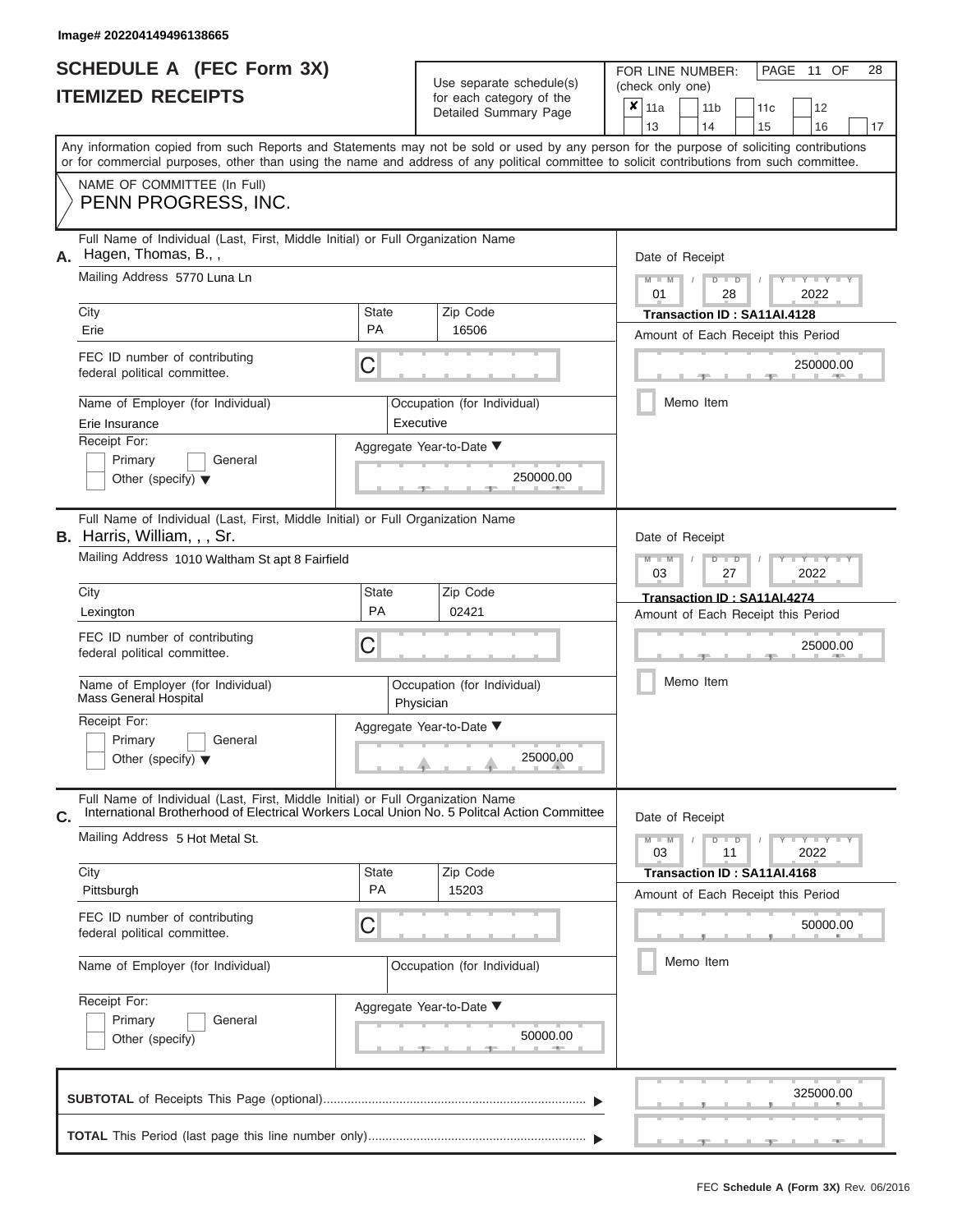|                          | SCHEDULE A (FEC Form 3X) |
|--------------------------|--------------------------|
| <b>ITEMIZED RECEIPTS</b> |                          |

| SCHEDULE A (FEC Form 3X)<br><b>ITEMIZED RECEIPTS</b>                                                                                 | Use separate schedule(s)<br>for each category of the                                                                                                                                                                                                                                    | 28<br>FOR LINE NUMBER:<br>PAGE 12 OF<br>(check only one)                           |
|--------------------------------------------------------------------------------------------------------------------------------------|-----------------------------------------------------------------------------------------------------------------------------------------------------------------------------------------------------------------------------------------------------------------------------------------|------------------------------------------------------------------------------------|
|                                                                                                                                      | Detailed Summary Page                                                                                                                                                                                                                                                                   | ×<br>11a<br>11 <sub>b</sub><br>12<br>11 <sub>c</sub><br>14<br>13<br>15<br>16<br>17 |
|                                                                                                                                      | Any information copied from such Reports and Statements may not be sold or used by any person for the purpose of soliciting contributions<br>or for commercial purposes, other than using the name and address of any political committee to solicit contributions from such committee. |                                                                                    |
| NAME OF COMMITTEE (In Full)<br>PENN PROGRESS, INC.                                                                                   |                                                                                                                                                                                                                                                                                         |                                                                                    |
| Full Name of Individual (Last, First, Middle Initial) or Full Organization Name<br>Jost, Paul, , ,<br>А.                             |                                                                                                                                                                                                                                                                                         | Date of Receipt                                                                    |
| Mailing Address 354 Ne 5Th St                                                                                                        |                                                                                                                                                                                                                                                                                         | $M - M$<br>$D$ $D$<br>$Y - Y - I$<br>02<br>27<br>2022                              |
| City<br>Boca Raton                                                                                                                   | <b>State</b><br>Zip Code<br>FL.<br>33432                                                                                                                                                                                                                                                | Transaction ID: SA11AI.4283<br>Amount of Each Receipt this Period                  |
| FEC ID number of contributing<br>federal political committee.                                                                        | С                                                                                                                                                                                                                                                                                       | 25000.00                                                                           |
| Name of Employer (for Individual)<br><b>Chandler Residential Inc</b>                                                                 | Occupation (for Individual)<br><b>Real Estate Investor</b>                                                                                                                                                                                                                              | Memo Item                                                                          |
| Receipt For:<br>Primary<br>General<br>Other (specify) $\blacktriangledown$                                                           | Aggregate Year-to-Date ▼<br>25000.00                                                                                                                                                                                                                                                    |                                                                                    |
| Full Name of Individual (Last, First, Middle Initial) or Full Organization Name<br>B. Kang, Ruby, , ,<br>Mailing Address 28 KAREN RD |                                                                                                                                                                                                                                                                                         | Date of Receipt<br>$M - M$<br>$D$ $D$<br>Y TYT<br>03<br>2022<br>13                 |
| City                                                                                                                                 | <b>State</b><br>Zip Code                                                                                                                                                                                                                                                                | Transaction ID: SA11AI.4246                                                        |
| Waban                                                                                                                                | МA<br>02468                                                                                                                                                                                                                                                                             | Amount of Each Receipt this Period                                                 |
| FEC ID number of contributing<br>federal political committee.                                                                        | С                                                                                                                                                                                                                                                                                       | 1000.00                                                                            |
| Name of Employer (for Individual)<br>N/A                                                                                             | Occupation (for Individual)<br>Not Employed                                                                                                                                                                                                                                             | Memo Item                                                                          |
| Receipt For:<br>Primary                                                                                                              | Aggregate Year-to-Date ▼                                                                                                                                                                                                                                                                |                                                                                    |
| General<br>Other (specify) $\blacktriangledown$                                                                                      | 1000.00                                                                                                                                                                                                                                                                                 |                                                                                    |
| Full Name of Individual (Last, First, Middle Initial) or Full Organization Name<br>C. Kellner, Peter, , ,                            |                                                                                                                                                                                                                                                                                         | Date of Receipt                                                                    |
| Mailing Address 39 Quidnet Road                                                                                                      |                                                                                                                                                                                                                                                                                         | $M - M$<br>$D$ $D$<br>$+Y+Y+Y$<br>02<br>15<br>2022                                 |
| City<br>Nantucket                                                                                                                    | Zip Code<br><b>State</b><br>MA<br>02554                                                                                                                                                                                                                                                 | Transaction ID: SA11AI.4196<br>Amount of Each Receipt this Period                  |
| FEC ID number of contributing<br>federal political committee.                                                                        | С                                                                                                                                                                                                                                                                                       | 10000.00                                                                           |
| Name of Employer (for Individual)<br>N/A                                                                                             | Occupation (for Individual)<br>Not Employed                                                                                                                                                                                                                                             | Memo Item                                                                          |
| Receipt For:<br>Primary<br>General<br>Other (specify)                                                                                | Aggregate Year-to-Date ▼<br>10000.00                                                                                                                                                                                                                                                    |                                                                                    |
|                                                                                                                                      |                                                                                                                                                                                                                                                                                         | 36000.00                                                                           |
|                                                                                                                                      |                                                                                                                                                                                                                                                                                         | $-1$                                                                               |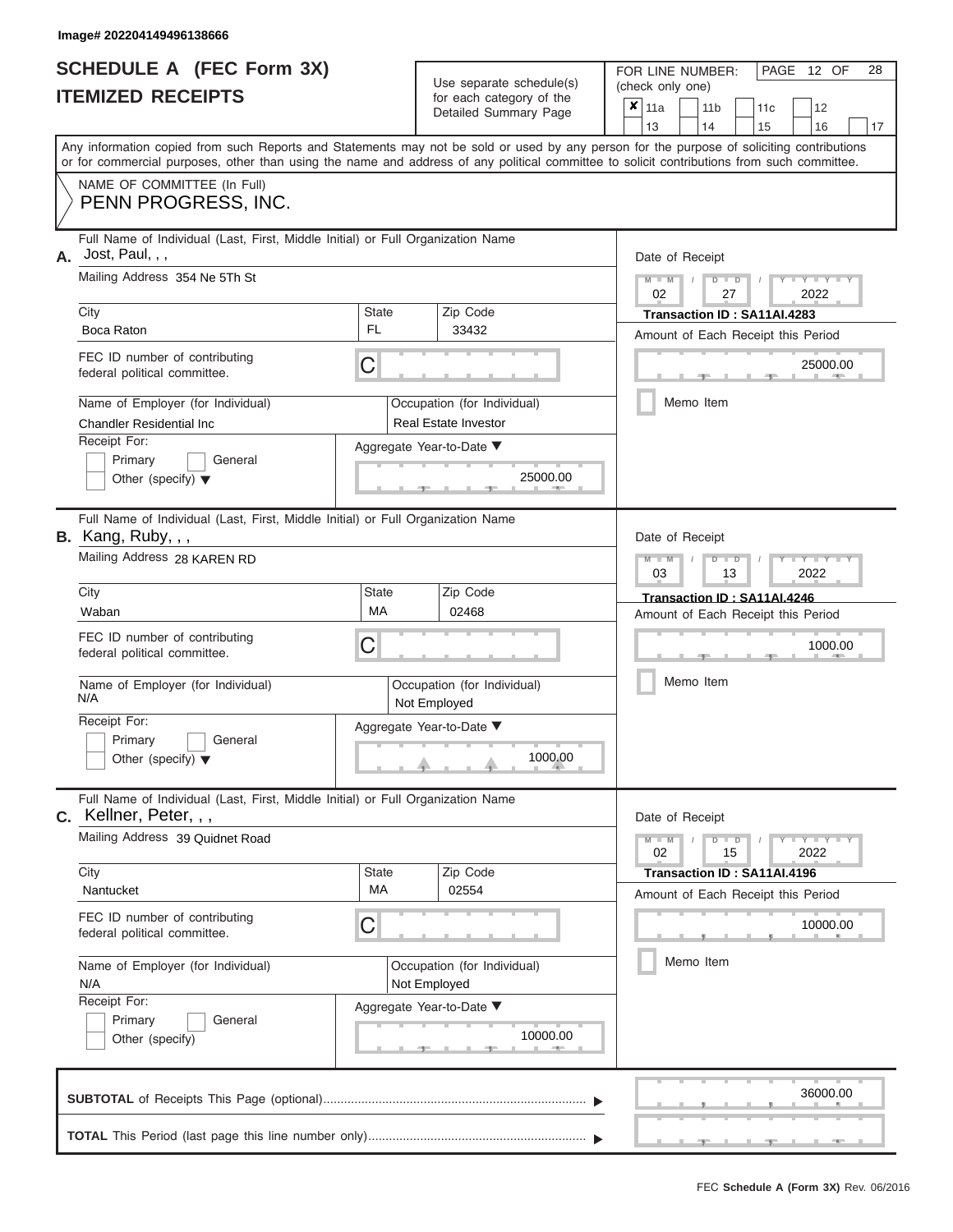|                          | SCHEDULE A (FEC Form 3X) |
|--------------------------|--------------------------|
| <b>ITEMIZED RECEIPTS</b> |                          |

Use separate schedule $(s)$  for each category of the

FOR LINE NUMBER:<br>(check only one)

PAGE 13 OF 28

|                                                                    | IIEMIZEU REVEIFIJ                                                                                                                                                                                                                                                                       |             |                                                            | for each category of the<br>Detailed Summary Page          |                                                                   | $\pmb{\times}$<br>11a                                      |                 |  | 11 <sub>b</sub>                    |               |  | 11c                                |      | 12                      |    |  |  |  |  |
|--------------------------------------------------------------------|-----------------------------------------------------------------------------------------------------------------------------------------------------------------------------------------------------------------------------------------------------------------------------------------|-------------|------------------------------------------------------------|------------------------------------------------------------|-------------------------------------------------------------------|------------------------------------------------------------|-----------------|--|------------------------------------|---------------|--|------------------------------------|------|-------------------------|----|--|--|--|--|
|                                                                    | Any information copied from such Reports and Statements may not be sold or used by any person for the purpose of soliciting contributions<br>or for commercial purposes, other than using the name and address of any political committee to solicit contributions from such committee. |             |                                                            |                                                            |                                                                   | 13                                                         |                 |  | 14                                 |               |  | 15                                 |      | 16                      | 17 |  |  |  |  |
|                                                                    | NAME OF COMMITTEE (In Full)<br>PENN PROGRESS, INC.                                                                                                                                                                                                                                      |             |                                                            |                                                            |                                                                   |                                                            |                 |  |                                    |               |  |                                    |      |                         |    |  |  |  |  |
| А.                                                                 | Full Name of Individual (Last, First, Middle Initial) or Full Organization Name<br>Kosove, Andrew, , ,                                                                                                                                                                                  |             |                                                            |                                                            |                                                                   | Date of Receipt                                            |                 |  |                                    |               |  |                                    |      |                         |    |  |  |  |  |
|                                                                    | Mailing Address 2646 Glendon Ave.                                                                                                                                                                                                                                                       |             |                                                            |                                                            |                                                                   | <b>THEY THEY</b><br>$M - M$<br>$D$ $D$<br>03<br>2022<br>27 |                 |  |                                    |               |  |                                    |      |                         |    |  |  |  |  |
|                                                                    | City                                                                                                                                                                                                                                                                                    | State<br>CA |                                                            | Zip Code<br>90064                                          | Transaction ID: SA11AI.4273<br>Amount of Each Receipt this Period |                                                            |                 |  |                                    |               |  |                                    |      |                         |    |  |  |  |  |
|                                                                    | Los Angeles                                                                                                                                                                                                                                                                             |             |                                                            |                                                            |                                                                   |                                                            |                 |  |                                    |               |  |                                    |      |                         |    |  |  |  |  |
|                                                                    | FEC ID number of contributing<br>federal political committee.                                                                                                                                                                                                                           | С           |                                                            |                                                            | 5000.00                                                           |                                                            |                 |  |                                    |               |  |                                    |      |                         |    |  |  |  |  |
|                                                                    | Name of Employer (for Individual)<br>Alcon Media Group                                                                                                                                                                                                                                  | <b>CEO</b>  |                                                            | Occupation (for Individual)                                | Memo Item                                                         |                                                            |                 |  |                                    |               |  |                                    |      |                         |    |  |  |  |  |
|                                                                    | Receipt For:                                                                                                                                                                                                                                                                            |             |                                                            | Aggregate Year-to-Date ▼                                   |                                                                   |                                                            |                 |  |                                    |               |  |                                    |      |                         |    |  |  |  |  |
|                                                                    | Primary<br>General<br>Other (specify) $\blacktriangledown$                                                                                                                                                                                                                              |             |                                                            | 5000.00                                                    |                                                                   |                                                            |                 |  |                                    |               |  |                                    |      |                         |    |  |  |  |  |
|                                                                    | Full Name of Individual (Last, First, Middle Initial) or Full Organization Name<br><b>B.</b> Kothari, Anil, , ,                                                                                                                                                                         |             |                                                            |                                                            |                                                                   | Date of Receipt                                            |                 |  |                                    |               |  |                                    |      |                         |    |  |  |  |  |
|                                                                    | Mailing Address 200 Glenn Rd                                                                                                                                                                                                                                                            |             |                                                            |                                                            |                                                                   | $M - M$<br>Y I Y I<br>$D$ $\Box$ $D$<br>2022<br>03<br>20   |                 |  |                                    |               |  |                                    |      |                         |    |  |  |  |  |
|                                                                    | City                                                                                                                                                                                                                                                                                    | State       |                                                            | Transaction ID: SA11AI.4261                                |                                                                   |                                                            |                 |  |                                    |               |  |                                    |      |                         |    |  |  |  |  |
|                                                                    | Ardmore                                                                                                                                                                                                                                                                                 | PA          |                                                            | 19003                                                      |                                                                   |                                                            |                 |  | Amount of Each Receipt this Period |               |  |                                    |      |                         |    |  |  |  |  |
|                                                                    | FEC ID number of contributing<br>federal political committee.                                                                                                                                                                                                                           | C           |                                                            |                                                            |                                                                   | 2500.00                                                    |                 |  |                                    |               |  |                                    |      |                         |    |  |  |  |  |
|                                                                    | Name of Employer (for Individual)<br>Accenture                                                                                                                                                                                                                                          |             | Occupation (for Individual)<br><b>Business Development</b> |                                                            |                                                                   |                                                            |                 |  |                                    | Memo Item     |  |                                    |      |                         |    |  |  |  |  |
|                                                                    | Receipt For:<br>Primary<br>General<br>Other (specify) $\blacktriangledown$                                                                                                                                                                                                              |             | Aggregate Year-to-Date ▼<br>2500.00                        |                                                            |                                                                   |                                                            |                 |  |                                    |               |  |                                    |      |                         |    |  |  |  |  |
|                                                                    | Full Name of Individual (Last, First, Middle Initial) or Full Organization Name<br>$c.$ Krug, Stephen, , ,                                                                                                                                                                              |             |                                                            |                                                            |                                                                   |                                                            | Date of Receipt |  |                                    |               |  |                                    |      |                         |    |  |  |  |  |
|                                                                    | Mailing Address 237 Russett Road                                                                                                                                                                                                                                                        |             |                                                            |                                                            |                                                                   |                                                            | $M - M$<br>02   |  |                                    | $D$ $D$<br>28 |  |                                    | 2022 | $Y - Y - Y - Y - I - Y$ |    |  |  |  |  |
|                                                                    | City                                                                                                                                                                                                                                                                                    | State<br>МA |                                                            | Zip Code                                                   |                                                                   |                                                            |                 |  |                                    |               |  | Transaction ID: SA11AI.4210        |      |                         |    |  |  |  |  |
|                                                                    | <b>Chestnut Hill</b>                                                                                                                                                                                                                                                                    |             |                                                            | 02467                                                      |                                                                   |                                                            |                 |  |                                    |               |  | Amount of Each Receipt this Period |      |                         |    |  |  |  |  |
|                                                                    | FEC ID number of contributing<br>federal political committee.                                                                                                                                                                                                                           | C           |                                                            |                                                            |                                                                   |                                                            |                 |  |                                    |               |  |                                    |      | 250.00                  |    |  |  |  |  |
| Name of Employer (for Individual)<br>Self-Employed<br>Receipt For: |                                                                                                                                                                                                                                                                                         |             |                                                            | Occupation (for Individual)<br><b>Usability Consultant</b> |                                                                   | Memo Item                                                  |                 |  |                                    |               |  |                                    |      |                         |    |  |  |  |  |
|                                                                    |                                                                                                                                                                                                                                                                                         |             |                                                            | Aggregate Year-to-Date ▼                                   |                                                                   |                                                            |                 |  |                                    |               |  |                                    |      |                         |    |  |  |  |  |
|                                                                    | Primary<br>General<br>Other (specify)                                                                                                                                                                                                                                                   |             |                                                            | 250.00<br>A                                                |                                                                   |                                                            |                 |  |                                    |               |  |                                    |      |                         |    |  |  |  |  |
|                                                                    |                                                                                                                                                                                                                                                                                         |             |                                                            |                                                            |                                                                   |                                                            |                 |  |                                    |               |  |                                    |      | 7750.00                 |    |  |  |  |  |
|                                                                    |                                                                                                                                                                                                                                                                                         |             |                                                            |                                                            |                                                                   |                                                            |                 |  |                                    |               |  |                                    |      |                         |    |  |  |  |  |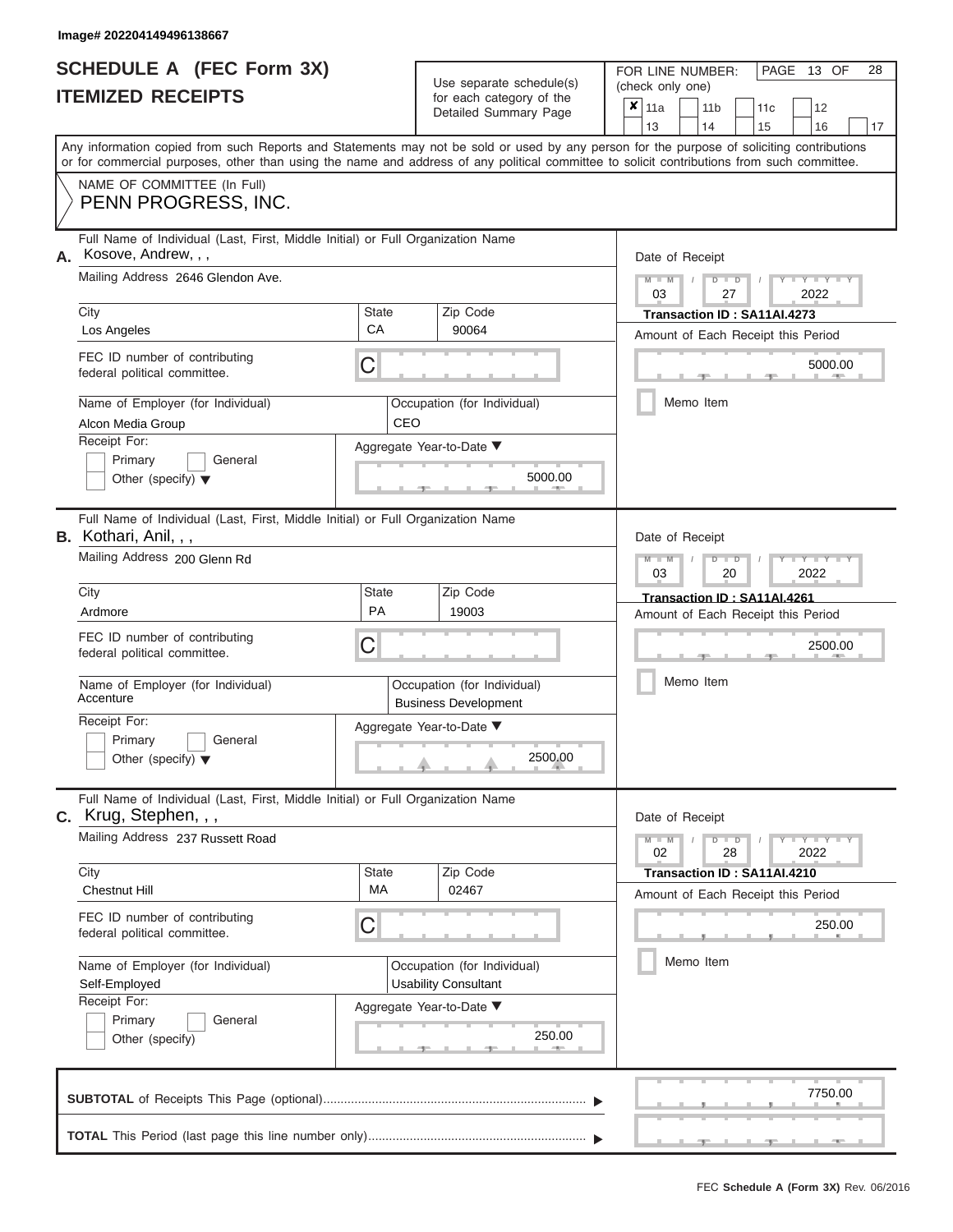|                          | <b>SCHEDULE A (FEC Form 3X)</b> |
|--------------------------|---------------------------------|
| <b>ITEMIZED RECEIPTS</b> |                                 |

| SCHEDULE A (FEC Form 3X)<br><b>ITEMIZED RECEIPTS</b>                                                                                                                                                                                                                                                                                                      |                         | Use separate schedule(s)<br>for each category of the<br>Detailed Summary Page                            | 28<br>FOR LINE NUMBER:<br>PAGE<br>14 OF<br>(check only one)<br>$\boldsymbol{x}$<br>11a<br>11 <sub>b</sub><br>12<br>11c                                                               |
|-----------------------------------------------------------------------------------------------------------------------------------------------------------------------------------------------------------------------------------------------------------------------------------------------------------------------------------------------------------|-------------------------|----------------------------------------------------------------------------------------------------------|--------------------------------------------------------------------------------------------------------------------------------------------------------------------------------------|
| Any information copied from such Reports and Statements may not be sold or used by any person for the purpose of soliciting contributions<br>or for commercial purposes, other than using the name and address of any political committee to solicit contributions from such committee.<br>NAME OF COMMITTEE (In Full)<br>PENN PROGRESS, INC.             |                         |                                                                                                          | 13<br>14<br>15<br>16<br>17                                                                                                                                                           |
| Full Name of Individual (Last, First, Middle Initial) or Full Organization Name<br>Krug, Stephen, , ,<br>А.<br>Mailing Address 237 Russett Road<br>City<br>State<br>MA<br><b>Chestnut Hill</b><br>FEC ID number of contributing<br>С<br>federal political committee.                                                                                      |                         | Zip Code<br>02467                                                                                        | Date of Receipt<br>$M - M$<br>$D$ $D$<br>$Y - Y$<br>$\sqrt{ }$<br>03<br>2022<br>06<br>Transaction ID: SA11AI.4229<br>Amount of Each Receipt this Period<br>250.00<br><b>AND</b>      |
| Name of Employer (for Individual)<br>Self-Employed<br>Receipt For:<br>Primary<br>General<br>Other (specify) $\blacktriangledown$                                                                                                                                                                                                                          |                         | Occupation (for Individual)<br><b>Usability Consultant</b><br>Aggregate Year-to-Date ▼<br>500.00         | Memo Item                                                                                                                                                                            |
| Full Name of Individual (Last, First, Middle Initial) or Full Organization Name<br>B. Lewis, Bryan, , ,<br>Mailing Address 3100 scenic drive<br>City<br>Austin<br>FEC ID number of contributing<br>federal political committee.<br>Name of Employer (for Individual)<br>N/A<br>Receipt For:<br>Primary<br>General<br>Other (specify) $\blacktriangledown$ | State<br><b>TX</b><br>С | Zip Code<br>78703<br>Occupation (for Individual)<br>Not Employed<br>Aggregate Year-to-Date ▼<br>10000.00 | Date of Receipt<br>$M - M$<br>$D$ $\Box$ $D$<br>Y I Y<br>03<br>2022<br>13<br>Transaction ID: SA11AI.4237<br>Amount of Each Receipt this Period<br>10000.00<br>Memo Item              |
| Full Name of Individual (Last, First, Middle Initial) or Full Organization Name<br>$c.$ Lieb, Kathryn, , ,<br>Mailing Address P. O Box 187<br>City<br>Valley Forge<br>FEC ID number of contributing<br>federal political committee.<br>Name of Employer (for Individual)<br>N/A<br>Receipt For:<br>Primary<br>General<br>Other (specify)                  | State<br><b>PA</b><br>С | Zip Code<br>19481<br>Occupation (for Individual)<br>Not Employed<br>Aggregate Year-to-Date ▼<br>10000.00 | Date of Receipt<br>$M - M$<br>$D$ $D$<br>$T-T$ $T$ $T$ $T$ $T$ $T$<br>13<br>2022<br>03<br>Transaction ID: SA11AI.4242<br>Amount of Each Receipt this Period<br>10000.00<br>Memo Item |
|                                                                                                                                                                                                                                                                                                                                                           |                         |                                                                                                          | 20250.00                                                                                                                                                                             |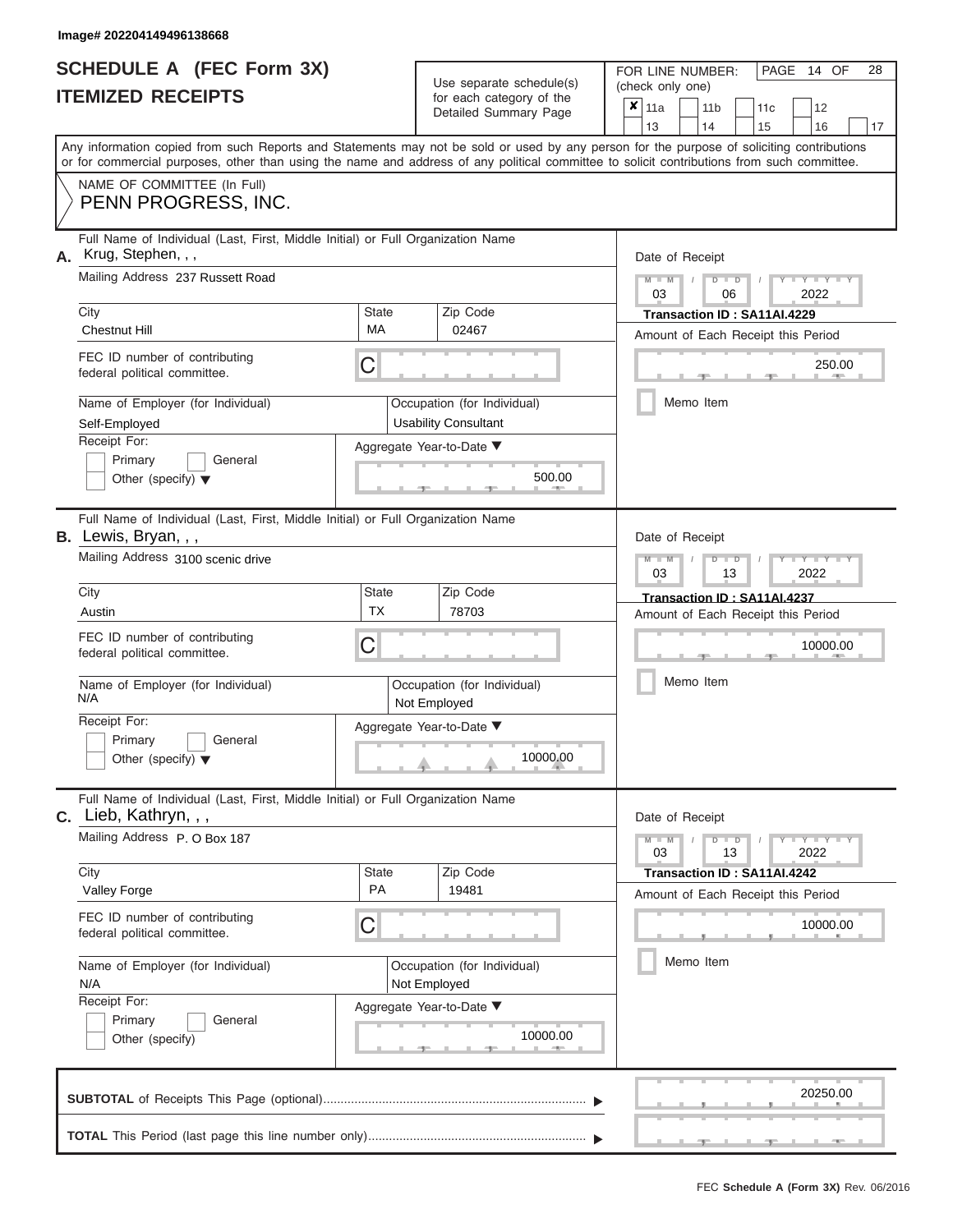|                          | SCHEDULE A (FEC Form 3X) |
|--------------------------|--------------------------|
| <b>ITEMIZED RECEIPTS</b> |                          |

| SCHEDULE A (FEC Form 3X)<br><b>ITEMIZED RECEIPTS</b>                          |                                                                                                                                                                                                                                                                                         |                                      | Use separate schedule(s)<br>for each category of the | 28<br>FOR LINE NUMBER:<br>PAGE<br>15 OF<br>(check only one) |                                   |                                                                          |  |  |  |  |  |  |
|-------------------------------------------------------------------------------|-----------------------------------------------------------------------------------------------------------------------------------------------------------------------------------------------------------------------------------------------------------------------------------------|--------------------------------------|------------------------------------------------------|-------------------------------------------------------------|-----------------------------------|--------------------------------------------------------------------------|--|--|--|--|--|--|
|                                                                               |                                                                                                                                                                                                                                                                                         |                                      | Detailed Summary Page                                | $\boldsymbol{x}$<br>11a<br>13                               | 11 <sub>b</sub><br>14             | 12<br>11c<br>15<br>16<br>17                                              |  |  |  |  |  |  |
|                                                                               | Any information copied from such Reports and Statements may not be sold or used by any person for the purpose of soliciting contributions<br>or for commercial purposes, other than using the name and address of any political committee to solicit contributions from such committee. |                                      |                                                      |                                                             |                                   |                                                                          |  |  |  |  |  |  |
|                                                                               | NAME OF COMMITTEE (In Full)<br>PENN PROGRESS, INC.                                                                                                                                                                                                                                      |                                      |                                                      |                                                             |                                   |                                                                          |  |  |  |  |  |  |
| А.                                                                            | Full Name of Individual (Last, First, Middle Initial) or Full Organization Name<br>Lindy, Elaine, , ,<br>Mailing Address 914 Spruce Street                                                                                                                                              |                                      |                                                      | $M - M$ /                                                   | Date of Receipt<br>$D$ $D$        | $-Y$                                                                     |  |  |  |  |  |  |
| City<br>Philadelphia                                                          |                                                                                                                                                                                                                                                                                         | State<br><b>PA</b>                   | Zip Code<br>19107                                    | 02                                                          | 28<br>Transaction ID: SA11AI.4200 | 2022<br>Amount of Each Receipt this Period                               |  |  |  |  |  |  |
|                                                                               | FEC ID number of contributing<br>federal political committee.                                                                                                                                                                                                                           | С                                    |                                                      |                                                             |                                   | 10000.00                                                                 |  |  |  |  |  |  |
|                                                                               | Name of Employer (for Individual)<br><b>Lindy Communities</b>                                                                                                                                                                                                                           |                                      | Occupation (for Individual)<br><b>Real Estate</b>    |                                                             | Memo Item                         |                                                                          |  |  |  |  |  |  |
| Receipt For:                                                                  | Primary<br>General<br>Other (specify) $\blacktriangledown$                                                                                                                                                                                                                              |                                      | Aggregate Year-to-Date ▼<br>10000.00                 |                                                             |                                   |                                                                          |  |  |  |  |  |  |
|                                                                               | Full Name of Individual (Last, First, Middle Initial) or Full Organization Name<br><b>B.</b> Lindy, Elaine, , ,<br>Mailing Address 914 Spruce Street                                                                                                                                    |                                      |                                                      | $M - M$<br>03                                               | Date of Receipt<br>$D$ $D$<br>13  | Y Y<br>2022                                                              |  |  |  |  |  |  |
| City<br>Philadelphia                                                          |                                                                                                                                                                                                                                                                                         | State<br>PA                          | Zip Code<br>19107                                    |                                                             | Transaction ID: SA11AI.4238       | Amount of Each Receipt this Period                                       |  |  |  |  |  |  |
|                                                                               | FEC ID number of contributing<br>federal political committee.                                                                                                                                                                                                                           | С                                    |                                                      |                                                             |                                   | 5000.00                                                                  |  |  |  |  |  |  |
|                                                                               | Name of Employer (for Individual)<br><b>Lindy Communities</b>                                                                                                                                                                                                                           |                                      | Occupation (for Individual)<br><b>Real Estate</b>    |                                                             | Memo Item                         |                                                                          |  |  |  |  |  |  |
| Receipt For:                                                                  | Primary<br>General<br>Other (specify) $\blacktriangledown$                                                                                                                                                                                                                              |                                      | Aggregate Year-to-Date ▼<br>15000.00                 |                                                             |                                   |                                                                          |  |  |  |  |  |  |
|                                                                               | Full Name of Individual (Last, First, Middle Initial) or Full Organization Name<br>C. Lindy, Elaine, , ,                                                                                                                                                                                |                                      |                                                      |                                                             | Date of Receipt                   |                                                                          |  |  |  |  |  |  |
|                                                                               | Mailing Address 914 Spruce Street                                                                                                                                                                                                                                                       |                                      |                                                      | $M - M$<br>03                                               | $D$ $D$<br>20                     | $\mathbf{I} = \mathbf{Y} + \mathbf{I} - \mathbf{Y} + \mathbf{I}$<br>2022 |  |  |  |  |  |  |
| City<br>Philadelphia                                                          |                                                                                                                                                                                                                                                                                         | State<br><b>PA</b>                   | Zip Code<br>19107                                    |                                                             | Transaction ID: SA11AI.4257       | Amount of Each Receipt this Period                                       |  |  |  |  |  |  |
|                                                                               | FEC ID number of contributing<br>federal political committee.                                                                                                                                                                                                                           | С                                    |                                                      |                                                             |                                   | 5000.00                                                                  |  |  |  |  |  |  |
| Name of Employer (for Individual)<br><b>Lindy Communities</b><br>Receipt For: |                                                                                                                                                                                                                                                                                         |                                      | Occupation (for Individual)<br><b>Real Estate</b>    |                                                             | Memo Item                         |                                                                          |  |  |  |  |  |  |
|                                                                               | Primary<br>General<br>Other (specify)                                                                                                                                                                                                                                                   | Aggregate Year-to-Date ▼<br>20000.00 |                                                      |                                                             |                                   |                                                                          |  |  |  |  |  |  |
|                                                                               |                                                                                                                                                                                                                                                                                         |                                      |                                                      |                                                             |                                   | 20000.00                                                                 |  |  |  |  |  |  |
|                                                                               |                                                                                                                                                                                                                                                                                         |                                      |                                                      |                                                             |                                   |                                                                          |  |  |  |  |  |  |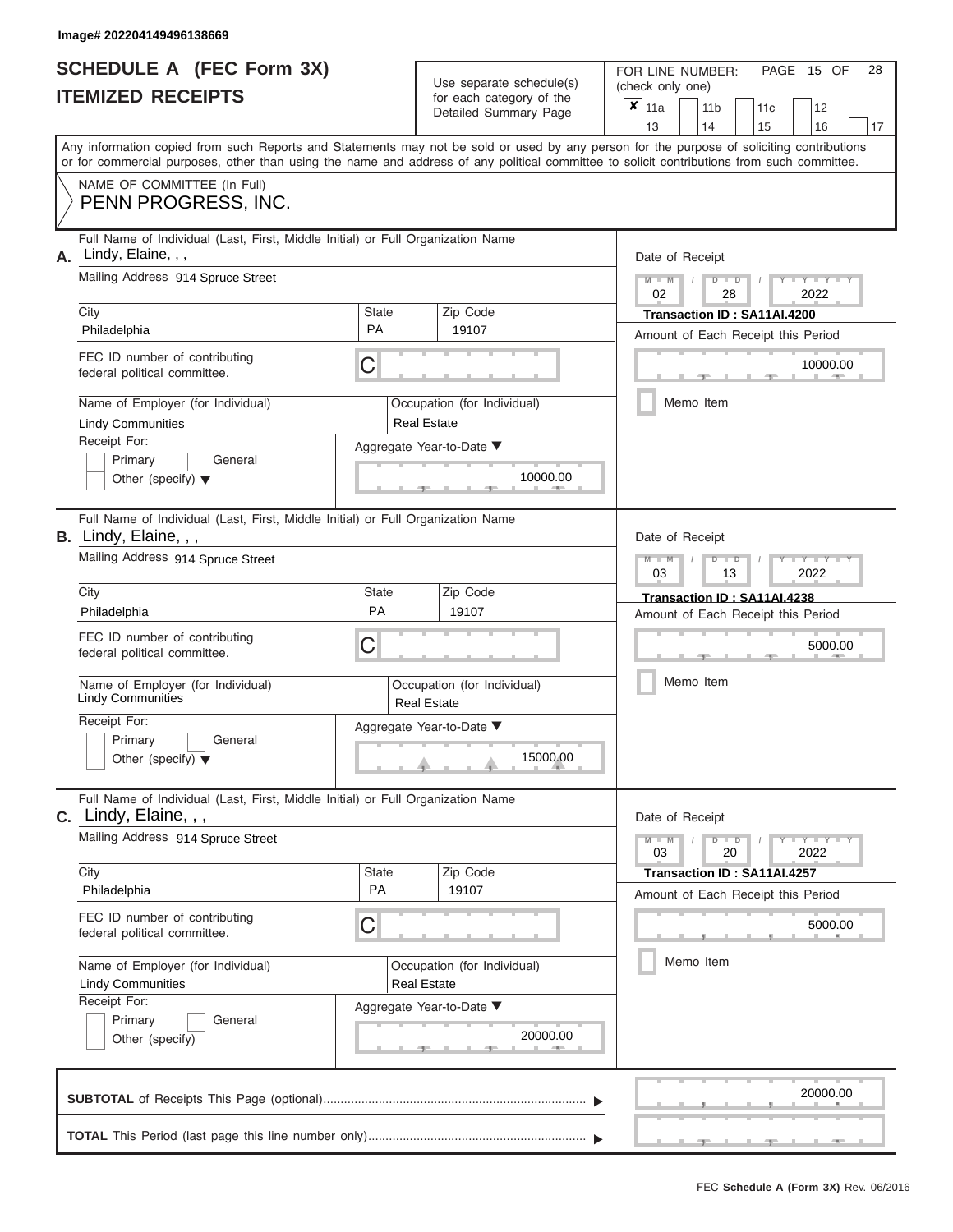ı

|                          | <b>SCHEDULE A (FEC Form 3X)</b> |
|--------------------------|---------------------------------|
| <b>ITEMIZED RECEIPTS</b> |                                 |

Use separate schedule(s)<br>for each category of the

FOR LINE NUMBER:<br>(check only one)

PAGE 16 OF 28

|    | IILMILLU INLVLII IV                                                                                                                                                                                                                                                                     |                           | iul cauli calcyuly ul lile<br>Detailed Summary Page | x                                                                 | 11a<br>13                                                                    |  |  | 11 <sub>b</sub><br>14                                             | 11c<br>15 |  | 12<br>16         | 17 |  |  |  |
|----|-----------------------------------------------------------------------------------------------------------------------------------------------------------------------------------------------------------------------------------------------------------------------------------------|---------------------------|-----------------------------------------------------|-------------------------------------------------------------------|------------------------------------------------------------------------------|--|--|-------------------------------------------------------------------|-----------|--|------------------|----|--|--|--|
|    | Any information copied from such Reports and Statements may not be sold or used by any person for the purpose of soliciting contributions<br>or for commercial purposes, other than using the name and address of any political committee to solicit contributions from such committee. |                           |                                                     |                                                                   |                                                                              |  |  |                                                                   |           |  |                  |    |  |  |  |
|    | NAME OF COMMITTEE (In Full)<br>PENN PROGRESS, INC.                                                                                                                                                                                                                                      |                           |                                                     |                                                                   |                                                                              |  |  |                                                                   |           |  |                  |    |  |  |  |
| А. | Full Name of Individual (Last, First, Middle Initial) or Full Organization Name<br>Little, William, , ,<br>Mailing Address 1107 5th avenue                                                                                                                                              |                           |                                                     |                                                                   | Date of Receipt                                                              |  |  |                                                                   |           |  |                  |    |  |  |  |
|    |                                                                                                                                                                                                                                                                                         |                           |                                                     |                                                                   | $M - M$<br>$D$ $\Box$ $D$<br>2022<br>02<br>15<br>Transaction ID: SA11AI.4198 |  |  |                                                                   |           |  |                  |    |  |  |  |
|    | City<br>New York                                                                                                                                                                                                                                                                        | <b>State</b><br><b>NY</b> | Zip Code<br>10128                                   | Amount of Each Receipt this Period                                |                                                                              |  |  |                                                                   |           |  |                  |    |  |  |  |
|    | FEC ID number of contributing<br>federal political committee.                                                                                                                                                                                                                           | C                         |                                                     |                                                                   |                                                                              |  |  |                                                                   |           |  | 5000.00          |    |  |  |  |
|    | Name of Employer (for Individual)<br>N/A                                                                                                                                                                                                                                                |                           | Occupation (for Individual)<br>Not Employed         |                                                                   |                                                                              |  |  | Memo Item                                                         |           |  |                  |    |  |  |  |
|    | Receipt For:<br>Primary<br>General<br>Other (specify) $\blacktriangledown$                                                                                                                                                                                                              |                           | Aggregate Year-to-Date ▼<br>5000.00                 |                                                                   |                                                                              |  |  |                                                                   |           |  |                  |    |  |  |  |
|    | Full Name of Individual (Last, First, Middle Initial) or Full Organization Name<br><b>B.</b> Malik, Mubeen, , ,                                                                                                                                                                         |                           |                                                     |                                                                   | Date of Receipt                                                              |  |  |                                                                   |           |  |                  |    |  |  |  |
|    | Mailing Address 6626 31st Place NW                                                                                                                                                                                                                                                      |                           |                                                     |                                                                   | $M - M$<br>$D$ $D$<br>2022<br>03<br>13                                       |  |  |                                                                   |           |  |                  |    |  |  |  |
|    | City<br>Washington                                                                                                                                                                                                                                                                      | <b>State</b><br>DC        | Zip Code<br>20015                                   | Transaction ID: SA11AI.4233<br>Amount of Each Receipt this Period |                                                                              |  |  |                                                                   |           |  |                  |    |  |  |  |
|    | FEC ID number of contributing<br>federal political committee.                                                                                                                                                                                                                           | C                         |                                                     |                                                                   | 3500.00                                                                      |  |  |                                                                   |           |  |                  |    |  |  |  |
|    | Name of Employer (for Individual)<br>AssuranceSD                                                                                                                                                                                                                                        | CEO                       | Occupation (for Individual)                         |                                                                   | Memo Item                                                                    |  |  |                                                                   |           |  |                  |    |  |  |  |
|    | Receipt For:<br>Primary<br>General<br>Other (specify) $\blacktriangledown$                                                                                                                                                                                                              |                           | Aggregate Year-to-Date ▼<br>3500.00                 |                                                                   |                                                                              |  |  |                                                                   |           |  |                  |    |  |  |  |
| С. | Full Name of Individual (Last, First, Middle Initial) or Full Organization Name<br>Mandel, Stephen, , , Jr                                                                                                                                                                              |                           |                                                     |                                                                   | Date of Receipt                                                              |  |  |                                                                   |           |  |                  |    |  |  |  |
|    | Mailing Address 20 Bobolink Ln                                                                                                                                                                                                                                                          |                           |                                                     |                                                                   | $M - M$<br>03                                                                |  |  | $D$ $\Box$ $D$<br>25                                              |           |  | $+Y+Y+Y$<br>2022 |    |  |  |  |
|    | City<br>Greenwich                                                                                                                                                                                                                                                                       | <b>State</b><br><b>CT</b> | Zip Code<br>06830                                   |                                                                   |                                                                              |  |  | Transaction ID: SA11AI.4181<br>Amount of Each Receipt this Period |           |  |                  |    |  |  |  |
|    | FEC ID number of contributing<br>federal political committee.                                                                                                                                                                                                                           | C                         |                                                     |                                                                   |                                                                              |  |  |                                                                   |           |  | 250000.00        |    |  |  |  |
|    | Name of Employer (for Individual)<br>Lone Pine Capital                                                                                                                                                                                                                                  |                           | Occupation (for Individual)<br>Portfolio Manager    |                                                                   | Memo Item                                                                    |  |  |                                                                   |           |  |                  |    |  |  |  |
|    | Receipt For:<br>Primary<br>General<br>Other (specify)                                                                                                                                                                                                                                   |                           | Aggregate Year-to-Date ▼<br>250000.00               |                                                                   |                                                                              |  |  |                                                                   |           |  |                  |    |  |  |  |
|    |                                                                                                                                                                                                                                                                                         |                           |                                                     |                                                                   |                                                                              |  |  |                                                                   |           |  | 258500.00        |    |  |  |  |
|    |                                                                                                                                                                                                                                                                                         |                           |                                                     |                                                                   |                                                                              |  |  |                                                                   |           |  |                  |    |  |  |  |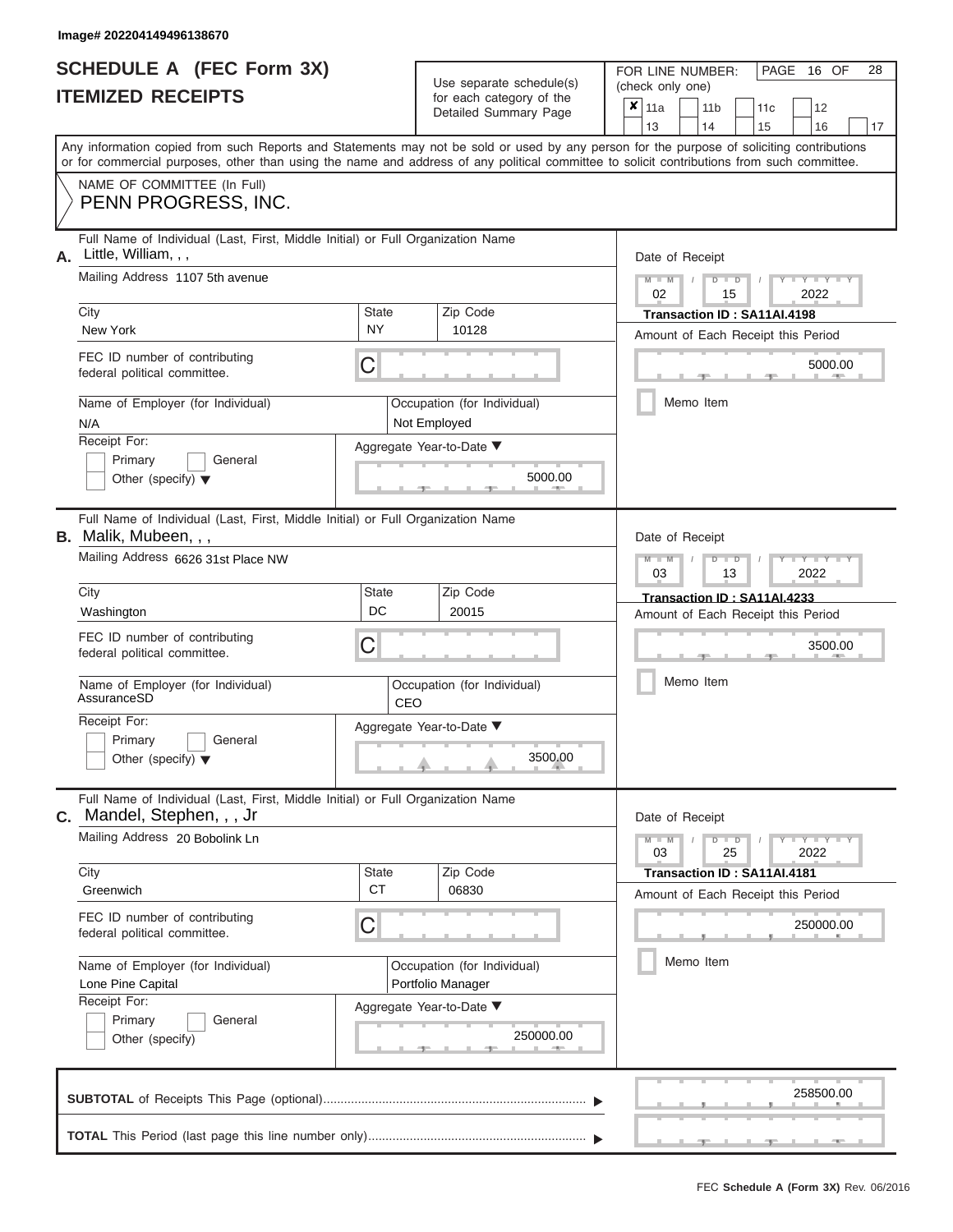H

|                          | <b>SCHEDULE A (FEC Form 3X)</b> |
|--------------------------|---------------------------------|
| <b>ITEMIZED RECEIPTS</b> |                                 |

|                                                              | SCHEDULE A (FEC Form 3X)<br><b>ITEMIZED RECEIPTS</b>                                                                                                                                                                                                                                    |                    | Use separate schedule(s)<br>for each category of the | 28<br>FOR LINE NUMBER:<br>PAGE 17 OF<br>(check only one)<br>×<br>11a<br>11 <sub>b</sub><br>12<br>11c  |
|--------------------------------------------------------------|-----------------------------------------------------------------------------------------------------------------------------------------------------------------------------------------------------------------------------------------------------------------------------------------|--------------------|------------------------------------------------------|-------------------------------------------------------------------------------------------------------|
|                                                              |                                                                                                                                                                                                                                                                                         |                    | Detailed Summary Page                                | 13<br>14<br>15<br>16<br>17                                                                            |
|                                                              | Any information copied from such Reports and Statements may not be sold or used by any person for the purpose of soliciting contributions<br>or for commercial purposes, other than using the name and address of any political committee to solicit contributions from such committee. |                    |                                                      |                                                                                                       |
|                                                              | NAME OF COMMITTEE (In Full)<br>PENN PROGRESS, INC.                                                                                                                                                                                                                                      |                    |                                                      |                                                                                                       |
|                                                              | Full Name of Individual (Last, First, Middle Initial) or Full Organization Name<br>A. Marks, Howard, , ,                                                                                                                                                                                |                    |                                                      | Date of Receipt                                                                                       |
|                                                              | Mailing Address 35 E 76th St                                                                                                                                                                                                                                                            |                    |                                                      | $M - M$ /<br>$D$ $D$<br>$Y - Y - I$<br>02<br>25<br>2022                                               |
|                                                              | City<br>New York                                                                                                                                                                                                                                                                        | State<br><b>NY</b> | Zip Code<br>10021                                    | Transaction ID: SA11AI.4135<br>Amount of Each Receipt this Period                                     |
|                                                              | FEC ID number of contributing<br>federal political committee.                                                                                                                                                                                                                           | С                  |                                                      | 25000.00                                                                                              |
|                                                              | Name of Employer (for Individual)<br>Oaktree Capital                                                                                                                                                                                                                                    |                    | Occupation (for Individual)<br>Investor              | Memo Item                                                                                             |
|                                                              | Receipt For:<br>Primary<br>General<br>Other (specify) $\blacktriangledown$                                                                                                                                                                                                              |                    | Aggregate Year-to-Date ▼<br>25000.00                 |                                                                                                       |
|                                                              | Full Name of Individual (Last, First, Middle Initial) or Full Organization Name<br><b>B. MID-ATLANTIC LABORERS POLITICAL EDUCATION FUND</b><br>Mailing Address 11951 FREEDOM DRIVE STE 310                                                                                              |                    |                                                      | Date of Receipt<br>$M - M$<br>$D$ $\Box$ $D$<br>Y TYT                                                 |
|                                                              | City<br><b>RESTON</b>                                                                                                                                                                                                                                                                   | State<br>VA        | Zip Code<br>20190                                    | 01<br>2022<br>12<br>Transaction ID: SA11AI.4124<br>Amount of Each Receipt this Period                 |
|                                                              | FEC ID number of contributing<br>federal political committee.                                                                                                                                                                                                                           | С                  |                                                      | 50000.00                                                                                              |
|                                                              | Name of Employer (for Individual)                                                                                                                                                                                                                                                       |                    | Occupation (for Individual)                          | Memo Item                                                                                             |
|                                                              | Receipt For:<br>Primary<br>General<br>Other (specify) $\blacktriangledown$                                                                                                                                                                                                              |                    | Aggregate Year-to-Date ▼<br>50000.00                 |                                                                                                       |
| С.                                                           | Full Name of Individual (Last, First, Middle Initial) or Full Organization Name<br>Morris, Patrick, Kevin,,                                                                                                                                                                             |                    |                                                      | Date of Receipt                                                                                       |
|                                                              | Mailing Address 337 S Robertson Blvd<br>Ste 203                                                                                                                                                                                                                                         |                    |                                                      | $M - M$<br>$D$ $D$<br>$\blacksquare$ $\vdash$ $\vdash$ $\vdash$ $\vdash$ $\vdash$<br>01<br>24<br>2022 |
|                                                              | City<br><b>Beverly Hills</b>                                                                                                                                                                                                                                                            | <b>State</b><br>CA | Zip Code<br>90211                                    | Transaction ID : SA11AI.4125<br>Amount of Each Receipt this Period                                    |
|                                                              | FEC ID number of contributing<br>federal political committee.                                                                                                                                                                                                                           | С                  |                                                      | 100000.00                                                                                             |
| Name of Employer (for Individual)<br>Morris Yorn<br>Attorney |                                                                                                                                                                                                                                                                                         |                    | Occupation (for Individual)                          | Memo Item                                                                                             |
|                                                              | Receipt For:<br>Primary<br>General<br>Other (specify)                                                                                                                                                                                                                                   |                    | Aggregate Year-to-Date ▼<br>100000.00                |                                                                                                       |
|                                                              |                                                                                                                                                                                                                                                                                         |                    |                                                      | 175000.00                                                                                             |
|                                                              |                                                                                                                                                                                                                                                                                         |                    |                                                      |                                                                                                       |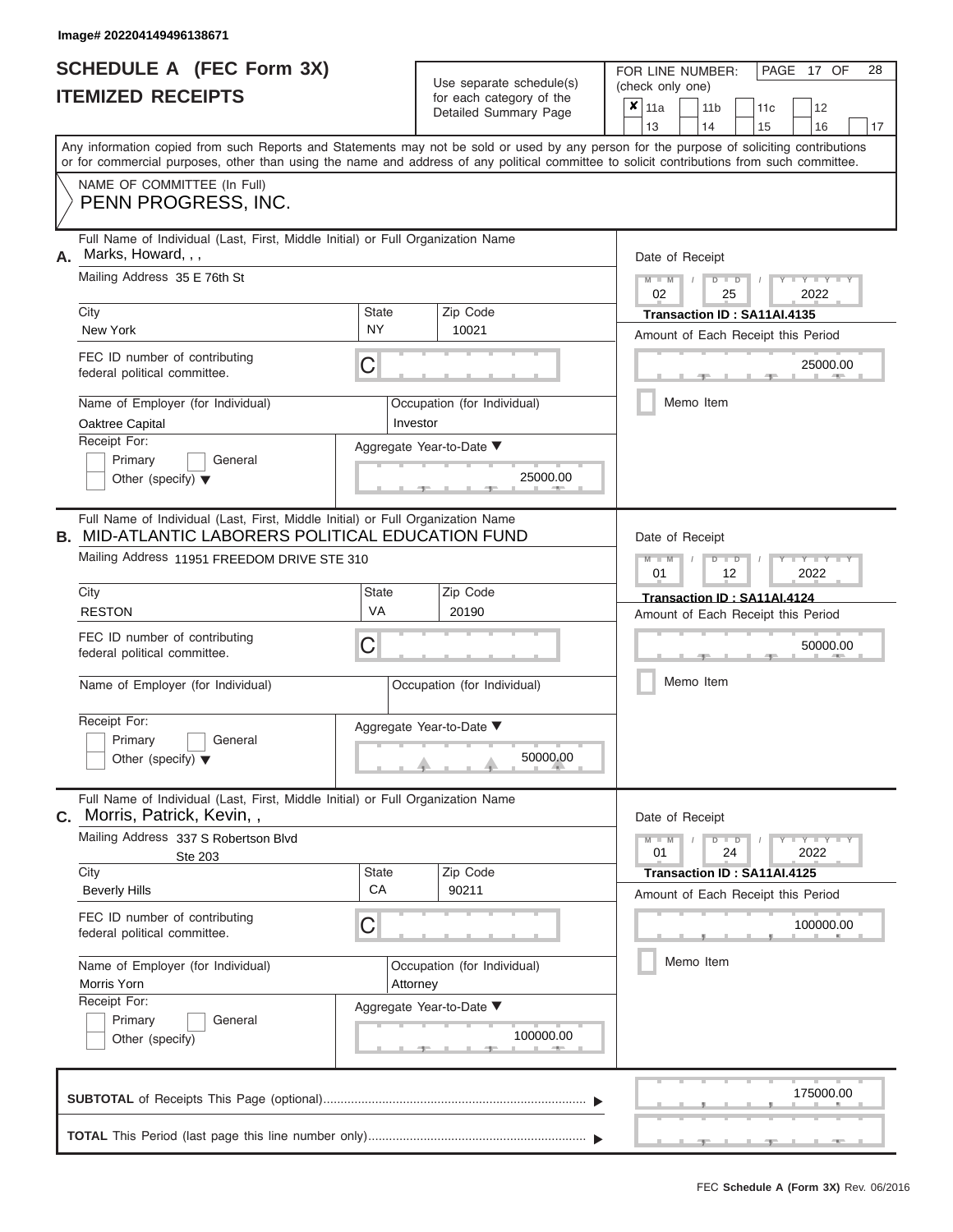|                          | <b>SCHEDULE A (FEC Form 3X)</b> |  |
|--------------------------|---------------------------------|--|
| <b>ITEMIZED RECEIPTS</b> |                                 |  |

Use separate schedule(s)<br>for each category of the

FOR LINE NUMBER:

PAGE 18 OF 28

| <b>ITEMIZED RECEIPTS</b>                                        |                                                                                                                                                                                                                                                                                         |                           | Use separate schedule(s)                                |           | (check only one)                                            |                                                                   |  |                       |                             |                                    |    |  |  |  |  |
|-----------------------------------------------------------------|-----------------------------------------------------------------------------------------------------------------------------------------------------------------------------------------------------------------------------------------------------------------------------------------|---------------------------|---------------------------------------------------------|-----------|-------------------------------------------------------------|-------------------------------------------------------------------|--|-----------------------|-----------------------------|------------------------------------|----|--|--|--|--|
|                                                                 |                                                                                                                                                                                                                                                                                         |                           | for each category of the<br>Detailed Summary Page       |           |                                                             | $x \mid$ 11a<br>13                                                |  | 11 <sub>b</sub><br>14 | 11c<br>15                   | 12<br>16                           | 17 |  |  |  |  |
|                                                                 | Any information copied from such Reports and Statements may not be sold or used by any person for the purpose of soliciting contributions<br>or for commercial purposes, other than using the name and address of any political committee to solicit contributions from such committee. |                           |                                                         |           |                                                             |                                                                   |  |                       |                             |                                    |    |  |  |  |  |
|                                                                 | NAME OF COMMITTEE (In Full)<br>PENN PROGRESS, INC.                                                                                                                                                                                                                                      |                           |                                                         |           |                                                             |                                                                   |  |                       |                             |                                    |    |  |  |  |  |
| Α.                                                              | Full Name of Individual (Last, First, Middle Initial) or Full Organization Name<br>Peeler, David, Randolph,,                                                                                                                                                                            |                           |                                                         |           |                                                             | Date of Receipt                                                   |  |                       |                             |                                    |    |  |  |  |  |
|                                                                 | Mailing Address 15 Buckingham St                                                                                                                                                                                                                                                        |                           |                                                         |           | $M - M$<br>$T - Y = Y - T Y$<br>$D$ $D$<br>02<br>2022<br>22 |                                                                   |  |                       |                             |                                    |    |  |  |  |  |
| City<br>Cambridge                                               |                                                                                                                                                                                                                                                                                         | State<br>МA               | Zip Code<br>02138                                       |           |                                                             |                                                                   |  |                       | Transaction ID: SA11AI.4131 | Amount of Each Receipt this Period |    |  |  |  |  |
| federal political committee.                                    | FEC ID number of contributing                                                                                                                                                                                                                                                           | С                         |                                                         |           |                                                             |                                                                   |  |                       |                             | 100000.00                          |    |  |  |  |  |
| <b>Berkshire Partners</b>                                       | Name of Employer (for Individual)                                                                                                                                                                                                                                                       |                           | Occupation (for Individual)<br><b>Managing Director</b> |           |                                                             |                                                                   |  | Memo Item             |                             |                                    |    |  |  |  |  |
| Receipt For:<br>Primary<br>Other (specify) $\blacktriangledown$ | General                                                                                                                                                                                                                                                                                 |                           | Aggregate Year-to-Date ▼                                | 100000.00 |                                                             |                                                                   |  |                       |                             |                                    |    |  |  |  |  |
| <b>B.</b> Rackoff, William, , ,                                 | Full Name of Individual (Last, First, Middle Initial) or Full Organization Name                                                                                                                                                                                                         |                           |                                                         |           |                                                             | Date of Receipt                                                   |  |                       |                             |                                    |    |  |  |  |  |
|                                                                 | Mailing Address 3 Twin Pine Ct                                                                                                                                                                                                                                                          |                           |                                                         |           | $M - M$<br>Y I Y I Y<br>$D$ $\Box$ $D$<br>2022<br>02<br>22  |                                                                   |  |                       |                             |                                    |    |  |  |  |  |
| City<br>Pittsburgh                                              |                                                                                                                                                                                                                                                                                         | State<br>PA               | Zip Code<br>15215                                       |           |                                                             | Transaction ID: SA11AI.4129<br>Amount of Each Receipt this Period |  |                       |                             |                                    |    |  |  |  |  |
| federal political committee.                                    | FEC ID number of contributing                                                                                                                                                                                                                                                           | C                         | Occupation (for Individual)<br>Retired                  |           |                                                             |                                                                   |  | 5000.00<br>Memo Item  |                             |                                    |    |  |  |  |  |
| N/A                                                             | Name of Employer (for Individual)                                                                                                                                                                                                                                                       |                           |                                                         |           |                                                             |                                                                   |  |                       |                             |                                    |    |  |  |  |  |
| Receipt For:<br>Primary<br>Other (specify) $\blacktriangledown$ | General                                                                                                                                                                                                                                                                                 |                           | Aggregate Year-to-Date ▼                                |           |                                                             |                                                                   |  |                       |                             |                                    |    |  |  |  |  |
| $c.$ Ravitch, Joseph, , ,                                       | Full Name of Individual (Last, First, Middle Initial) or Full Organization Name                                                                                                                                                                                                         |                           |                                                         |           |                                                             | Date of Receipt                                                   |  |                       |                             |                                    |    |  |  |  |  |
|                                                                 | Mailing Address 310 W 81st St                                                                                                                                                                                                                                                           |                           |                                                         |           |                                                             | $M - M$<br>02                                                     |  | $D$ $\Box$ $D$<br>23  |                             | $Y - Y - Y - Y - Y$<br>2022        |    |  |  |  |  |
| City<br>New York                                                |                                                                                                                                                                                                                                                                                         | <b>State</b><br><b>NY</b> | Zip Code<br>10024                                       |           |                                                             |                                                                   |  |                       | Transaction ID: SA11AI.4133 | Amount of Each Receipt this Period |    |  |  |  |  |
| federal political committee.                                    | FEC ID number of contributing                                                                                                                                                                                                                                                           | С                         |                                                         |           |                                                             |                                                                   |  |                       |                             | 50000.00                           |    |  |  |  |  |
| Raine Group                                                     | Name of Employer (for Individual)                                                                                                                                                                                                                                                       |                           | Occupation (for Individual)<br>Executive                |           |                                                             |                                                                   |  | Memo Item             |                             |                                    |    |  |  |  |  |
| Receipt For:<br>Primary<br>General<br>Other (specify)           |                                                                                                                                                                                                                                                                                         |                           | Aggregate Year-to-Date ▼                                |           |                                                             |                                                                   |  |                       |                             |                                    |    |  |  |  |  |
|                                                                 |                                                                                                                                                                                                                                                                                         |                           |                                                         |           |                                                             |                                                                   |  |                       |                             | 155000.00                          |    |  |  |  |  |
|                                                                 |                                                                                                                                                                                                                                                                                         |                           |                                                         |           |                                                             |                                                                   |  |                       |                             |                                    |    |  |  |  |  |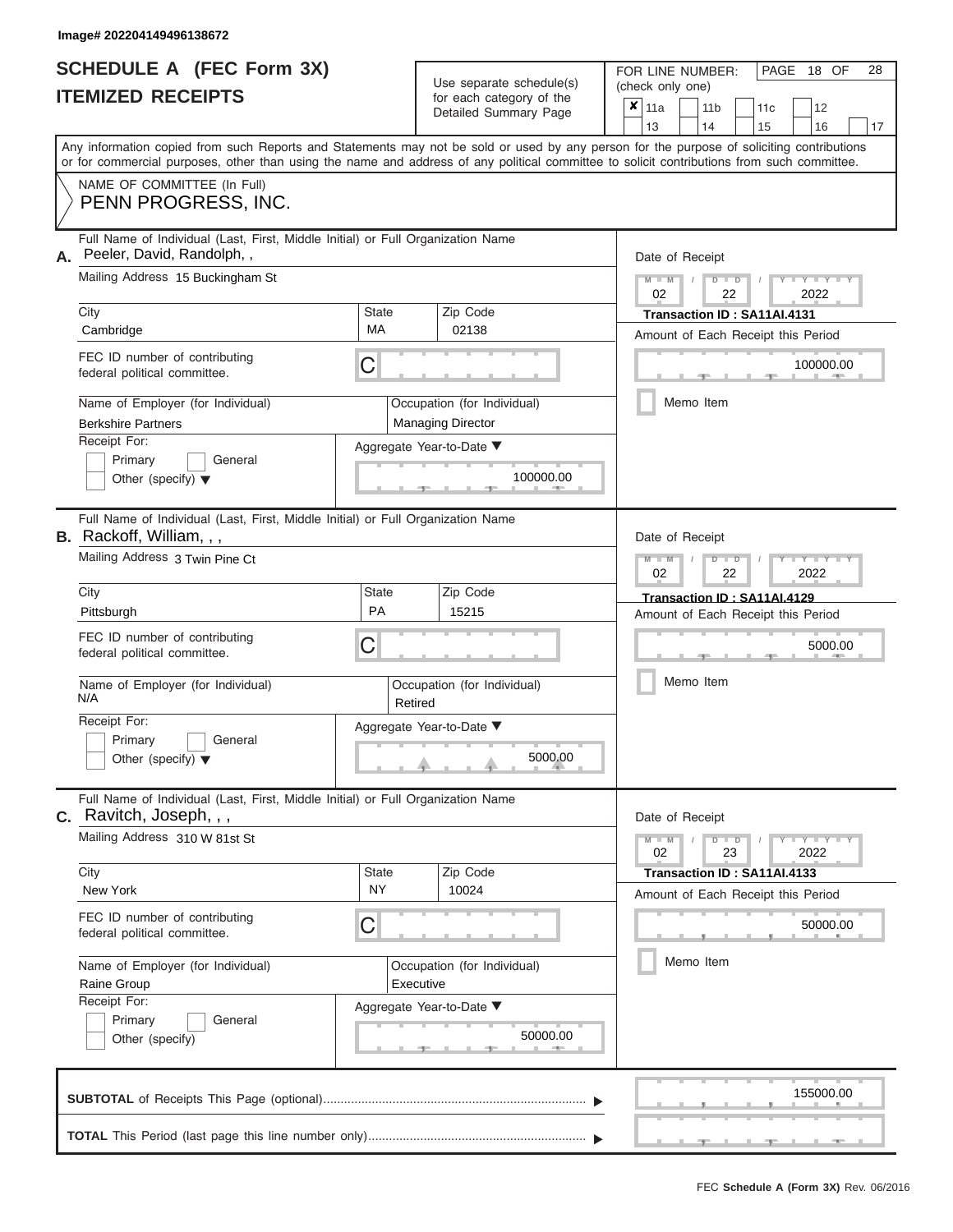|                          | <b>SCHEDULE A (FEC Form 3X)</b> |
|--------------------------|---------------------------------|
| <b>ITEMIZED RECEIPTS</b> |                                 |

| SCHEDULE A (FEC Form 3X)<br><b>ITEMIZED RECEIPTS</b>                                                                                                                                                                                                                                                                                                                  |                                    | Use separate schedule(s)<br>for each category of the<br>Detailed Summary Page                           | 28<br>FOR LINE NUMBER:<br>PAGE<br>19 OF<br>(check only one)<br>$\boldsymbol{x}$<br>11a<br>11 <sub>b</sub><br>12<br>11c                                                                    |
|-----------------------------------------------------------------------------------------------------------------------------------------------------------------------------------------------------------------------------------------------------------------------------------------------------------------------------------------------------------------------|------------------------------------|---------------------------------------------------------------------------------------------------------|-------------------------------------------------------------------------------------------------------------------------------------------------------------------------------------------|
|                                                                                                                                                                                                                                                                                                                                                                       |                                    |                                                                                                         | 13<br>14<br>15<br>16<br>17                                                                                                                                                                |
| Any information copied from such Reports and Statements may not be sold or used by any person for the purpose of soliciting contributions<br>or for commercial purposes, other than using the name and address of any political committee to solicit contributions from such committee.                                                                               |                                    |                                                                                                         |                                                                                                                                                                                           |
| NAME OF COMMITTEE (In Full)<br>PENN PROGRESS, INC.                                                                                                                                                                                                                                                                                                                    |                                    |                                                                                                         |                                                                                                                                                                                           |
| Full Name of Individual (Last, First, Middle Initial) or Full Organization Name<br>Rhodes, Jason, , ,<br>А.<br>Mailing Address 28 Hyde Avenue<br>City<br>Newton<br>FEC ID number of contributing<br>federal political committee.<br>Name of Employer (for Individual)<br><b>Atlas Venture</b>                                                                         | State<br>MA<br>С<br><b>Biotech</b> | Zip Code<br>02458-2311<br>Occupation (for Individual)                                                   | Date of Receipt<br>$M - M$ /<br>$D$ $D$<br>$- Y$<br>03<br>2022<br>13<br>Transaction ID: SA11AI.4240<br>Amount of Each Receipt this Period<br>1000.00<br>Memo Item                         |
| Receipt For:<br>Primary<br>General<br>Other (specify) $\blacktriangledown$                                                                                                                                                                                                                                                                                            |                                    | Aggregate Year-to-Date ▼<br>1000.00                                                                     |                                                                                                                                                                                           |
| Full Name of Individual (Last, First, Middle Initial) or Full Organization Name<br><b>B.</b> Rizzolo, Carol, , ,<br>Mailing Address 24 Long Hill Farm<br>City<br>Guilford<br>FEC ID number of contributing<br>federal political committee.<br>Name of Employer (for Individual)<br>N/A<br>Receipt For:<br>Primary<br>General<br>Other (specify) $\blacktriangledown$  | State<br><b>CT</b><br>С            | Zip Code<br>06437<br>Occupation (for Individual)<br>Not Employed<br>Aggregate Year-to-Date ▼<br>2000.00 | Date of Receipt<br>$M - M$<br>$D$ $D$<br>Y Y<br>03<br>2022<br>13<br>Transaction ID: SA11AI.4248<br>Amount of Each Receipt this Period<br>2000.00<br>Memo Item                             |
| Full Name of Individual (Last, First, Middle Initial) or Full Organization Name<br>$c.$ Samuelson, Martha, $,$ ,<br>Mailing Address 17 Winthrop Street<br>City<br><b>West Newton</b><br>FEC ID number of contributing<br>federal political committee.<br>Name of Employer (for Individual)<br>Anaylsis Group<br>Receipt For:<br>Primary<br>General<br>Other (specify) | State<br>MA<br>С<br>CEO            | Zip Code<br>02465<br>Occupation (for Individual)<br>Aggregate Year-to-Date ▼<br>50000.00                | Date of Receipt<br>$M - M$<br>$D$ $D$<br>$\cdots$ Y $\cdots$ Y $\cdots$<br>03<br>13<br>2022<br>Transaction ID: SA11AI.4244<br>Amount of Each Receipt this Period<br>50000.00<br>Memo Item |
|                                                                                                                                                                                                                                                                                                                                                                       |                                    |                                                                                                         | 53000.00                                                                                                                                                                                  |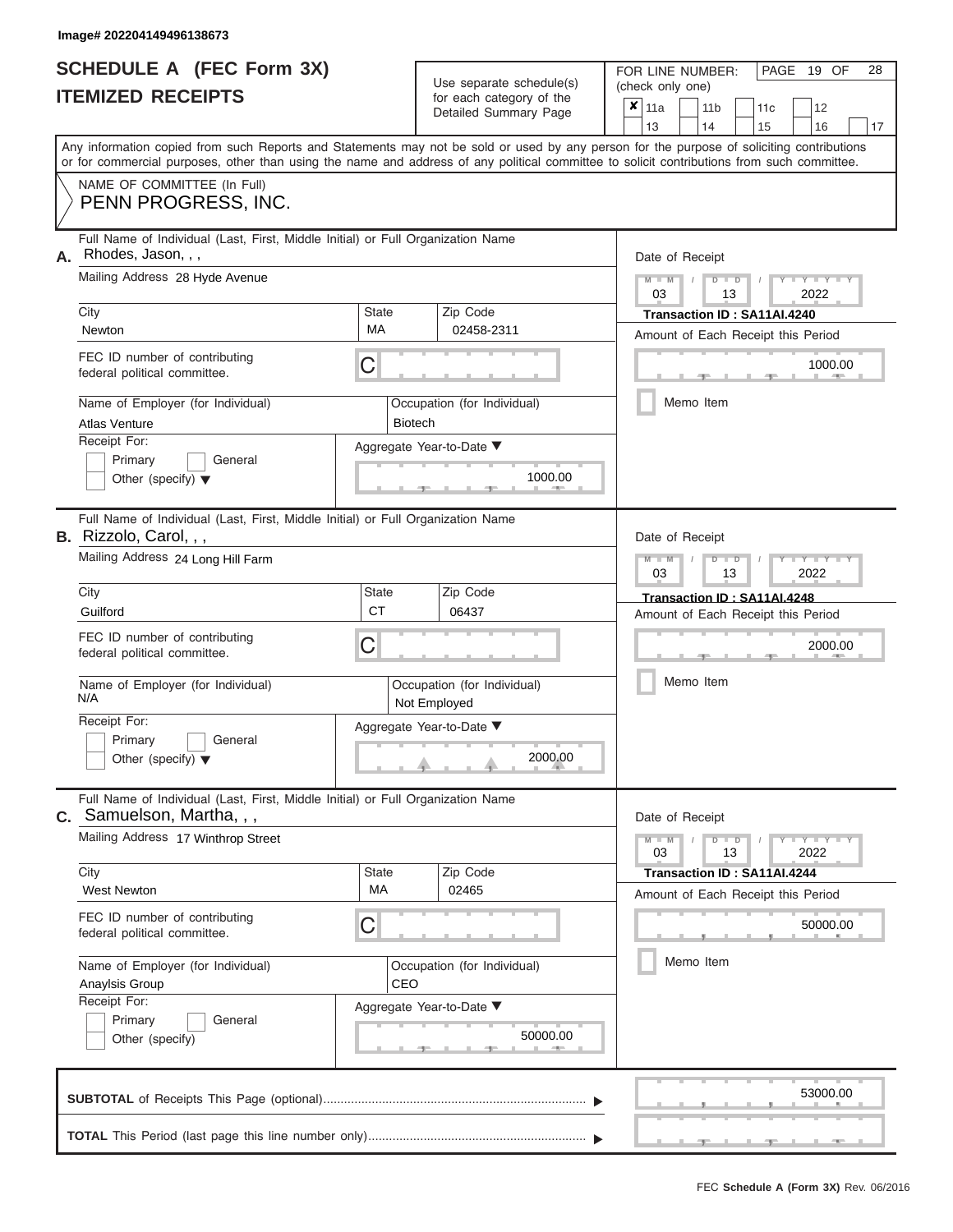ı

|                          | <b>SCHEDULE A (FEC Form 3X)</b> |  |
|--------------------------|---------------------------------|--|
| <b>ITEMIZED RECEIPTS</b> |                                 |  |

Use separate schedule(s)<br>for each category of the

FOR LINE NUMBER:<br>(check only one)

PAGE 20 OF 28

|    | IILMILLU INLVLII IV                                                                                                                                                                                                                                                                     |                           | iul cauli calcyuly ul lile<br>Detailed Summary Page | × | 11a<br>13       |           | 11 <sub>b</sub><br>14 |               | 11c<br>15                                                         | 12<br>16                 | 17 |
|----|-----------------------------------------------------------------------------------------------------------------------------------------------------------------------------------------------------------------------------------------------------------------------------------------|---------------------------|-----------------------------------------------------|---|-----------------|-----------|-----------------------|---------------|-------------------------------------------------------------------|--------------------------|----|
|    | Any information copied from such Reports and Statements may not be sold or used by any person for the purpose of soliciting contributions<br>or for commercial purposes, other than using the name and address of any political committee to solicit contributions from such committee. |                           |                                                     |   |                 |           |                       |               |                                                                   |                          |    |
|    | NAME OF COMMITTEE (In Full)<br>PENN PROGRESS, INC.                                                                                                                                                                                                                                      |                           |                                                     |   |                 |           |                       |               |                                                                   |                          |    |
| А. | Full Name of Individual (Last, First, Middle Initial) or Full Organization Name<br>Simon, Deborah, , ,<br>Mailing Address 950 Laurelwood                                                                                                                                                |                           |                                                     |   | Date of Receipt |           |                       |               |                                                                   |                          |    |
|    | City                                                                                                                                                                                                                                                                                    | <b>State</b>              | Zip Code                                            |   | $M - M$<br>02   |           |                       | $D$ $D$<br>28 |                                                                   | 2022                     |    |
|    | Carmel                                                                                                                                                                                                                                                                                  | IN                        | 46032                                               |   |                 |           |                       |               | Transaction ID: SA11AI.4137<br>Amount of Each Receipt this Period |                          |    |
|    | FEC ID number of contributing<br>federal political committee.                                                                                                                                                                                                                           | C                         |                                                     |   |                 |           |                       |               |                                                                   | 50000.00                 |    |
|    | Name of Employer (for Individual)<br>Self-Employed                                                                                                                                                                                                                                      |                           | Occupation (for Individual)<br>Philanthropist       |   |                 | Memo Item |                       |               |                                                                   |                          |    |
|    | Receipt For:<br>Primary<br>General<br>Other (specify) $\blacktriangledown$                                                                                                                                                                                                              |                           | Aggregate Year-to-Date ▼<br>50000.00                |   |                 |           |                       |               |                                                                   |                          |    |
|    | Full Name of Individual (Last, First, Middle Initial) or Full Organization Name<br><b>B.</b> Simonds, Juliet, , ,                                                                                                                                                                       |                           |                                                     |   | Date of Receipt |           |                       |               |                                                                   |                          |    |
|    | Mailing Address 5976 Parish Lane                                                                                                                                                                                                                                                        |                           |                                                     |   | $M - M$<br>03   |           |                       | $D$ $D$<br>13 |                                                                   | 2022                     |    |
|    | City<br>Pittsburgh                                                                                                                                                                                                                                                                      | <b>State</b><br><b>PA</b> | Zip Code<br>15213                                   |   |                 |           |                       |               | Transaction ID: SA11AI.4231<br>Amount of Each Receipt this Period |                          |    |
|    | FEC ID number of contributing<br>federal political committee.                                                                                                                                                                                                                           | C                         |                                                     |   |                 |           |                       |               |                                                                   | 2500.00                  |    |
|    | Name of Employer (for Individual)<br>N/A                                                                                                                                                                                                                                                |                           | Occupation (for Individual)<br>Not Employed         |   |                 | Memo Item |                       |               |                                                                   |                          |    |
|    | Receipt For:<br>Primary<br>General<br>Other (specify) $\blacktriangledown$                                                                                                                                                                                                              |                           | Aggregate Year-to-Date ▼<br>2500.00                 |   |                 |           |                       |               |                                                                   |                          |    |
| С. | Full Name of Individual (Last, First, Middle Initial) or Full Organization Name<br>Sorbara, Jeff, , ,                                                                                                                                                                                   |                           |                                                     |   | Date of Receipt |           |                       |               |                                                                   |                          |    |
|    | Mailing Address 46 Hoodridge Dr                                                                                                                                                                                                                                                         |                           |                                                     |   | $M - M$<br>02   |           |                       | $D$ $D$<br>27 |                                                                   | $-Y - Y - Y - Y$<br>2022 |    |
|    | City<br>Pittsburgh                                                                                                                                                                                                                                                                      | <b>State</b><br>PA        | Zip Code<br>15228                                   |   |                 |           |                       |               | Transaction ID: SA11AI.4289<br>Amount of Each Receipt this Period |                          |    |
|    | FEC ID number of contributing<br>federal political committee.                                                                                                                                                                                                                           | C                         |                                                     |   |                 |           |                       |               |                                                                   | 20000.00                 |    |
|    | Name of Employer (for Individual)<br>N/A                                                                                                                                                                                                                                                |                           | Occupation (for Individual)<br>Not Employed         |   |                 | Memo Item |                       |               |                                                                   |                          |    |
|    | Receipt For:<br>Primary<br>General<br>Other (specify)                                                                                                                                                                                                                                   |                           | Aggregate Year-to-Date ▼<br>20000.00                |   |                 |           |                       |               |                                                                   |                          |    |
|    |                                                                                                                                                                                                                                                                                         |                           |                                                     |   |                 |           |                       |               |                                                                   | 72500.00                 |    |
|    |                                                                                                                                                                                                                                                                                         |                           |                                                     |   |                 |           |                       |               |                                                                   |                          |    |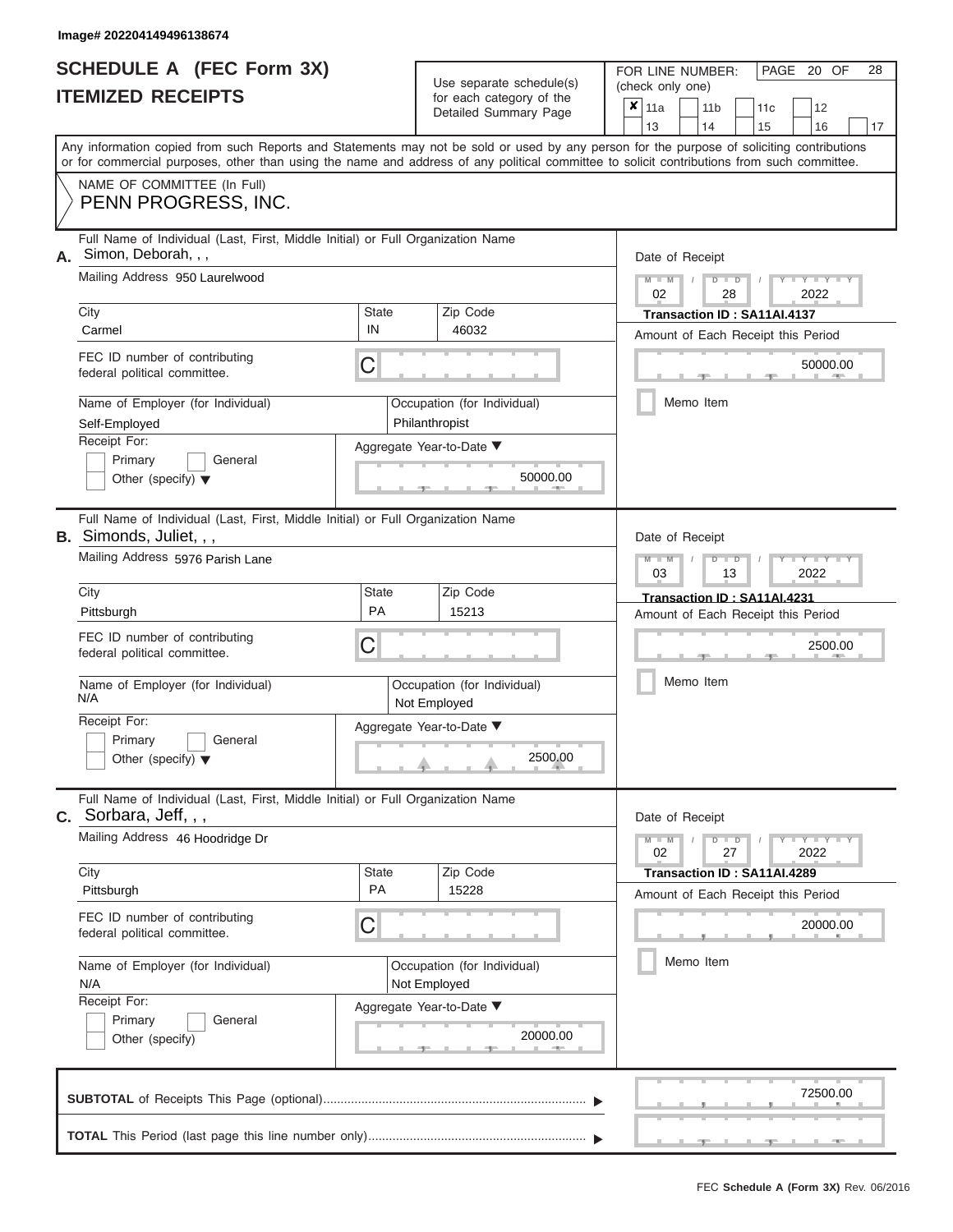|                          | <b>SCHEDULE A (FEC Form 3X)</b> |
|--------------------------|---------------------------------|
| <b>ITEMIZED RECEIPTS</b> |                                 |

| <b>SCHEDULE A (FEC Form 3X)</b><br><b>ITEMIZED RECEIPTS</b>                                                     | Use separate schedule(s)<br>for each category of the                                                                                                                                                                                                                                    | PAGE 21 OF<br>28<br>FOR LINE NUMBER:<br>(check only one)                                    |  |  |  |  |  |  |  |  |  |
|-----------------------------------------------------------------------------------------------------------------|-----------------------------------------------------------------------------------------------------------------------------------------------------------------------------------------------------------------------------------------------------------------------------------------|---------------------------------------------------------------------------------------------|--|--|--|--|--|--|--|--|--|
|                                                                                                                 | Detailed Summary Page                                                                                                                                                                                                                                                                   | $\overline{\mathbf{x}}$   11a<br>11 <sub>b</sub><br>11c<br>12<br>13<br>14<br>15<br>16<br>17 |  |  |  |  |  |  |  |  |  |
|                                                                                                                 | Any information copied from such Reports and Statements may not be sold or used by any person for the purpose of soliciting contributions<br>or for commercial purposes, other than using the name and address of any political committee to solicit contributions from such committee. |                                                                                             |  |  |  |  |  |  |  |  |  |
| NAME OF COMMITTEE (In Full)<br>PENN PROGRESS, INC.                                                              |                                                                                                                                                                                                                                                                                         |                                                                                             |  |  |  |  |  |  |  |  |  |
| Full Name of Individual (Last, First, Middle Initial) or Full Organization Name<br>Titelman, William, , ,<br>Α. |                                                                                                                                                                                                                                                                                         | Date of Receipt                                                                             |  |  |  |  |  |  |  |  |  |
| Mailing Address 302 Muirfield Court Unit E<br>City                                                              | Zip Code<br><b>State</b>                                                                                                                                                                                                                                                                | $M - M$<br>$+Y+Y+Y$<br>$D$ $D$<br>03<br>2022<br>13                                          |  |  |  |  |  |  |  |  |  |
| Jupiter                                                                                                         | FL<br>33458                                                                                                                                                                                                                                                                             | Transaction ID: SA11AI.4250<br>Amount of Each Receipt this Period                           |  |  |  |  |  |  |  |  |  |
| FEC ID number of contributing<br>federal political committee.                                                   | C                                                                                                                                                                                                                                                                                       | 5000.00                                                                                     |  |  |  |  |  |  |  |  |  |
| Name of Employer (for Individual)<br>N/A                                                                        | Occupation (for Individual)<br>Not Employed                                                                                                                                                                                                                                             | Memo Item                                                                                   |  |  |  |  |  |  |  |  |  |
| Receipt For:<br>Primary<br>General<br>Other (specify) $\blacktriangledown$                                      | Aggregate Year-to-Date ▼<br>5000.00                                                                                                                                                                                                                                                     |                                                                                             |  |  |  |  |  |  |  |  |  |
| Full Name of Individual (Last, First, Middle Initial) or Full Organization Name<br>Trone, David, J.,,<br>В.     |                                                                                                                                                                                                                                                                                         | Date of Receipt                                                                             |  |  |  |  |  |  |  |  |  |
| Mailing Address 11417 Skipwith Ln                                                                               |                                                                                                                                                                                                                                                                                         | $M - M$<br>$D$ $\Box$ $D$<br>Y TY<br>01<br>27<br>2022                                       |  |  |  |  |  |  |  |  |  |
| City<br>Potomac                                                                                                 | Zip Code<br><b>State</b><br><b>MD</b><br>20854                                                                                                                                                                                                                                          | Transaction ID: SA11AI.4127                                                                 |  |  |  |  |  |  |  |  |  |
| FEC ID number of contributing<br>federal political committee.                                                   | C                                                                                                                                                                                                                                                                                       | Amount of Each Receipt this Period<br>50000.00                                              |  |  |  |  |  |  |  |  |  |
| Name of Employer (for Individual)<br>Total Wine & More                                                          | Occupation (for Individual)<br>Owner                                                                                                                                                                                                                                                    | Memo Item                                                                                   |  |  |  |  |  |  |  |  |  |
| Receipt For:<br>Primary<br>General<br>Other (specify) $\blacktriangledown$                                      | Aggregate Year-to-Date ▼<br>50000.00                                                                                                                                                                                                                                                    |                                                                                             |  |  |  |  |  |  |  |  |  |
| Full Name of Individual (Last, First, Middle Initial) or Full Organization Name<br>Venkat, Arvind, , ,<br>C.    |                                                                                                                                                                                                                                                                                         | Date of Receipt                                                                             |  |  |  |  |  |  |  |  |  |
| Mailing Address 105 Breckenridge Drive                                                                          |                                                                                                                                                                                                                                                                                         | $M - M$<br>$T$ $T$ $T$ $T$ $T$ $T$ $T$ $T$ $T$<br>$D$ $D$<br>2022<br>01<br>26               |  |  |  |  |  |  |  |  |  |
| City<br>Wexford                                                                                                 | Zip Code<br><b>State</b><br><b>PA</b><br>15090                                                                                                                                                                                                                                          | Transaction ID: SA11AI.4126<br>Amount of Each Receipt this Period                           |  |  |  |  |  |  |  |  |  |
| FEC ID number of contributing<br>federal political committee.                                                   | C                                                                                                                                                                                                                                                                                       | 1000.00                                                                                     |  |  |  |  |  |  |  |  |  |
| Name of Employer (for Individual)<br><b>AHN Medical Group</b>                                                   | Occupation (for Individual)<br>Physician                                                                                                                                                                                                                                                | Memo Item                                                                                   |  |  |  |  |  |  |  |  |  |
| Receipt For:<br>Primary<br>General<br>Other (specify)                                                           | Aggregate Year-to-Date ▼<br>1000.00                                                                                                                                                                                                                                                     |                                                                                             |  |  |  |  |  |  |  |  |  |
|                                                                                                                 |                                                                                                                                                                                                                                                                                         | 56000.00                                                                                    |  |  |  |  |  |  |  |  |  |
|                                                                                                                 |                                                                                                                                                                                                                                                                                         |                                                                                             |  |  |  |  |  |  |  |  |  |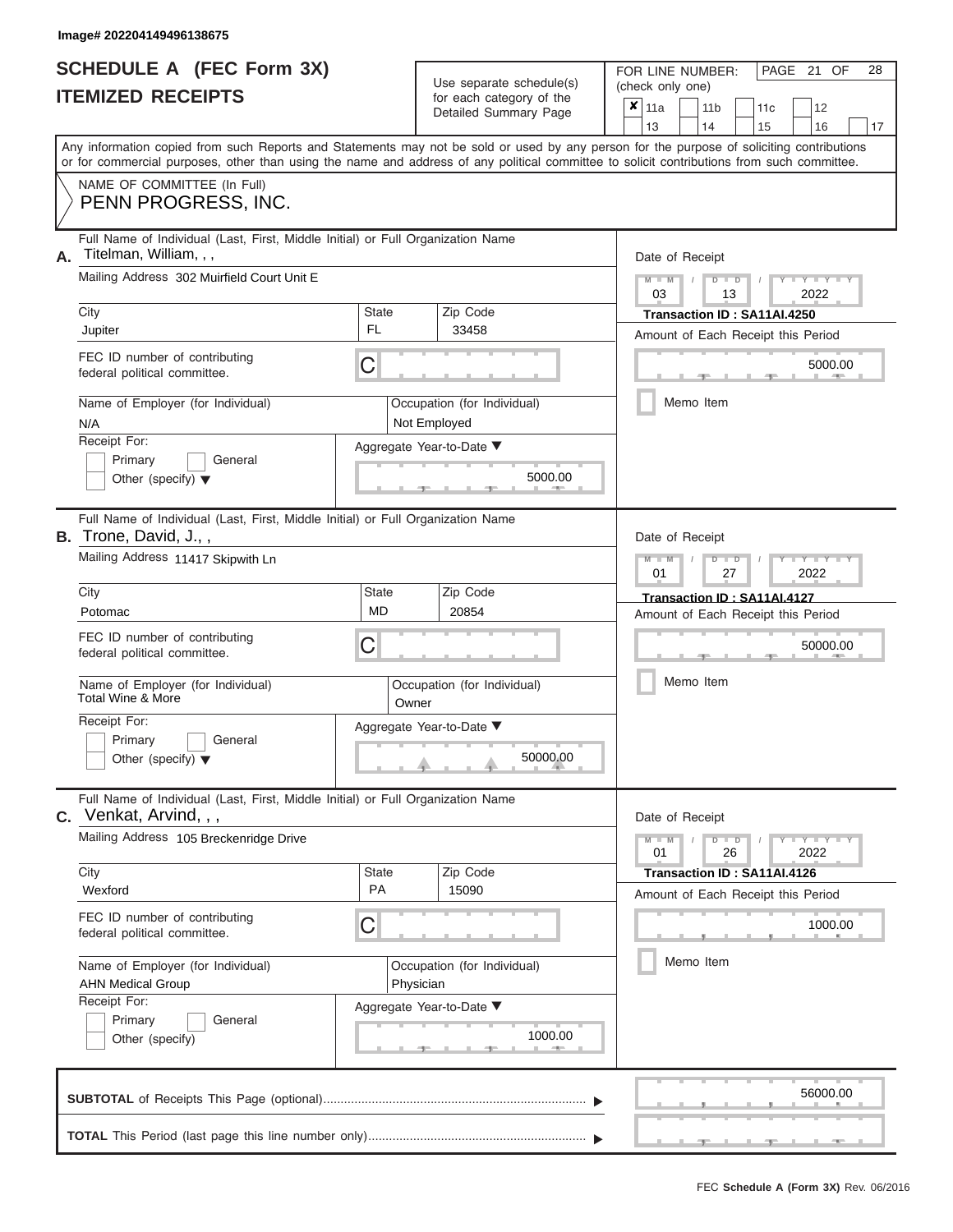|                          | <b>SCHEDULE A (FEC Form 3X)</b> |
|--------------------------|---------------------------------|
| <b>ITEMIZED RECEIPTS</b> |                                 |

Use separate schedule(s)

FOR LINE NUMBER:<br>(check only one)

PAGE 22 OF 28

|    | IIEMIZED REGEIPIJ                                                                                                                                                                                                                                                                       |                    | for each category of the<br>Detailed Summary Page | × | 11a<br>13                  |           | 11 <sub>b</sub><br>14 |                      | 15 | 11c                                                               |      | 12<br>16                  | 17 |
|----|-----------------------------------------------------------------------------------------------------------------------------------------------------------------------------------------------------------------------------------------------------------------------------------------|--------------------|---------------------------------------------------|---|----------------------------|-----------|-----------------------|----------------------|----|-------------------------------------------------------------------|------|---------------------------|----|
|    | Any information copied from such Reports and Statements may not be sold or used by any person for the purpose of soliciting contributions<br>or for commercial purposes, other than using the name and address of any political committee to solicit contributions from such committee. |                    |                                                   |   |                            |           |                       |                      |    |                                                                   |      |                           |    |
|    | NAME OF COMMITTEE (In Full)<br>PENN PROGRESS, INC.                                                                                                                                                                                                                                      |                    |                                                   |   |                            |           |                       |                      |    |                                                                   |      |                           |    |
| А. | Full Name of Individual (Last, First, Middle Initial) or Full Organization Name<br>Williams, Constance, H.,<br>Mailing Address 307 Brentford Rd                                                                                                                                         |                    |                                                   |   | Date of Receipt<br>$M - M$ |           |                       | $D$ $D$              |    |                                                                   |      | $T-T$ $T$ $T$ $T$ $T$ $T$ |    |
|    | City                                                                                                                                                                                                                                                                                    | State              | Zip Code                                          |   | 03                         |           |                       | 16                   |    |                                                                   | 2022 |                           |    |
|    | Haverford                                                                                                                                                                                                                                                                               | <b>PA</b>          | 19041                                             |   |                            |           |                       |                      |    | Transaction ID: SA11AI.4170<br>Amount of Each Receipt this Period |      |                           |    |
|    | FEC ID number of contributing<br>federal political committee.                                                                                                                                                                                                                           | C                  |                                                   |   |                            |           |                       |                      |    |                                                                   |      | 250000.00                 |    |
|    | Name of Employer (for Individual)<br>N/A                                                                                                                                                                                                                                                | Retired            | Occupation (for Individual)                       |   |                            | Memo Item |                       |                      |    |                                                                   |      |                           |    |
|    | Receipt For:<br>Primary<br>General<br>Other (specify) $\blacktriangledown$                                                                                                                                                                                                              |                    | Aggregate Year-to-Date ▼<br>250000.00             |   |                            |           |                       |                      |    |                                                                   |      |                           |    |
|    | Full Name of Individual (Last, First, Middle Initial) or Full Organization Name<br><b>B.</b> Witte, William, , ,                                                                                                                                                                        |                    |                                                   |   | Date of Receipt            |           |                       |                      |    |                                                                   |      |                           |    |
|    | Mailing Address 1270 Pacific Ave                                                                                                                                                                                                                                                        |                    |                                                   |   | $M - M$<br>02              |           |                       | $D$ $\Box$ $D$<br>27 |    |                                                                   | 2022 | $T - Y = T - T$           |    |
|    | City<br>Laguna Beach                                                                                                                                                                                                                                                                    | State<br>CA        | Zip Code<br>92651                                 |   |                            |           |                       |                      |    | Transaction ID: SA11AI.4287<br>Amount of Each Receipt this Period |      |                           |    |
|    | FEC ID number of contributing<br>federal political committee.                                                                                                                                                                                                                           | С                  |                                                   |   |                            |           |                       |                      |    |                                                                   |      | 10000.00                  |    |
|    | Name of Employer (for Individual)<br><b>Related California</b>                                                                                                                                                                                                                          |                    | Occupation (for Individual)<br><b>Real Estate</b> |   |                            | Memo Item |                       |                      |    |                                                                   |      |                           |    |
|    | Receipt For:<br>Primary<br>General<br>Other (specify) $\blacktriangledown$                                                                                                                                                                                                              |                    | Aggregate Year-to-Date ▼<br>10000.00              |   |                            |           |                       |                      |    |                                                                   |      |                           |    |
|    | Full Name of Individual (Last, First, Middle Initial) or Full Organization Name<br><b>c.</b> Wu, Roger, , ,                                                                                                                                                                             |                    |                                                   |   | Date of Receipt            |           |                       |                      |    |                                                                   |      |                           |    |
|    | Mailing Address 825 Lake St                                                                                                                                                                                                                                                             |                    |                                                   |   | $M - M$<br>02              |           |                       | $D$ $\Box$ $D$<br>27 |    |                                                                   | 2022 | $Y = Y = Y + Y$           |    |
|    | City<br>San Francisco                                                                                                                                                                                                                                                                   | <b>State</b><br>CA | Zip Code<br>94118                                 |   |                            |           |                       |                      |    | Transaction ID: SA11AI.4285                                       |      |                           |    |
|    | FEC ID number of contributing<br>federal political committee.                                                                                                                                                                                                                           | С                  |                                                   |   |                            |           |                       |                      |    | Amount of Each Receipt this Period                                |      | 2500.00                   |    |
|    | Name of Employer (for Individual)<br>San Francisco City and County                                                                                                                                                                                                                      | Physician          | Occupation (for Individual)                       |   |                            | Memo Item |                       |                      |    |                                                                   |      |                           |    |
|    | Receipt For:<br>Primary<br>General<br>Other (specify)                                                                                                                                                                                                                                   |                    | Aggregate Year-to-Date ▼<br>2500.00<br>$1 - 405$  |   |                            |           |                       |                      |    |                                                                   |      |                           |    |
|    |                                                                                                                                                                                                                                                                                         |                    |                                                   |   |                            |           |                       |                      |    |                                                                   |      | 262500.00                 |    |
|    |                                                                                                                                                                                                                                                                                         |                    |                                                   |   |                            |           |                       |                      |    |                                                                   |      | 1845700.00                |    |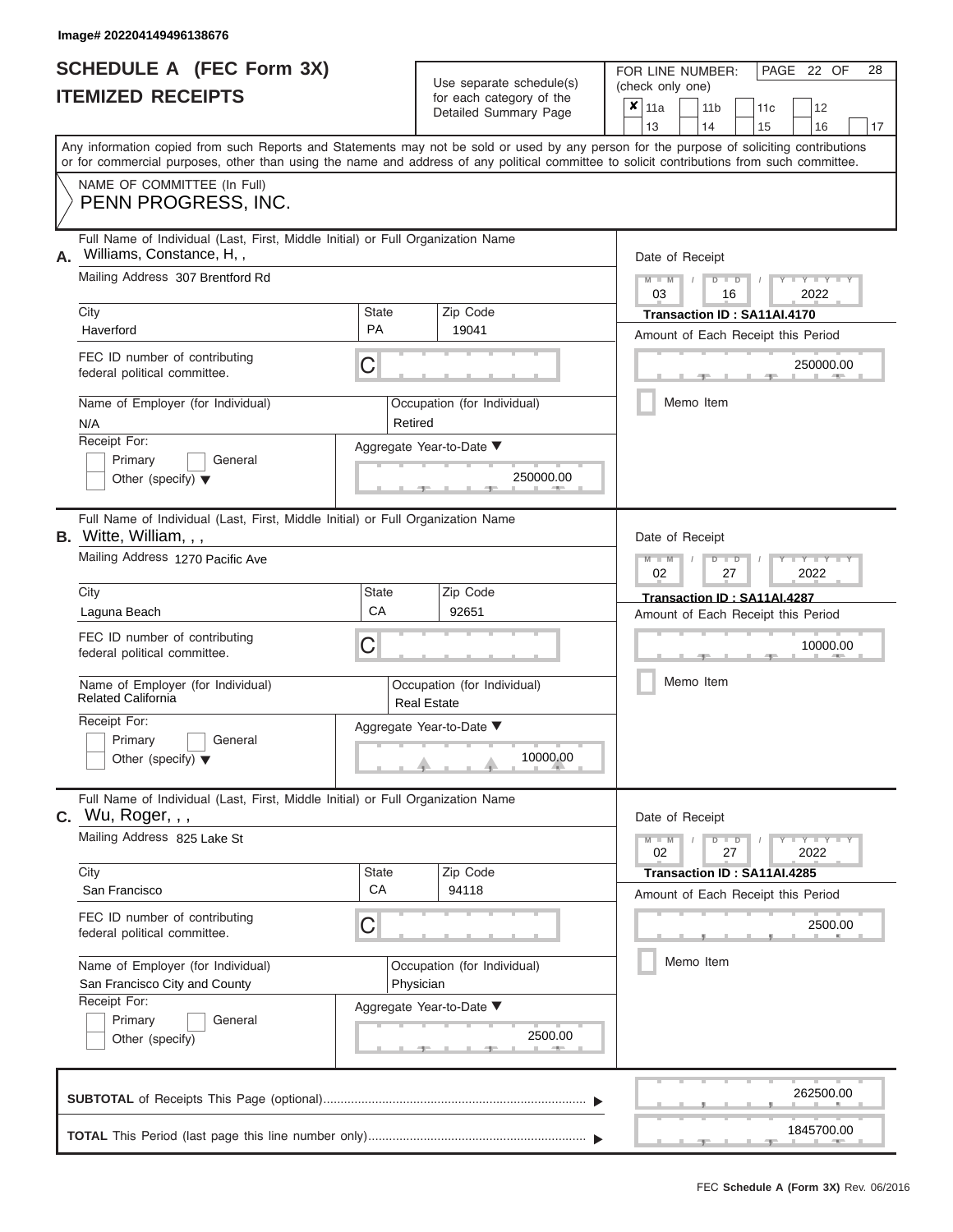| <b>SCHEDULE B</b> (FEC Form 3X)                                                                                                                                                                                                                                                         |                                                                      |                                                      |                          |                                         | PAGE 23 OF<br>28<br>FOR LINE NUMBER:                                                                                        |  |  |  |  |  |  |  |  |  |  |  |  |
|-----------------------------------------------------------------------------------------------------------------------------------------------------------------------------------------------------------------------------------------------------------------------------------------|----------------------------------------------------------------------|------------------------------------------------------|--------------------------|-----------------------------------------|-----------------------------------------------------------------------------------------------------------------------------|--|--|--|--|--|--|--|--|--|--|--|--|
| <b>ITEMIZED DISBURSEMENTS</b>                                                                                                                                                                                                                                                           |                                                                      | Use separate schedule(s)<br>for each category of the | $x$ 21b                  |                                         | (check only one)<br>22<br>23<br>26<br>27                                                                                    |  |  |  |  |  |  |  |  |  |  |  |  |
|                                                                                                                                                                                                                                                                                         |                                                                      | Detailed Summary Page                                |                          | 28a                                     | 28 <sub>b</sub><br>28c<br>29<br>30 <sub>b</sub>                                                                             |  |  |  |  |  |  |  |  |  |  |  |  |
| Any information copied from such Reports and Statements may not be sold or used by any person for the purpose of soliciting contributions<br>or for commercial purposes, other than using the name and address of any political committee to solicit contributions from such committee. |                                                                      |                                                      |                          |                                         |                                                                                                                             |  |  |  |  |  |  |  |  |  |  |  |  |
| NAME OF COMMITTEE (In Full)<br>PENN PROGRESS, INC.                                                                                                                                                                                                                                      |                                                                      |                                                      |                          |                                         |                                                                                                                             |  |  |  |  |  |  |  |  |  |  |  |  |
| Full Name (Last, First, Middle Initial)<br>A. ActBlue Technical Services                                                                                                                                                                                                                |                                                                      |                                                      |                          | Date of Disbursement<br><b>LY LY LY</b> |                                                                                                                             |  |  |  |  |  |  |  |  |  |  |  |  |
| Mailing Address 14 Arrow St.                                                                                                                                                                                                                                                            |                                                                      |                                                      |                          |                                         | $M$ $M$<br>$D$ $D$<br>2022<br>03<br>31                                                                                      |  |  |  |  |  |  |  |  |  |  |  |  |
| City<br>Cambridge                                                                                                                                                                                                                                                                       | State<br>MA                                                          | Zip Code<br>02138-5106                               |                          |                                         | <b>FEC Identification Number</b>                                                                                            |  |  |  |  |  |  |  |  |  |  |  |  |
| Purpose of Disbursement<br><b>Payment Processing Fees</b>                                                                                                                                                                                                                               |                                                                      |                                                      |                          |                                         | C                                                                                                                           |  |  |  |  |  |  |  |  |  |  |  |  |
| Candidate Name                                                                                                                                                                                                                                                                          |                                                                      |                                                      | Category/<br><b>Type</b> |                                         | Transaction ID: SB21B.4277<br>Amount of Each Disbursement this Period                                                       |  |  |  |  |  |  |  |  |  |  |  |  |
| Office Sought:<br>House<br>Senate<br>President                                                                                                                                                                                                                                          | Disbursement For:<br>Primary<br>Other (specify) $\blacktriangledown$ | General                                              |                          |                                         | 9792.71                                                                                                                     |  |  |  |  |  |  |  |  |  |  |  |  |
| State:<br>District:                                                                                                                                                                                                                                                                     |                                                                      |                                                      |                          |                                         | Memo Item                                                                                                                   |  |  |  |  |  |  |  |  |  |  |  |  |
| Full Name (Last, First, Middle Initial)<br>B. ALG Polling, Inc.                                                                                                                                                                                                                         |                                                                      |                                                      |                          |                                         | Date of Disbursement<br>$-Y$ $Y$ $-Y$<br>$M - M$<br>$D$ $D$                                                                 |  |  |  |  |  |  |  |  |  |  |  |  |
| Mailing Address 260 Commerce Street, 4th Floor                                                                                                                                                                                                                                          |                                                                      | 2022<br>02<br>09                                     |                          |                                         |                                                                                                                             |  |  |  |  |  |  |  |  |  |  |  |  |
| City<br>Montgomery<br>Purpose of Disbursement                                                                                                                                                                                                                                           | <b>State</b><br>AL                                                   | Zip Code<br>36104                                    |                          |                                         | <b>FEC Identification Number</b>                                                                                            |  |  |  |  |  |  |  |  |  |  |  |  |
| <b>Political Consulting</b><br>Candidate Name                                                                                                                                                                                                                                           |                                                                      |                                                      | Category/                |                                         | C<br>Transaction ID: SB21B.4149<br>Amount of Each Disbursement this Period                                                  |  |  |  |  |  |  |  |  |  |  |  |  |
| Office Sought:<br>House<br>Senate                                                                                                                                                                                                                                                       | Disbursement For:<br>Primary                                         | General                                              | <b>Type</b>              |                                         | 54100.00                                                                                                                    |  |  |  |  |  |  |  |  |  |  |  |  |
| President<br>State:<br>District:                                                                                                                                                                                                                                                        | Other (specify)                                                      |                                                      |                          |                                         | Memo Item                                                                                                                   |  |  |  |  |  |  |  |  |  |  |  |  |
| Full Name (Last, First, Middle Initial)<br>C. Amplify Campaigns LLC                                                                                                                                                                                                                     |                                                                      |                                                      |                          |                                         | Date of Disbursement                                                                                                        |  |  |  |  |  |  |  |  |  |  |  |  |
| Mailing Address 120 Madeira Dr. NE                                                                                                                                                                                                                                                      |                                                                      |                                                      |                          |                                         | $\mathbf{I}$ $\mathbf{Y}$ $\mathbf{I}$ $\mathbf{Y}$ $\mathbf{I}$ $\mathbf{Y}$<br>$M - M$<br>$\Box$<br>D<br>02<br>10<br>2022 |  |  |  |  |  |  |  |  |  |  |  |  |
| City<br>Albuquerque                                                                                                                                                                                                                                                                     | State<br><b>NM</b>                                                   | Zip Code<br>87108                                    |                          |                                         | <b>FEC Identification Number</b>                                                                                            |  |  |  |  |  |  |  |  |  |  |  |  |
| Purpose of Disbursement<br><b>Strategic Communications Consulting</b><br>Candidate Name                                                                                                                                                                                                 |                                                                      |                                                      |                          |                                         | С<br>Transaction ID: SB21B.4151<br>Amount of Each Disbursement this Period                                                  |  |  |  |  |  |  |  |  |  |  |  |  |
| Office Sought:<br>House                                                                                                                                                                                                                                                                 | Disbursement For:                                                    |                                                      | Category/<br><b>Type</b> |                                         | 12500.00                                                                                                                    |  |  |  |  |  |  |  |  |  |  |  |  |
| Senate<br>President                                                                                                                                                                                                                                                                     | Primary<br>Other (specify) $\blacktriangledown$                      | General                                              |                          |                                         | Memo Item                                                                                                                   |  |  |  |  |  |  |  |  |  |  |  |  |
| State:<br>District:                                                                                                                                                                                                                                                                     |                                                                      |                                                      |                          |                                         |                                                                                                                             |  |  |  |  |  |  |  |  |  |  |  |  |
|                                                                                                                                                                                                                                                                                         |                                                                      |                                                      |                          |                                         | 76392.71                                                                                                                    |  |  |  |  |  |  |  |  |  |  |  |  |
|                                                                                                                                                                                                                                                                                         |                                                                      |                                                      |                          |                                         |                                                                                                                             |  |  |  |  |  |  |  |  |  |  |  |  |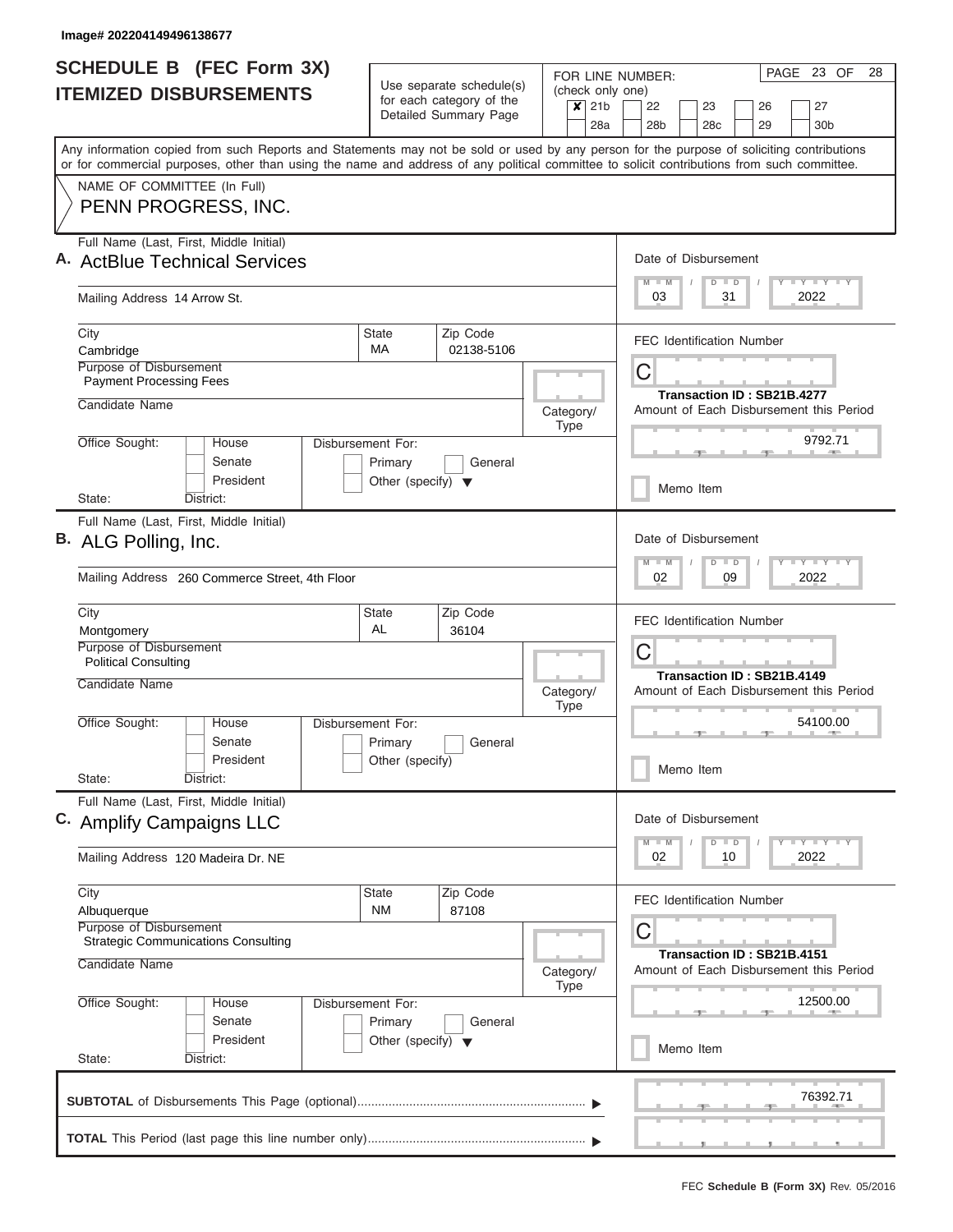| <b>SCHEDULE B (FEC Form 3X)</b>                                                                                                                                                                                                                                                         |                                                 |                                                      |  |             |     | FOR LINE NUMBER:                          |           |                                                                       |                |                            |  | PAGE 24 OF                                                                    |  | 28 |  |  |
|-----------------------------------------------------------------------------------------------------------------------------------------------------------------------------------------------------------------------------------------------------------------------------------------|-------------------------------------------------|------------------------------------------------------|--|-------------|-----|-------------------------------------------|-----------|-----------------------------------------------------------------------|----------------|----------------------------|--|-------------------------------------------------------------------------------|--|----|--|--|
| <b>ITEMIZED DISBURSEMENTS</b>                                                                                                                                                                                                                                                           |                                                 | Use separate schedule(s)<br>for each category of the |  | $x$ 21b     |     | (check only one)<br>22                    |           | 23                                                                    |                | 26                         |  | 27                                                                            |  |    |  |  |
|                                                                                                                                                                                                                                                                                         |                                                 | Detailed Summary Page                                |  |             | 28a | 28 <sub>b</sub>                           |           | 28 <sub>c</sub>                                                       |                | 29                         |  | 30 <sub>b</sub>                                                               |  |    |  |  |
| Any information copied from such Reports and Statements may not be sold or used by any person for the purpose of soliciting contributions<br>or for commercial purposes, other than using the name and address of any political committee to solicit contributions from such committee. |                                                 |                                                      |  |             |     |                                           |           |                                                                       |                |                            |  |                                                                               |  |    |  |  |
| NAME OF COMMITTEE (In Full)<br>PENN PROGRESS, INC.                                                                                                                                                                                                                                      |                                                 |                                                      |  |             |     |                                           |           |                                                                       |                |                            |  |                                                                               |  |    |  |  |
|                                                                                                                                                                                                                                                                                         |                                                 |                                                      |  |             |     |                                           |           |                                                                       |                |                            |  |                                                                               |  |    |  |  |
| Full Name (Last, First, Middle Initial)<br>A. Berger Hirschberg Strategies                                                                                                                                                                                                              |                                                 |                                                      |  |             |     | Date of Disbursement                      |           |                                                                       |                |                            |  |                                                                               |  |    |  |  |
| Mailing Address 1090 Vermont Ave NW                                                                                                                                                                                                                                                     |                                                 |                                                      |  |             |     | Y LY LY LY<br>$D$ $D$<br>2022<br>01<br>12 |           |                                                                       |                |                            |  |                                                                               |  |    |  |  |
| City                                                                                                                                                                                                                                                                                    | <b>State</b>                                    | Zip Code                                             |  |             |     |                                           |           |                                                                       |                |                            |  |                                                                               |  |    |  |  |
| Washington                                                                                                                                                                                                                                                                              | DC                                              | 20005                                                |  |             |     | <b>FEC Identification Number</b>          |           |                                                                       |                |                            |  |                                                                               |  |    |  |  |
| Purpose of Disbursement<br><b>Fundraising Consulting Services</b>                                                                                                                                                                                                                       |                                                 |                                                      |  |             |     | C                                         |           |                                                                       |                |                            |  |                                                                               |  |    |  |  |
| Candidate Name                                                                                                                                                                                                                                                                          |                                                 |                                                      |  | Category/   |     | Amount of Each Disbursement this Period   |           |                                                                       |                | Transaction ID: SB21B.4143 |  |                                                                               |  |    |  |  |
| Office Sought:<br>House                                                                                                                                                                                                                                                                 | Disbursement For:                               |                                                      |  | Type        |     |                                           |           |                                                                       |                |                            |  | 8068.10                                                                       |  |    |  |  |
| Senate                                                                                                                                                                                                                                                                                  | Primary                                         | General                                              |  |             |     |                                           |           |                                                                       |                |                            |  |                                                                               |  |    |  |  |
| President<br>State:<br>District:                                                                                                                                                                                                                                                        | Other (specify) $\blacktriangledown$            |                                                      |  |             |     |                                           | Memo Item |                                                                       |                |                            |  |                                                                               |  |    |  |  |
| Full Name (Last, First, Middle Initial)                                                                                                                                                                                                                                                 |                                                 |                                                      |  |             |     |                                           |           |                                                                       |                |                            |  |                                                                               |  |    |  |  |
| <b>B.</b> Berger Hirschberg Strategies                                                                                                                                                                                                                                                  |                                                 |                                                      |  |             |     | Date of Disbursement<br>W                 |           | D                                                                     | $\blacksquare$ |                            |  | $-Y$ $-Y$                                                                     |  |    |  |  |
| Mailing Address 1090 Vermont Ave NW                                                                                                                                                                                                                                                     |                                                 | 2022<br>01<br>14                                     |  |             |     |                                           |           |                                                                       |                |                            |  |                                                                               |  |    |  |  |
| City<br>Washington                                                                                                                                                                                                                                                                      | <b>State</b><br>DC                              | Zip Code<br>20005                                    |  |             |     | <b>FEC Identification Number</b>          |           |                                                                       |                |                            |  |                                                                               |  |    |  |  |
| Purpose of Disbursement                                                                                                                                                                                                                                                                 |                                                 |                                                      |  |             |     | C                                         |           |                                                                       |                |                            |  |                                                                               |  |    |  |  |
| <b>Fundraising Consulting Services</b><br>Candidate Name                                                                                                                                                                                                                                | Category/                                       |                                                      |  |             |     |                                           |           | Transaction ID: SB21B.4145<br>Amount of Each Disbursement this Period |                |                            |  |                                                                               |  |    |  |  |
| Office Sought:<br>House                                                                                                                                                                                                                                                                 | Disbursement For:                               |                                                      |  | <b>Type</b> |     |                                           |           |                                                                       |                |                            |  | 17537.31                                                                      |  |    |  |  |
| Senate                                                                                                                                                                                                                                                                                  | Primary                                         | General                                              |  |             |     |                                           |           |                                                                       |                |                            |  |                                                                               |  |    |  |  |
| President<br>State:<br>District:                                                                                                                                                                                                                                                        | Other (specify)                                 |                                                      |  |             |     |                                           | Memo Item |                                                                       |                |                            |  |                                                                               |  |    |  |  |
| Full Name (Last, First, Middle Initial)                                                                                                                                                                                                                                                 |                                                 |                                                      |  |             |     | Date of Disbursement                      |           |                                                                       |                |                            |  |                                                                               |  |    |  |  |
| Covington & Burling LLP                                                                                                                                                                                                                                                                 |                                                 |                                                      |  |             |     | $-M$                                      |           | D                                                                     | $\Box$         |                            |  | $\mathbf{I}$ $\mathbf{Y}$ $\mathbf{I}$ $\mathbf{Y}$ $\mathbf{I}$ $\mathbf{Y}$ |  |    |  |  |
| Mailing Address One City Center, 850 Tenth Street,                                                                                                                                                                                                                                      |                                                 |                                                      |  |             |     | 01                                        |           |                                                                       | 05             |                            |  | 2022                                                                          |  |    |  |  |
| City                                                                                                                                                                                                                                                                                    | State<br>DC                                     | Zip Code<br>20001-4956                               |  |             |     | FEC Identification Number                 |           |                                                                       |                |                            |  |                                                                               |  |    |  |  |
| Washington<br>Purpose of Disbursement                                                                                                                                                                                                                                                   |                                                 |                                                      |  |             |     | C                                         |           |                                                                       |                |                            |  |                                                                               |  |    |  |  |
| <b>Legal Services</b><br>Candidate Name                                                                                                                                                                                                                                                 |                                                 |                                                      |  | Category/   |     | Amount of Each Disbursement this Period   |           |                                                                       |                | Transaction ID: SB21B.4141 |  |                                                                               |  |    |  |  |
| Office Sought:<br>House                                                                                                                                                                                                                                                                 | Disbursement For:                               |                                                      |  | Type        |     |                                           |           |                                                                       |                |                            |  | 3231.50                                                                       |  |    |  |  |
| Senate<br>President                                                                                                                                                                                                                                                                     | Primary<br>Other (specify) $\blacktriangledown$ | General                                              |  |             |     |                                           |           |                                                                       |                |                            |  |                                                                               |  |    |  |  |
| State:<br>District:                                                                                                                                                                                                                                                                     |                                                 |                                                      |  |             |     |                                           | Memo Item |                                                                       |                |                            |  |                                                                               |  |    |  |  |
|                                                                                                                                                                                                                                                                                         |                                                 |                                                      |  |             |     |                                           |           |                                                                       |                |                            |  | 28836.91                                                                      |  |    |  |  |
|                                                                                                                                                                                                                                                                                         |                                                 |                                                      |  |             |     |                                           |           |                                                                       |                |                            |  |                                                                               |  |    |  |  |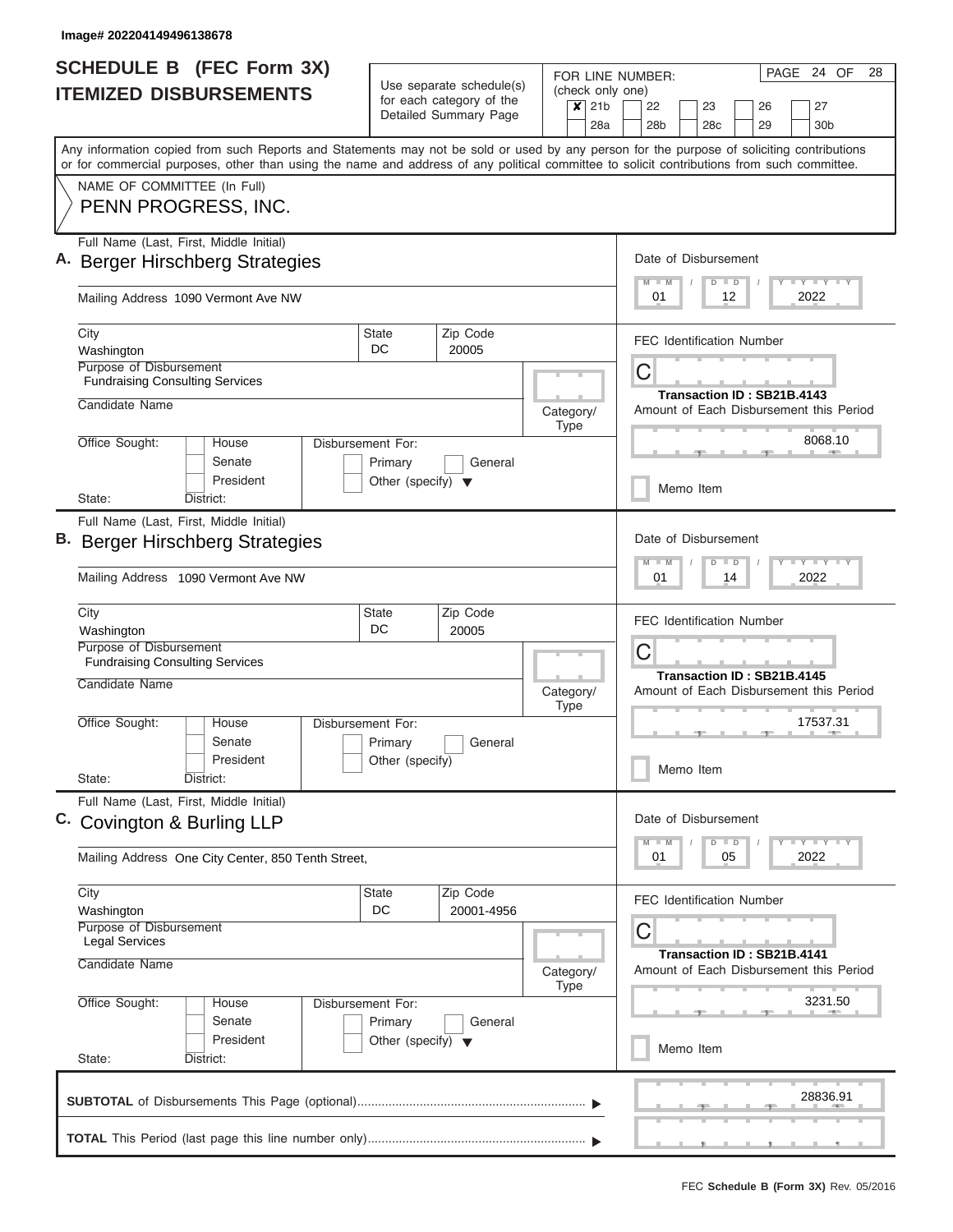| <b>SCHEDULE B</b> (FEC Form 3X)                                                                                                                                                                                                                                                         |                                      |                                                      |                   |         |                            | FOR LINE NUMBER:                        |  |           |                            |          | PAGE 25 OF                                                                            |          | 28 |  |  |  |  |  |
|-----------------------------------------------------------------------------------------------------------------------------------------------------------------------------------------------------------------------------------------------------------------------------------------|--------------------------------------|------------------------------------------------------|-------------------|---------|----------------------------|-----------------------------------------|--|-----------|----------------------------|----------|---------------------------------------------------------------------------------------|----------|----|--|--|--|--|--|
| <b>ITEMIZED DISBURSEMENTS</b>                                                                                                                                                                                                                                                           |                                      | Use separate schedule(s)<br>for each category of the |                   |         | (check only one)           |                                         |  |           |                            |          |                                                                                       |          |    |  |  |  |  |  |
|                                                                                                                                                                                                                                                                                         |                                      | Detailed Summary Page                                |                   | $x$ 21b | 28a                        | 22<br>28b                               |  | 23<br>28c |                            | 26<br>29 | 27<br>30b                                                                             |          |    |  |  |  |  |  |
| Any information copied from such Reports and Statements may not be sold or used by any person for the purpose of soliciting contributions<br>or for commercial purposes, other than using the name and address of any political committee to solicit contributions from such committee. |                                      |                                                      |                   |         |                            |                                         |  |           |                            |          |                                                                                       |          |    |  |  |  |  |  |
| NAME OF COMMITTEE (In Full)                                                                                                                                                                                                                                                             |                                      |                                                      |                   |         |                            |                                         |  |           |                            |          |                                                                                       |          |    |  |  |  |  |  |
| PENN PROGRESS, INC.                                                                                                                                                                                                                                                                     |                                      |                                                      |                   |         |                            |                                         |  |           |                            |          |                                                                                       |          |    |  |  |  |  |  |
| Full Name (Last, First, Middle Initial)                                                                                                                                                                                                                                                 |                                      |                                                      |                   |         |                            |                                         |  |           |                            |          |                                                                                       |          |    |  |  |  |  |  |
| A. Covington & Burling LLP                                                                                                                                                                                                                                                              |                                      |                                                      |                   |         |                            | Date of Disbursement<br>$M$ $M$         |  | $D$ $D$   |                            |          | Y LY LY LY                                                                            |          |    |  |  |  |  |  |
| Mailing Address One City Center, 850 Tenth Street,                                                                                                                                                                                                                                      |                                      |                                                      |                   |         |                            | 02                                      |  | 11        |                            |          | 2022                                                                                  |          |    |  |  |  |  |  |
| City                                                                                                                                                                                                                                                                                    | State<br>DC                          | Zip Code                                             |                   |         |                            | <b>FEC Identification Number</b>        |  |           |                            |          |                                                                                       |          |    |  |  |  |  |  |
| Washington<br>Purpose of Disbursement                                                                                                                                                                                                                                                   |                                      | 20001-4956                                           |                   |         |                            | C                                       |  |           |                            |          |                                                                                       |          |    |  |  |  |  |  |
| <b>Legal Services</b>                                                                                                                                                                                                                                                                   |                                      |                                                      |                   |         | Transaction ID: SB21B.4152 |                                         |  |           |                            |          |                                                                                       |          |    |  |  |  |  |  |
| Candidate Name                                                                                                                                                                                                                                                                          |                                      |                                                      | Category/<br>Type |         |                            | Amount of Each Disbursement this Period |  |           |                            |          |                                                                                       |          |    |  |  |  |  |  |
| Office Sought:<br>House                                                                                                                                                                                                                                                                 | Disbursement For:                    |                                                      |                   |         |                            |                                         |  |           |                            |          |                                                                                       | 487.50   |    |  |  |  |  |  |
| Senate                                                                                                                                                                                                                                                                                  | Primary                              | General                                              |                   |         |                            |                                         |  |           |                            |          |                                                                                       |          |    |  |  |  |  |  |
| President<br>State:<br>District:                                                                                                                                                                                                                                                        | Other (specify) $\blacktriangledown$ |                                                      |                   |         |                            |                                         |  | Memo Item |                            |          |                                                                                       |          |    |  |  |  |  |  |
| Full Name (Last, First, Middle Initial)                                                                                                                                                                                                                                                 |                                      |                                                      |                   |         |                            |                                         |  |           |                            |          |                                                                                       |          |    |  |  |  |  |  |
| B. Covington & Burling LLP                                                                                                                                                                                                                                                              |                                      |                                                      |                   |         |                            | Date of Disbursement                    |  |           |                            |          |                                                                                       |          |    |  |  |  |  |  |
|                                                                                                                                                                                                                                                                                         |                                      |                                                      |                   |         |                            | $M - M$<br>03                           |  | $D$ $D$   | 03                         |          | $\mathbf{I} = \mathbf{Y} - \mathbf{I} - \mathbf{Y} - \mathbf{I} - \mathbf{Y}$<br>2022 |          |    |  |  |  |  |  |
| Mailing Address One City Center, 850 Tenth Street,                                                                                                                                                                                                                                      |                                      |                                                      |                   |         |                            |                                         |  |           |                            |          |                                                                                       |          |    |  |  |  |  |  |
| City                                                                                                                                                                                                                                                                                    | State                                | Zip Code                                             |                   |         |                            | <b>FEC Identification Number</b>        |  |           |                            |          |                                                                                       |          |    |  |  |  |  |  |
| Washington<br>Purpose of Disbursement                                                                                                                                                                                                                                                   | DC                                   | 20001-4956                                           |                   |         |                            | C                                       |  |           |                            |          |                                                                                       |          |    |  |  |  |  |  |
| <b>Legal Services</b>                                                                                                                                                                                                                                                                   |                                      |                                                      |                   |         |                            |                                         |  |           | Transaction ID: SB21B.4155 |          |                                                                                       |          |    |  |  |  |  |  |
| Candidate Name                                                                                                                                                                                                                                                                          |                                      |                                                      | Category/         |         |                            | Amount of Each Disbursement this Period |  |           |                            |          |                                                                                       |          |    |  |  |  |  |  |
| Office Sought:<br>House                                                                                                                                                                                                                                                                 | Disbursement For:                    |                                                      | <b>Type</b>       |         |                            |                                         |  |           |                            |          |                                                                                       | 9620.00  |    |  |  |  |  |  |
| Senate                                                                                                                                                                                                                                                                                  | Primary                              | General                                              |                   |         |                            |                                         |  |           |                            |          |                                                                                       |          |    |  |  |  |  |  |
| President<br>State:<br>District:                                                                                                                                                                                                                                                        | Other (specify)                      |                                                      |                   |         |                            |                                         |  | Memo Item |                            |          |                                                                                       |          |    |  |  |  |  |  |
| Full Name (Last, First, Middle Initial)                                                                                                                                                                                                                                                 |                                      |                                                      |                   |         |                            |                                         |  |           |                            |          |                                                                                       |          |    |  |  |  |  |  |
| C. Covington & Burling LLP                                                                                                                                                                                                                                                              |                                      |                                                      |                   |         |                            | Date of Disbursement                    |  |           |                            |          |                                                                                       |          |    |  |  |  |  |  |
|                                                                                                                                                                                                                                                                                         |                                      |                                                      |                   |         |                            | $M - M$                                 |  | $D$ $D$   |                            |          | $\mathbf{I}$ $\mathbf{Y}$ $\mathbf{I}$ $\mathbf{Y}$ $\mathbf{I}$ $\mathbf{Y}$         |          |    |  |  |  |  |  |
| Mailing Address One City Center, 850 Tenth Street,                                                                                                                                                                                                                                      |                                      |                                                      |                   |         |                            | 03                                      |  | 31        |                            |          | 2022                                                                                  |          |    |  |  |  |  |  |
| City                                                                                                                                                                                                                                                                                    | State                                | Zip Code                                             |                   |         |                            | <b>FEC Identification Number</b>        |  |           |                            |          |                                                                                       |          |    |  |  |  |  |  |
| Washington<br>Purpose of Disbursement                                                                                                                                                                                                                                                   | DC                                   | 20001-4956                                           |                   |         |                            | C                                       |  |           |                            |          |                                                                                       |          |    |  |  |  |  |  |
| <b>Legal Services</b>                                                                                                                                                                                                                                                                   |                                      |                                                      |                   |         |                            |                                         |  |           | Transaction ID: SB21B.4276 |          |                                                                                       |          |    |  |  |  |  |  |
| Candidate Name                                                                                                                                                                                                                                                                          |                                      |                                                      | Category/         |         |                            | Amount of Each Disbursement this Period |  |           |                            |          |                                                                                       |          |    |  |  |  |  |  |
| Office Sought:<br>House                                                                                                                                                                                                                                                                 | Disbursement For:                    |                                                      | <b>Type</b>       |         |                            |                                         |  |           |                            |          | 35654.50                                                                              |          |    |  |  |  |  |  |
| Senate                                                                                                                                                                                                                                                                                  | Primary                              | General                                              |                   |         |                            |                                         |  |           |                            |          |                                                                                       |          |    |  |  |  |  |  |
| President<br>State:<br>District:                                                                                                                                                                                                                                                        | Other (specify) $\blacktriangledown$ |                                                      |                   |         |                            |                                         |  | Memo Item |                            |          |                                                                                       |          |    |  |  |  |  |  |
|                                                                                                                                                                                                                                                                                         |                                      |                                                      |                   |         |                            |                                         |  |           |                            |          |                                                                                       |          |    |  |  |  |  |  |
|                                                                                                                                                                                                                                                                                         |                                      |                                                      |                   |         |                            |                                         |  |           |                            |          |                                                                                       | 45762.00 |    |  |  |  |  |  |
|                                                                                                                                                                                                                                                                                         |                                      |                                                      |                   |         |                            |                                         |  |           |                            |          |                                                                                       |          |    |  |  |  |  |  |
|                                                                                                                                                                                                                                                                                         |                                      |                                                      |                   |         |                            |                                         |  |           | ______                     |          |                                                                                       |          |    |  |  |  |  |  |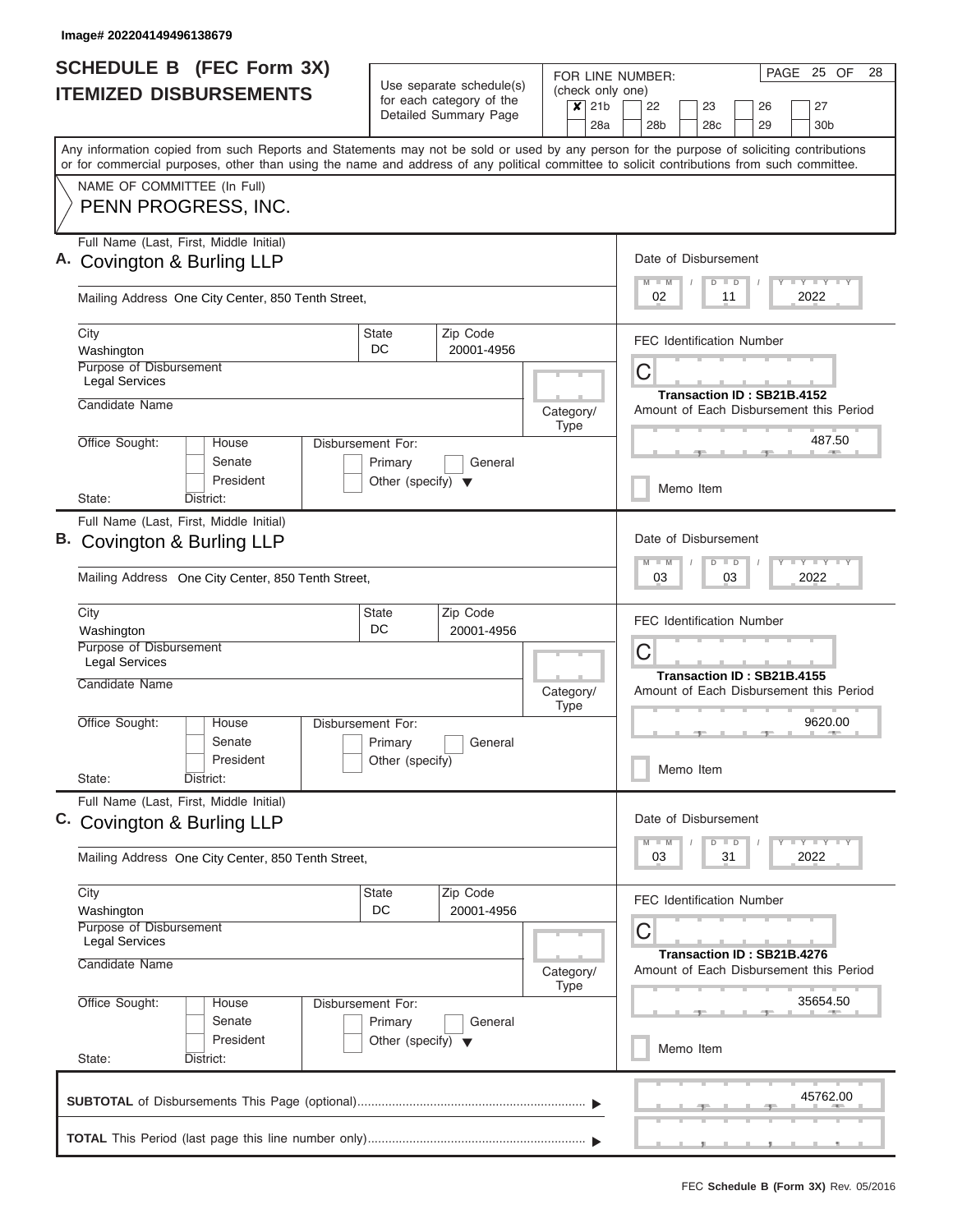| <b>SCHEDULE B (FEC Form 3X)</b>                                                                                                                                                                                                                                                         |                                                                      | Use separate schedule(s)                          |                          |                                            | PAGE 26 OF<br>28<br>FOR LINE NUMBER:                                                 |
|-----------------------------------------------------------------------------------------------------------------------------------------------------------------------------------------------------------------------------------------------------------------------------------------|----------------------------------------------------------------------|---------------------------------------------------|--------------------------|--------------------------------------------|--------------------------------------------------------------------------------------|
| <b>ITEMIZED DISBURSEMENTS</b>                                                                                                                                                                                                                                                           |                                                                      | for each category of the<br>Detailed Summary Page | $\boldsymbol{x}$         | (check only one)<br>21 <sub>b</sub><br>28a | 22<br>27<br>23<br>26<br>28 <sub>b</sub><br>28 <sub>c</sub><br>29<br>30 <sub>b</sub>  |
| Any information copied from such Reports and Statements may not be sold or used by any person for the purpose of soliciting contributions<br>or for commercial purposes, other than using the name and address of any political committee to solicit contributions from such committee. |                                                                      |                                                   |                          |                                            |                                                                                      |
| NAME OF COMMITTEE (In Full)<br>PENN PROGRESS, INC.                                                                                                                                                                                                                                      |                                                                      |                                                   |                          |                                            |                                                                                      |
| Full Name (Last, First, Middle Initial)<br>A. D'Amico Strategy & Communications LLC                                                                                                                                                                                                     |                                                                      |                                                   |                          |                                            | Date of Disbursement<br>Y I Y I Y I Y<br>$M$ $M$<br>$D$ $D$                          |
| Mailing Address 3028 E Colonial Drive #C229                                                                                                                                                                                                                                             |                                                                      |                                                   |                          |                                            | 01<br>05<br>2022                                                                     |
| City<br>Orlando                                                                                                                                                                                                                                                                         | <b>State</b><br>FL.                                                  | Zip Code<br>32803                                 |                          |                                            | <b>FEC Identification Number</b>                                                     |
| <b>Purpose of Disbursement</b><br><b>Strategic Communications Consulting</b><br>Candidate Name                                                                                                                                                                                          |                                                                      |                                                   | Category/                |                                            | С<br>Transaction ID: SB21B.4144<br>Amount of Each Disbursement this Period           |
| Office Sought:<br>House<br>Senate                                                                                                                                                                                                                                                       | Disbursement For:<br>Primary                                         | General                                           | <b>Type</b>              |                                            | 10000.00                                                                             |
| President<br>District:<br>State:                                                                                                                                                                                                                                                        | Other (specify) $\blacktriangledown$                                 |                                                   |                          |                                            | Memo Item                                                                            |
| Full Name (Last, First, Middle Initial)<br>B. Evans & Katz LLC<br>Mailing Address P.O. Box 33079                                                                                                                                                                                        |                                                                      |                                                   |                          |                                            | Date of Disbursement<br><b>TEY LEY LEY</b><br>$M - M$<br>$D$ $D$<br>2022<br>01<br>05 |
| City<br>Washington<br>Purpose of Disbursement                                                                                                                                                                                                                                           | State<br>DC                                                          | Zip Code<br>20033                                 |                          |                                            | <b>FEC Identification Number</b><br>С                                                |
| <b>Compliance Services</b><br>Candidate Name                                                                                                                                                                                                                                            |                                                                      |                                                   | Category/<br><b>Type</b> |                                            | Transaction ID: SB21B.4142<br>Amount of Each Disbursement this Period                |
| Office Sought:<br>House<br>Senate<br>President<br>State:<br>District:                                                                                                                                                                                                                   | Disbursement For:<br>Primary<br>Other (specify)                      | General                                           |                          |                                            | 3969.52<br>Memo Item                                                                 |
| Full Name (Last, First, Middle Initial)<br>C. Evans & Katz LLC                                                                                                                                                                                                                          |                                                                      |                                                   |                          |                                            | Date of Disbursement<br>$T - Y$ $T - Y$<br>$M - M$<br>$D$ $D$                        |
| Mailing Address P.O. Box 33079                                                                                                                                                                                                                                                          |                                                                      |                                                   |                          |                                            | 2022<br>02<br>01                                                                     |
| City<br>Washington                                                                                                                                                                                                                                                                      | State<br>DC                                                          | Zip Code<br>20033                                 |                          |                                            | <b>FEC Identification Number</b>                                                     |
| Purpose of Disbursement<br><b>Compliance Services</b><br>Candidate Name                                                                                                                                                                                                                 |                                                                      |                                                   | Category/<br>Type        |                                            | С<br>Transaction ID: SB21B.4148<br>Amount of Each Disbursement this Period           |
| Office Sought:<br>House<br>Senate<br>President<br>State:<br>District:                                                                                                                                                                                                                   | Disbursement For:<br>Primary<br>Other (specify) $\blacktriangledown$ | General                                           |                          |                                            | 461.04<br><b>AND A</b><br>Memo Item                                                  |
|                                                                                                                                                                                                                                                                                         |                                                                      |                                                   |                          |                                            | 14430.56                                                                             |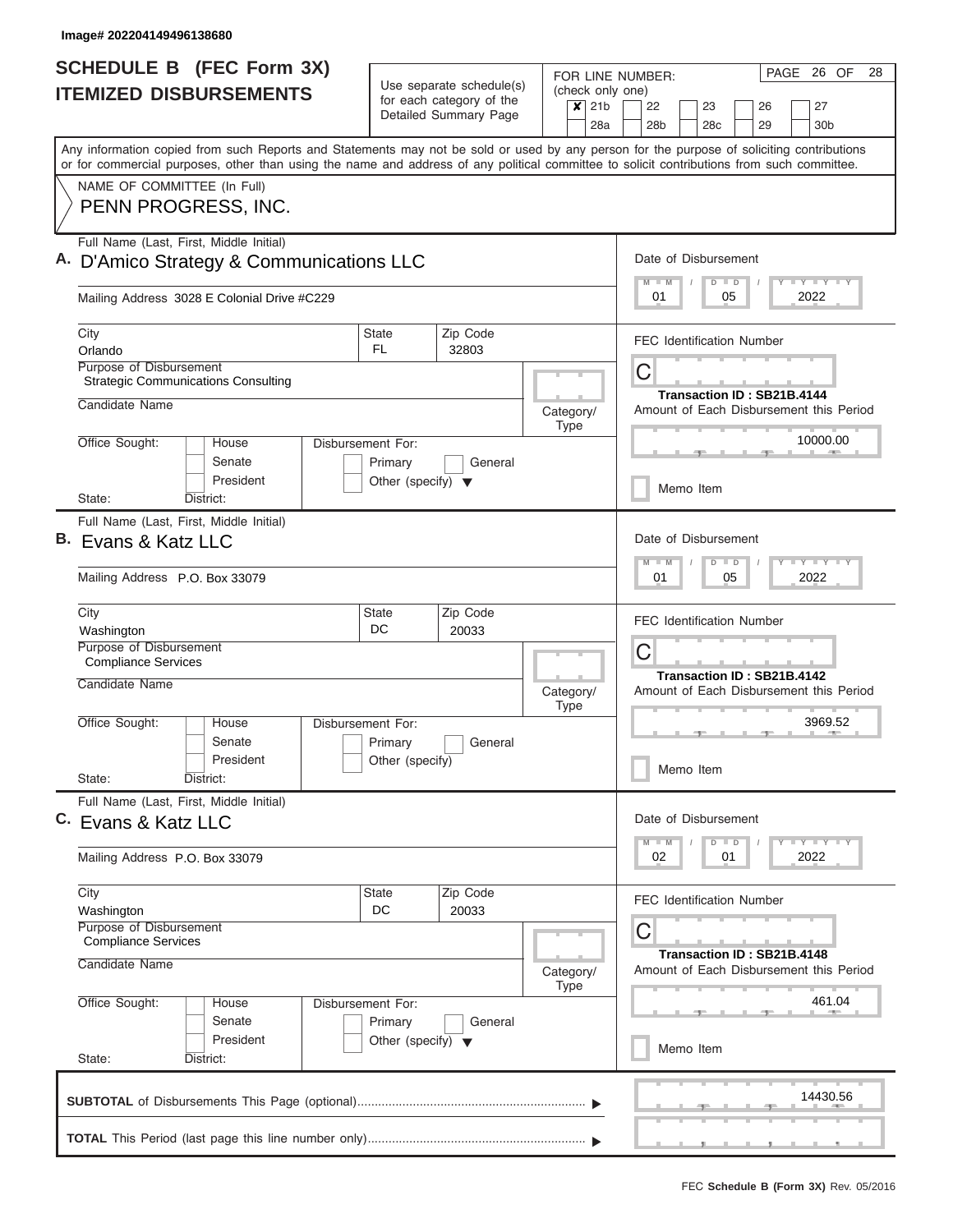| <b>SCHEDULE B (FEC Form 3X)</b>                                                                                                                                                                                                                                                         |                                                                            | Use separate schedule(s)<br>for each category of the<br>Detailed Summary Page |             | PAGE<br>27 OF<br>28<br>FOR LINE NUMBER:                                                     |  |  |  |
|-----------------------------------------------------------------------------------------------------------------------------------------------------------------------------------------------------------------------------------------------------------------------------------------|----------------------------------------------------------------------------|-------------------------------------------------------------------------------|-------------|---------------------------------------------------------------------------------------------|--|--|--|
| <b>ITEMIZED DISBURSEMENTS</b>                                                                                                                                                                                                                                                           |                                                                            |                                                                               |             | (check only one)<br>22<br>27<br>23<br>26<br>30 <sub>b</sub><br>28 <sub>b</sub><br>28c<br>29 |  |  |  |
| Any information copied from such Reports and Statements may not be sold or used by any person for the purpose of soliciting contributions<br>or for commercial purposes, other than using the name and address of any political committee to solicit contributions from such committee. |                                                                            |                                                                               | 28a         |                                                                                             |  |  |  |
| NAME OF COMMITTEE (In Full)<br>PENN PROGRESS, INC.                                                                                                                                                                                                                                      |                                                                            |                                                                               |             |                                                                                             |  |  |  |
| Full Name (Last, First, Middle Initial)<br>Evans & Katz LLC                                                                                                                                                                                                                             |                                                                            | Date of Disbursement<br>Y FY FY FY<br>$M$ $M$<br>$D$ $D$<br>02<br>2022<br>10  |             |                                                                                             |  |  |  |
| Mailing Address P.O. Box 33079                                                                                                                                                                                                                                                          |                                                                            |                                                                               |             |                                                                                             |  |  |  |
| City<br>Washington                                                                                                                                                                                                                                                                      | <b>State</b><br>DC.                                                        | Zip Code<br>20033                                                             |             | <b>FEC Identification Number</b>                                                            |  |  |  |
| Purpose of Disbursement<br><b>Compliance Services</b><br>Candidate Name                                                                                                                                                                                                                 | Category/                                                                  | С<br>Transaction ID: SB21B.4150<br>Amount of Each Disbursement this Period    |             |                                                                                             |  |  |  |
| Office Sought:<br>House<br>Senate<br>President                                                                                                                                                                                                                                          | Disbursement For:<br>Primary<br>Other (specify) $\blacktriangledown$       | General                                                                       | <b>Type</b> | 1618.44<br>Memo Item                                                                        |  |  |  |
| State:<br>District:                                                                                                                                                                                                                                                                     |                                                                            |                                                                               |             |                                                                                             |  |  |  |
| Full Name (Last, First, Middle Initial)<br>В.<br>Screen Strategies Media                                                                                                                                                                                                                |                                                                            | Date of Disbursement<br>Y FY FY FY<br>$M - M$<br>$D$ $D$                      |             |                                                                                             |  |  |  |
| Mailing Address 11159 Fairfax Blvd, Suite 505                                                                                                                                                                                                                                           |                                                                            | 29<br>2022<br>03                                                              |             |                                                                                             |  |  |  |
| City<br>Fairfax                                                                                                                                                                                                                                                                         | State<br>VA                                                                | Zip Code<br>22030                                                             |             | <b>FEC Identification Number</b>                                                            |  |  |  |
| Purpose of Disbursement<br>Media Production - no independent expenditure this period                                                                                                                                                                                                    |                                                                            | C<br>Transaction ID: SB21B.4294                                               |             |                                                                                             |  |  |  |
| Candidate Name                                                                                                                                                                                                                                                                          | Amount of Each Disbursement this Period                                    |                                                                               |             |                                                                                             |  |  |  |
| Office Sought:<br>House<br>Senate<br>President<br>State:                                                                                                                                                                                                                                | Disbursement For:<br>Primary<br>Other (specify)                            | General                                                                       |             | 17069.83<br>Memo Item                                                                       |  |  |  |
| District:<br>Full Name (Last, First, Middle Initial)                                                                                                                                                                                                                                    |                                                                            |                                                                               |             |                                                                                             |  |  |  |
| C. Seven Letter Labs                                                                                                                                                                                                                                                                    | Date of Disbursement<br>Y FY FY FY<br>$M - M$<br>$D$ $D$                   |                                                                               |             |                                                                                             |  |  |  |
| Mailing Address 1140 Connecticut Ave, NW<br>Suite 800                                                                                                                                                                                                                                   |                                                                            |                                                                               |             | 2022<br>02<br>11                                                                            |  |  |  |
| City<br>Washington<br>Purpose of Disbursement                                                                                                                                                                                                                                           | State<br>DC                                                                | Zip Code<br>20036                                                             |             | <b>FEC Identification Number</b>                                                            |  |  |  |
| <b>Political Strategy Consulting</b><br>Candidate Name                                                                                                                                                                                                                                  | С<br>Transaction ID: SB21B.4153<br>Amount of Each Disbursement this Period |                                                                               |             |                                                                                             |  |  |  |
| Office Sought:<br>Disbursement For:<br>House                                                                                                                                                                                                                                            | Category/<br><b>Type</b>                                                   | 35000.00                                                                      |             |                                                                                             |  |  |  |
| Senate<br>President<br>State:<br>District:                                                                                                                                                                                                                                              | Primary<br>Other (specify) $\blacktriangledown$                            | General                                                                       |             | Memo Item                                                                                   |  |  |  |
|                                                                                                                                                                                                                                                                                         |                                                                            |                                                                               |             | 53688.27                                                                                    |  |  |  |
|                                                                                                                                                                                                                                                                                         |                                                                            |                                                                               |             | 219110.45                                                                                   |  |  |  |
|                                                                                                                                                                                                                                                                                         |                                                                            |                                                                               |             |                                                                                             |  |  |  |